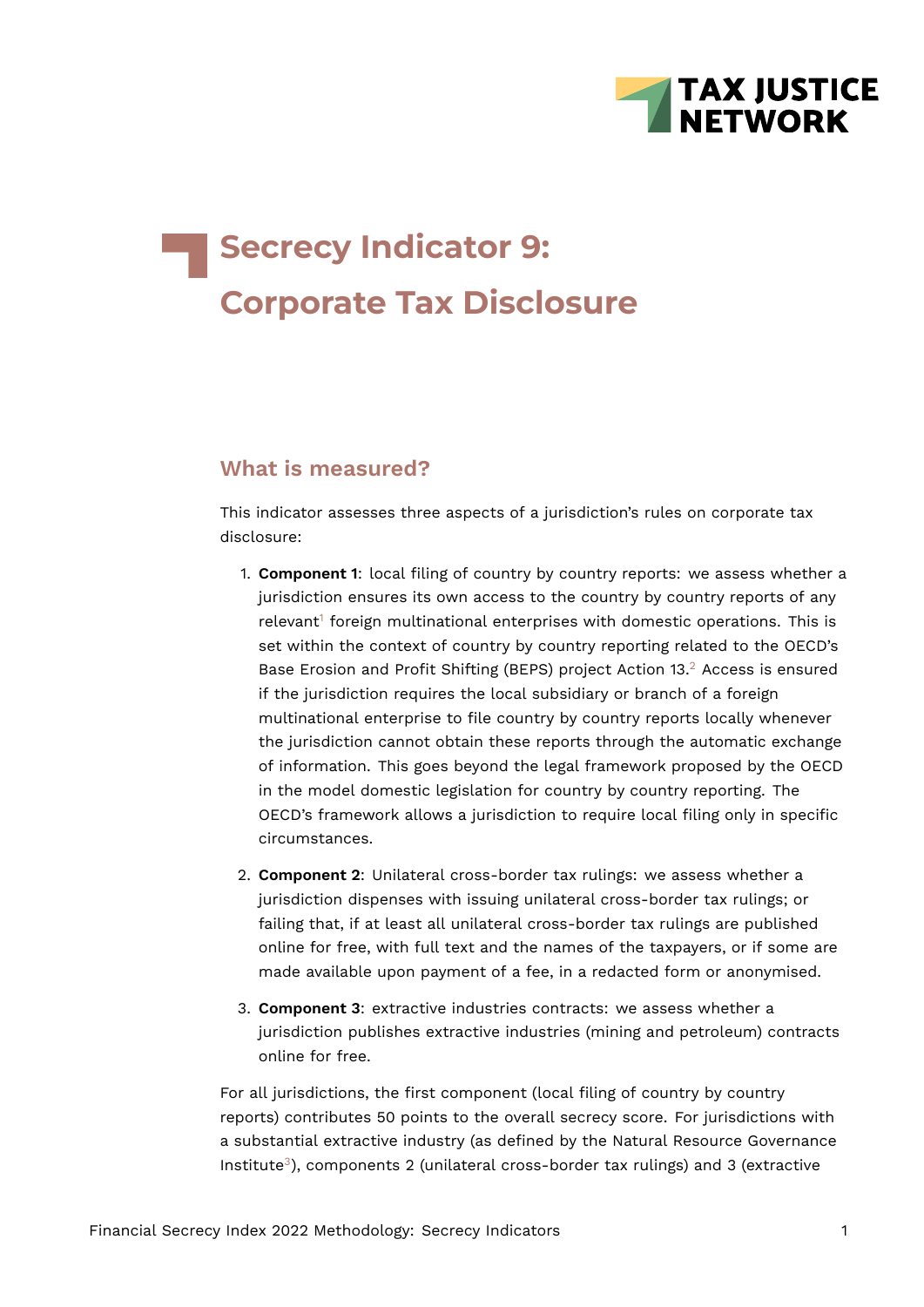industries contract disclosure) each contribute 25 points to the overall secrecy score. For countries without a substantial extractive sector, the secrecy score of component 2 contributes 50 points to the overall secrecy score for this indicator.

<span id="page-1-0"></span>Table [1](#page-1-0) summarises the applicable assessment components.

#### **Table 1. Applicable Scoring Logic: Secrecy Indicator 9**

| <b>Substantial extractive</b><br>sector? | <b>Components for Assessment</b>                                                                                                          |
|------------------------------------------|-------------------------------------------------------------------------------------------------------------------------------------------|
| No                                       | Components 1 and 2 only are considered, and each component contributes 50%<br>each to secrecy score.                                      |
| Yes                                      | Components 1, 2 and 3 are all considered. The overall secrecy score is based on<br>50% of component 1 and 25% of both components 2 and 3. |

#### **Component 1: Local filing of country by country reports**

One half of this indicator focuses on the local filing of country by country reports. A secrecy score of zero is given if all relevant foreign multinational enterprises with domestic operations are required to file a local country by country report whenever the jurisdiction cannot obtain the country by country report through the automatic exchange of information. A 50 points secrecy score is given if the jurisdiction abides by the OECD's legal framework or if the country by country report is not required to be filed in every circumstance, or if the domestic legal framework is unknown.

<span id="page-1-1"></span>The main sources for this indicator are the four "Country by Country Reporting – Compilation of Peer Review Reports" published by the OECD in phases on 24 May 2018, 3 September 2019, 17 October 2020 and 18 October 2021.<sup>[4](#page-23-3)</sup> In the most recent review report, the domestic legal framework of 132 jurisdictions is reviewed in the report. In reports published prior to 2021, Part A (Section C) of the report referred to the "Limitation on local filing obligation" and in the 2021 report, the OECD referred to specific recommendations relating to local filing. If the peer review report describes that a jurisdiction's domestic law goes beyond the OECD model legislation (ie requiring local filing in more cases than those authorised by the OECD) but the report confirms that the jurisdiction will respect the OECD restrictions<sup>[5](#page-23-4)</sup>, then a jurisdiction is rated in this indicator as abiding by the OECD model legislation.

<span id="page-1-2"></span>In cases where a jurisdiction's domestic laws have not been reviewed by the OECD, then the actual law or an external assessment of that domestic law, such as by one of the accounting big four, may have been used as a source.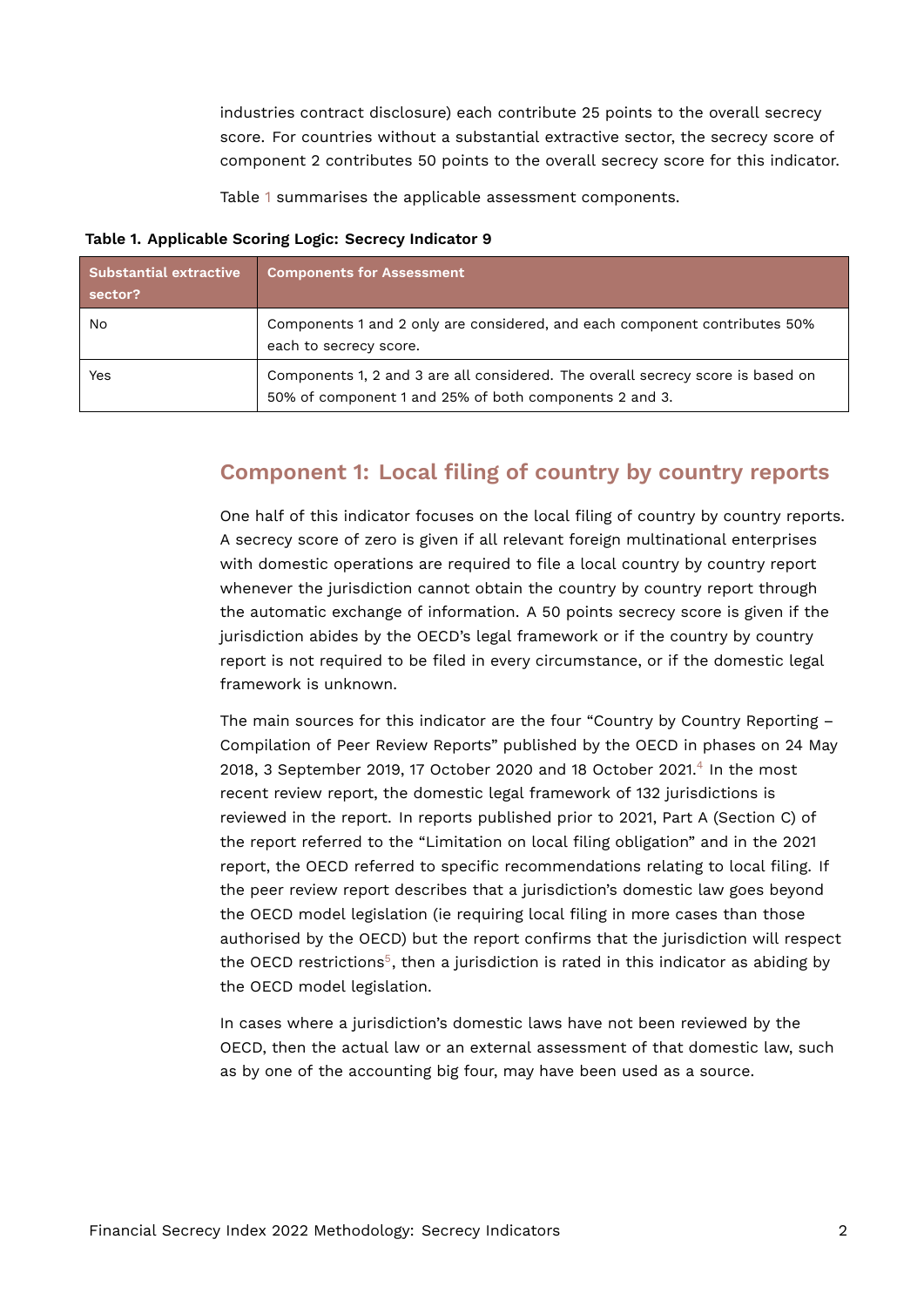#### **Component 2: Unilateral cross-border tax rulings**

<span id="page-2-0"></span>A tax ruling is understood broadly in line with the OECD's definition, which includes "any advice, information or undertaking provided by a tax authority to a specific taxpayer or group of taxpayers concerning their tax situation and on which they are entitled to rely".<sup>[6](#page-23-5)</sup> The definition of cross-border tax rulings is similar to, but not entirely the same as, the European Union's definition in its directive on administrative assistance. This directive provides for the automatic information exchange of advance cross-border rulings and advance pricing arrangements. For a comparison with the actual text in the directive amending the relevant directive on administrative cooperation (EC 2011/16/EU), see Art. 1(1)(b)(14 and 16), European Parliament and Council of the European Union, Council Directive (EU) 2015/2376 of 8 December 2015 Amending Directive 2011/16/EU as Regards Mandatory Automatic Exchange of Information in the Field of Taxation,  $2015$ .<sup>[7](#page-23-6)</sup> The tax rulings covered by the scope of this indicator are a subset of these rulings, as they only comprise those with a cross-border element and those issued to specific taxpayers (rather than to the public at large). The scope of our indicator covers the following six categories of rulings included under the spontaneous information exchange framework of the OECD's Base Erosion and Profit Shifting Project Action 5:

<span id="page-2-1"></span>... (i) rulings relating to preferential regimes; (ii) unilateral advance pricing agreements (APAs) or other cross-border unilateral rulings in respect of transfer pricing; (iii) cross-border rulings providing for a downward adjustment of taxable profits; (iv) permanent establishment (PE) rulings; (v) related party conduit rulings; and (vi) any other type of ruling agreed by the FHTP [Forum on Harmful Tax Practices] that in the absence of spontaneous information exchange gives rise to BEPS concerns.<sup>[8](#page-24-0)</sup>

<span id="page-2-2"></span>Unilateral cross-border tax rulings refer to private rulings applicable to individual taxpayers and singular cases. These are not the same as generally applicable decisions, guidance notes or other types of binding interpretation of tax law issued publicly by the tax administration through circulars, regulations or similar administrative acts.

<span id="page-2-3"></span>It is important to differentiate unilateral cross-border tax rulings from bi- or multi-lateral advance pricing arrangements. Bi- or multi-lateral advance pricing arrangements involve a priori agreement by all tax administrations of all jurisdictions involved in a cross-border transaction for which the agreement is sought.<sup>[9](#page-24-1)</sup> In contrast, unilateral cross-border tax rulings or unilateral advanced pricing agreement (hereinafter together referred to as "unilateral cross-border tax rulings") do not require, per se, prior agreement. Consequently, only unilateral cross-border tax rulings are considered, as these represent the highest risk for abusive tax practices.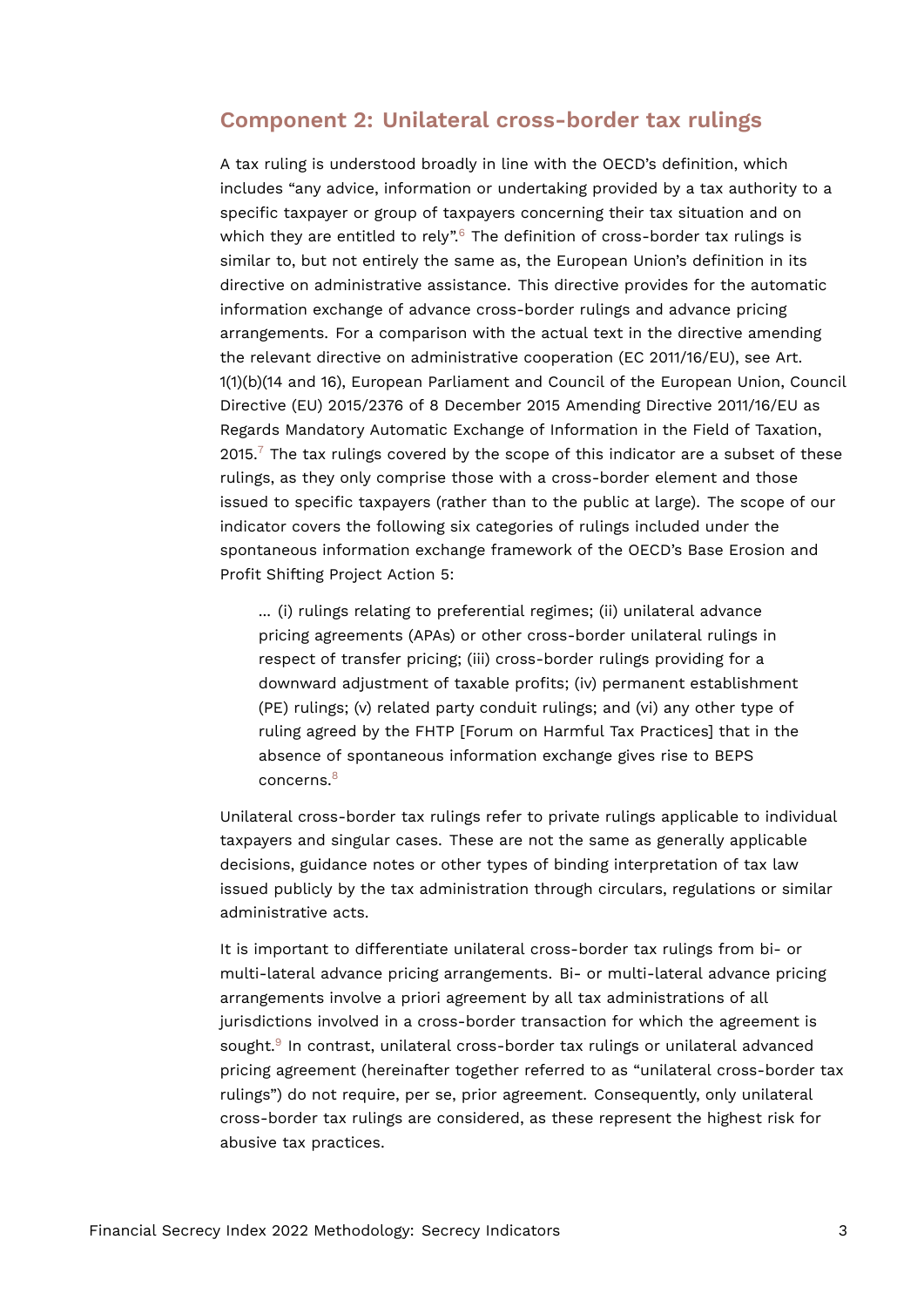Whenever there is no formal system available for the issuance of unilateral cross-border tax rulings, we consider that these are not available, unless we found more evidence that issuance of rulings is an established practice. Jurisdictions that do not issue unilateral cross-border tax rulings (but impose income tax) receive the lowest secrecy score of zero.

<span id="page-3-0"></span>To assess if unilateral cross-border tax rulings are available, we consider the OECD's peer reviews on harmful tax practices<sup>[10](#page-24-2)</sup> as the prevailing source. If the OECD states that cross-border tax rulings exist, we assess the jurisdiction as being able to issue rulings. This assessment is made regardless of what other sources say. This is because jurisdictions are motivated to disclose the status of rulings for the OECD peer review. So if the government claims that it has a binding ruling or a ruling that it has to honour, then it is likely to be so. In cases where the OECD states that there are no binding rulings, we do not necessarily apply the OECD assessment if we find another source that states rulings are available. In this case, the assessment will be left as "unknown" due to conflicting information. In cases where the OECD does not assess a jurisdiction, then we have carried out additional research. If the International Bureau of Fiscal Documentation<sup>[11](#page-24-3)</sup> indicates that there are rulings, this is applied and where there is a contradictory source, the score is unknown.

<span id="page-3-1"></span>Where a jurisdiction issues unilateral cross-border rulings, the jurisdiction is assessed as being able to issue rulings, whether these rulings are considered binding or not. This is because the binding nature of tax rulings is a grey area. Even if rulings are claimed not to be strictly binding there may be sufficient legal certainty for private sector tax advisers to market the tax positions because of the low risks of litigation about those tax positions. In the absence of full disclosure of all rulings, we cannot assess the impact of rulings or the legal effect and therefore a jurisdiction is scored as being able to issue rulings.

Jurisdictions that issue unilateral cross-border tax rulings, but do not make these available online in all cases (for instance, they make available only some tax rulings), receive the highest secrecy score of 50 points (or 25 points where all three of the indicator's components are assessed). If only minimal information is available online (eg a summary or a redacted version of the text), jurisdictions are scored 40 points (or 20 where all three components are assessed). Where all tax rulings are available online in full text but are anonymised, that is, the name(s) of the taxpayer(s) involved are redacted; or when the opposite situation happens, ie the published tax rulings include the name(s) of the taxpayer(s) but not the full text of the tax ruling, then the score is 30 points (or 15 where all three components are assessed). In cases where the full text of all tax rulings is available online and all tax rulings include the name(s) of the taxpayer(s) concerned, then the jurisdiction receives a lower secrecy score of 10 points (or 5 where both components are assessed).

The data for this component was collected from several sources including country analyses and country surveys in the International Bureau of Fiscal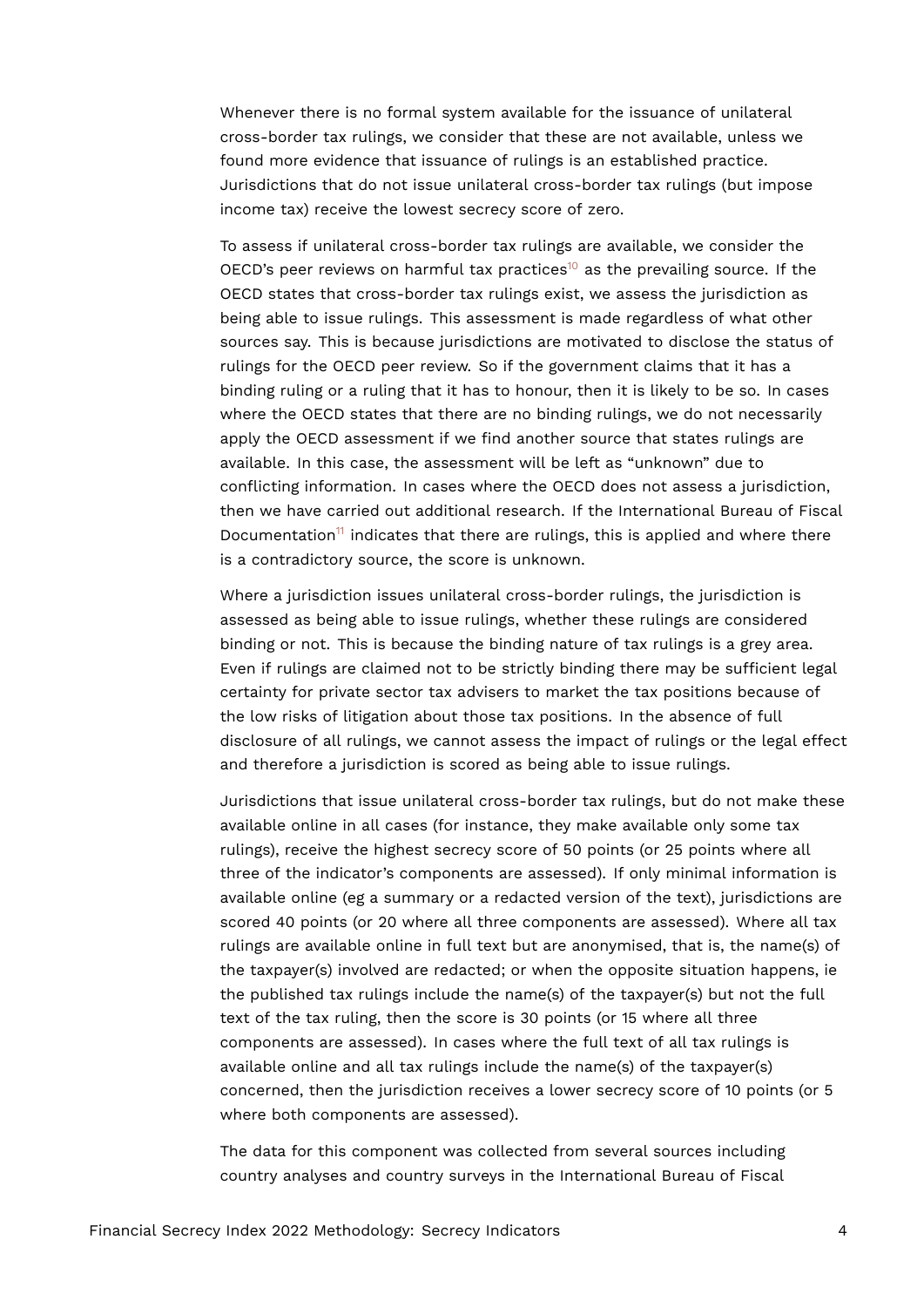<span id="page-4-3"></span><span id="page-4-2"></span><span id="page-4-1"></span><span id="page-4-0"></span>Documentation's database,<sup>[12](#page-24-4)</sup> the OECD's peer review on harmful tax practices.<sup>[13](#page-24-5)</sup> studies commissioned by the European Union, $14$  jurisdictions' relevant regulations and where available, the responses to the survey the Tax Justice Network has circulated to Ministries of Finance.[15](#page-24-7) In some instances, we have also consulted additional websites and reports of accountancy firms, academic journals and other local websites.

#### **Component 3: Extractive industries contract disclosure**

Extractive industries contracts include contracts for both mining and petroleum. The focus of this indicator is on the contracts that are signed between governments or state-owned companies for publicly held natural resources and companies (individual companies or those working in a consortium). Sometimes referred to as "primary contracts", these contracts can take several forms or a combination: concession, licence, production sharing and service agreements, along with shareholders' agreements where government has an equity stake.<sup>[16](#page-24-8)</sup> This indicator is not concerned with the contracts that are signed between private parties, such as between the oil company and a company providing transport services.

<span id="page-4-5"></span><span id="page-4-4"></span>Contract disclosure is assessed for either mining or petroleum as per the Natural Resource Governance Institutes' contract disclosure tracker, last updated in March 2021.<sup>[17](#page-24-9)</sup> This includes 151 entries for 103 jurisdictions. For 48 jurisdictions there are two entries, one for petroleum and one for mining. The tracker includes information for a) countries included in the Natural Resource Governance Institute's Resource Governance Index 2017, the following and most recent index, published in 2021, assessed only 18 jurisdictions, but this has not affected the countries included in the tracker, and b) all countries reported in the Extractive Industries Transparency Initiative since December 2016 including some that have withdrawn membership or were delisted (for example, Azerbaijan, Equatorial Guinea, the United States of America and Yemen) and those that have since joined (for example, Armenia, Guyana, Suriname). Finally, c) several other countries are included in the tracker that are added on an ad hoc basis, including new and upcoming producers or countries that the Natural Resource Governance Index is working in (for example Lebanon<sup>[18](#page-24-10)</sup>). The inclusion of information for either petroleum or mining or both for jurisdictions is also based on the information included in the Resource Governance Index.

<span id="page-4-7"></span><span id="page-4-6"></span>Jurisdictions that disclose all or nearly all contracts<sup>[19](#page-24-11)</sup> online and for free with a requirement for disclosure in law are considered to be fully transparent and to pose a minimum tax spillover risk. They receive the lowest secrecy score of zero. It is important for contract disclosure to be backed up by a legal requirement for disclosure; this can take the form of a clause in legislation or regulations, or a ministerial decree. To reflect this, where all or nearly all contracts are disclosed in practice but there is no requirement in the law to disclose contracts, a jurisdiction receives a slightly higher secrecy score of 5 points.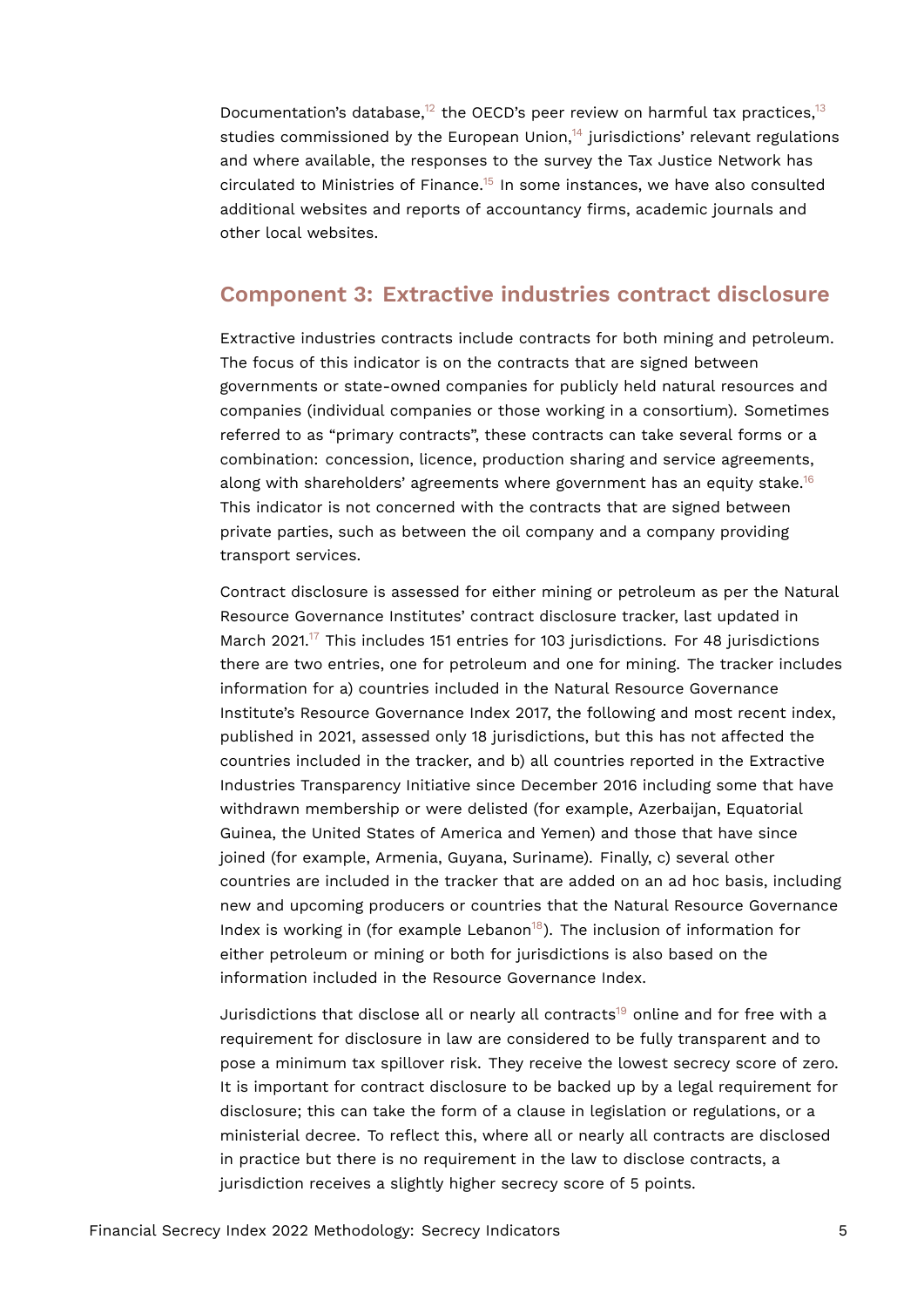At the other end of the spectrum, jurisdictions pose the greatest tax avoidance risk where contracts are not available for free online and there is no legal requirement for disclosure. These jurisdictions receive the highest secrecy score of 25 points. Jurisdictions that have a legal requirement for contract disclosure but in practice do not disclose any contracts online receive a slightly lower secrecy score of 22.5 points.

<span id="page-5-1"></span>Jurisdictions that disclose only some contracts<sup>[20](#page-25-0)</sup> receive a reduced secrecy score of 10 points if disclosure is required by law and 15 points if there is no legal requirement for contract disclosure.

Finally, where the assessment is made for both mining and petroleum, the weakest link practice is applied. For example, if a country discloses all or nearly all petroleum contracts in practice and this is required by law but does not disclose mining contracts or require this by law, the country is assessed as having no extractive industries contracts disclosed in practice or by law and therefore would receive a secrecy score of 25 points.

<span id="page-5-0"></span>The secrecy scoring matrix is shown in Table [2](#page-5-0), with full details of the assessment logic given in Table [3.](#page-17-0)

|  |  |  |  |  | Table 2. Secrecy Scoring Matrix: Secrecy Indicator 9 |  |
|--|--|--|--|--|------------------------------------------------------|--|
|--|--|--|--|--|------------------------------------------------------|--|

| <b>Regulation</b>                                                                                                                                                                                                                                                                                                                                                                          | <b>Secrecy Score</b><br><b>Assessment</b><br>[Secrecy Score:<br>$100$ points = full<br>secrecy; $0$ points =<br>full transparency] |
|--------------------------------------------------------------------------------------------------------------------------------------------------------------------------------------------------------------------------------------------------------------------------------------------------------------------------------------------------------------------------------------------|------------------------------------------------------------------------------------------------------------------------------------|
| Component 1: Local filing of country by country reports (50 points)                                                                                                                                                                                                                                                                                                                        |                                                                                                                                    |
| Access to country by country reports is not ensured<br>The jurisdiction abides by the OECD's legal framework and requires local filing<br>of country by country reports only when authorised by the OECD, if local filing is<br>required at all; or unknown.                                                                                                                               | 50                                                                                                                                 |
| Access to country by country reports is ensured (comprehensive local filing)<br>The jurisdiction goes beyond the legal framework proposed by the OECD and<br>requires local filing of country by country reports (by the local subsidiary or branch<br>of a foreign multinational enterprise) whenever the jurisdiction cannot obtain it<br>through the automatic exchange of information. | $\Omega$                                                                                                                           |
| Component 2: Unilateral cross-border tax rulings (25 points if component 3 is also assessed; otherwise 50<br>points)                                                                                                                                                                                                                                                                       |                                                                                                                                    |

…continues on next page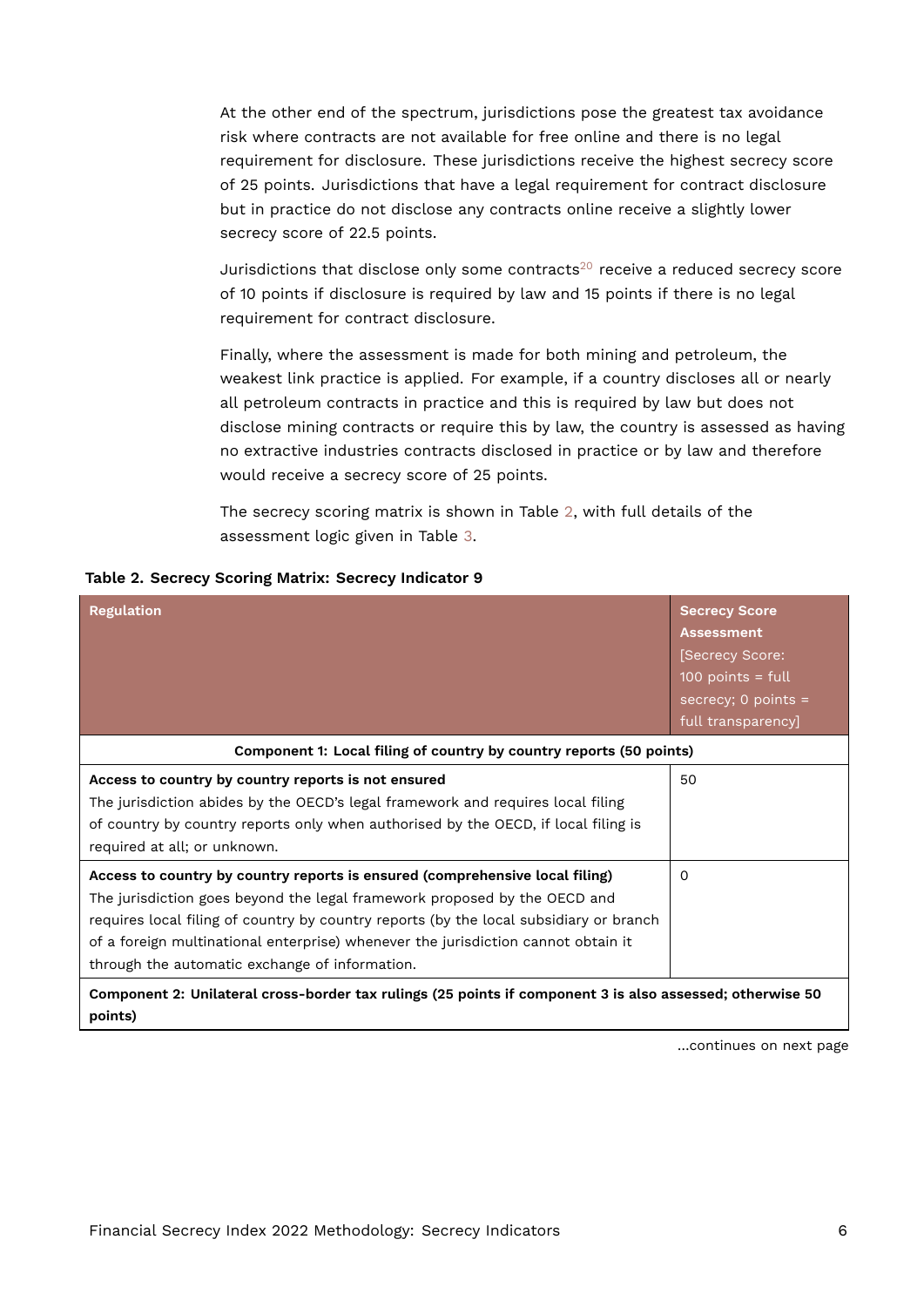#### Continuing from previous page…

| <b>Regulation</b>                                                                                                                                                                                                                                                                                                                                                                                                                                                        | <b>Secrecy Score</b><br><b>Assessment</b><br>[Secrecy Score:<br>$100$ points = full<br>secrecy; $0$ points =<br>full transparency] |
|--------------------------------------------------------------------------------------------------------------------------------------------------------------------------------------------------------------------------------------------------------------------------------------------------------------------------------------------------------------------------------------------------------------------------------------------------------------------------|------------------------------------------------------------------------------------------------------------------------------------|
| Not all tax rulings are published online (if any)<br>Only some or no unilateral cross-border tax rulings can be accessed online, or<br>unknown, or the jurisdiction does not apply income tax.                                                                                                                                                                                                                                                                           | Where both<br>components 2 and<br>3 are assessed: 25<br>each.<br>Where only component<br>2 is assessed: 50                         |
| Minimal information on tax rulings published online<br>All unilateral cross-border tax rulings are published online, but in a reduced<br>version and without the names of the taxpayers concerned.                                                                                                                                                                                                                                                                       | Where both<br>components 2 and<br>3 are assessed: 20<br>Where only component<br>2 is assessed: 40                                  |
| All tax rulings are published in full text, but anonymised<br>All unilateral cross-border tax rulings are published online in their full text, but<br>without the name(s) of the taxpayer(s) concerned.<br><b>OR</b><br>All tax rulings are published with the name(s) of the taxpayer(s), but not in full<br>text<br>All unilateral cross-border tax rulings are published online, including the name(s)<br>of the taxpayer(s) concerned but only in a reduced version. | Where both<br>components 2 and<br>3 are assessed: 15<br>Where only component<br>2 is assessed: 30                                  |
| All tax rulings published online in full text with the name(s) of the taxpayer(s)<br>All unilateral cross border tax rulings are published online, in full text, including<br>the name(s) of the taxpayer(s) concerned.                                                                                                                                                                                                                                                  | Where both<br>components 2 and<br>3 are assessed: 5<br>Where only component<br>2 is assessed: 10                                   |
| No tax rulings issued<br>No unilateral cross-border tax rulings are available in the jurisdiction and the<br>jurisdiction applies income tax.                                                                                                                                                                                                                                                                                                                            | $\Omega$                                                                                                                           |

| Component 3: Extractive industries contract disclosure (25 points where applicable): petroleum or mining |
|----------------------------------------------------------------------------------------------------------|
| (where both sectors exist, only the assessment of most secretive sector is considered)                   |

| Contract disclosure not     | <b>Contract disclosure required</b> |
|-----------------------------|-------------------------------------|
| required by law             | by law                              |
| No legal requirement exists | A legal requirement exists that     |
| that requires contract      | requires contract disclosure        |
| disclosure                  |                                     |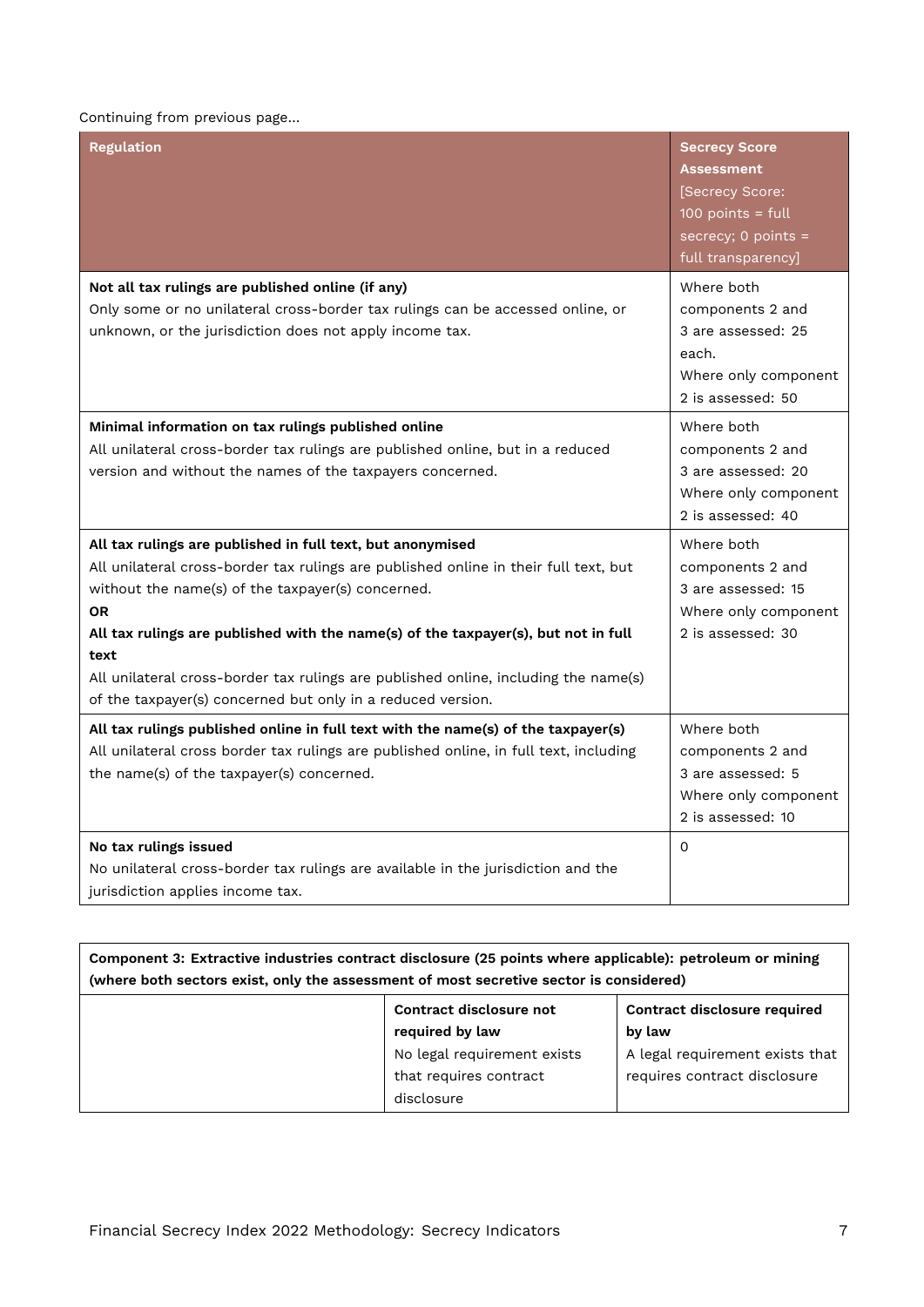| No extractive industries contracts<br>published<br>Extractive industries contracts cannot be<br>accessed online, or unknown                                                 | 25 | 22.5     |
|-----------------------------------------------------------------------------------------------------------------------------------------------------------------------------|----|----------|
| Only some extractive industries<br>contracts published<br>While some extractive industries<br>contracts are available online, not all<br>or nearly all are available online | 15 | 10       |
| All or nearly all extractive industries<br>contracts published<br>All or nearly all extractive industries<br>contracts are publicly available online                        | 5  | $\Omega$ |

## **Why is this important?**

## **Component 1: Local filing of country by country reports**

Country by country reporting requires multinational corporations to provide a jurisdiction-level breakdown of activities, profits declared and tax paid. The practice clarifies where corporations are conducting real business activity and where they are reporting their profits, making it easier to identify risks of profit shifting for tax avoidance. It also helps to identify the jurisdictions that are attracting profit shifting at the expense of other countries.<sup>[21](#page-25-1)</sup> While the first draft international accounting standard for country by country reporting was created in 2003 by Richard Murphy, the recent OECD's BEPS Action 13 has established a less ambitious template<sup>[22](#page-25-2)</sup> to report multinational's country by country information.

<span id="page-7-1"></span><span id="page-7-0"></span>Since we published the previous edition of the Financial Secrecy Index in 2020, four jurisdictions have worsened their secrecy score for this indicator. Germany, Spain, Taiwan and Vietnam now comply with the OECD standard. According to the OECD's most recent review and Germany's response to the Tax Justice Network's 2020 survey, Germany complies with, rather than surpasses, the OECD standard for the filing of local country by country reports, and the OECD's monitoring point on local filing was removed. Legislative changes in Spain and Vietnam brought the countries in line with the OECD standard according to the most recent review. In Taiwan, the introduction of a safe harbour provision exempts multinational enterprises below a new threshold from filing the group master file and by extension the country by country report. On the basis of the exemption, Taiwan is assessed as not having a local filing requirement. In the past, while Taiwan's legal framework had not been reviewed by the OECD, Taiwan was assessed as going beyond OECD legislation because local filing would be required even if there was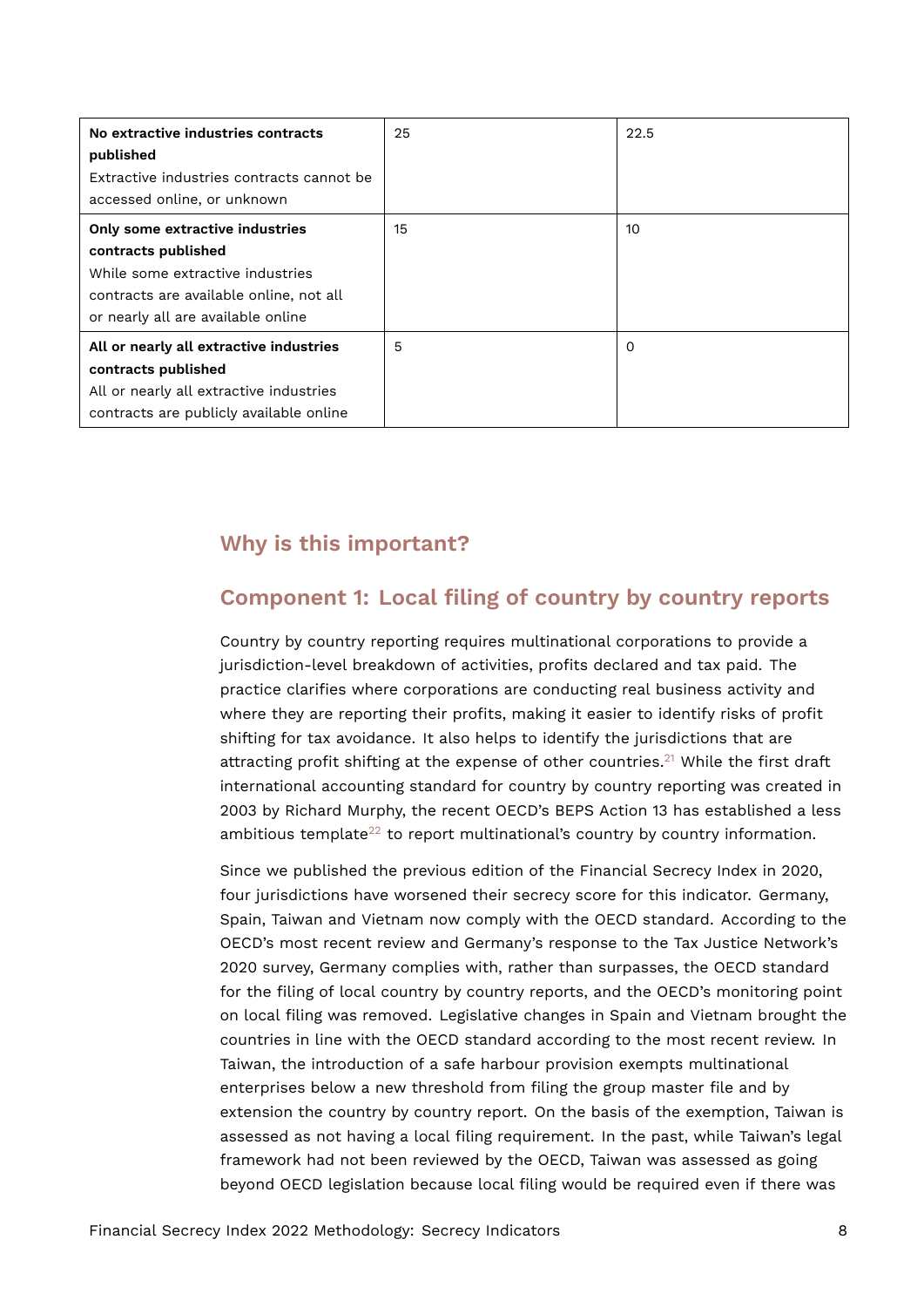no international agreement with the parent's jurisdiction. Thailand and Morocco join four other jurisdictions in requiring local filing of country by country reports that goes beyond the OECD standard.

<span id="page-8-0"></span>As assessed and explained by Secrecy Indicator 8 on public country by country reporting, $23$  country by country reports should be public to ensure that all foreign authorities, as well as campaigners and investigative journalists, can access this basic accounting information that is key to revealing tax avoidance schemes. One of the reasons why OECD members claim that its country by country reporting data cannot be made public is because the underlying data is designated as tax data. An article published in 2018 traces<sup>[24](#page-25-4)</sup> nearly 50 years of international political manoeuvres by business lobbyists and captured states in successful efforts to re-qualify country by country reporting as tax data rather than accounting data.

<span id="page-8-1"></span>However, a second best scenario to public reporting is assessed by this indicator. It assesses whether country by country reports are at least locally filed so that authorities of all countries where a multinational has operations can access reports in cases where these reports cannot be obtained through automatic exchanges, regardless of the reason. Local filing ensures authorities can use the country by country report as they see fit to tackle tax avoidance.

<span id="page-8-3"></span><span id="page-8-2"></span>Rather than promoting this approach the OECD has, among other concerns, [25](#page-25-5) established a complex scheme for accessing country by country reports<sup>[26](#page-25-6)</sup> through the automatic exchange of information. This is illustrated in Figure [1.](#page-10-0) The OECD's approach hinders the access of lower income countries that cannot implement automatic exchanges. By promoting the access of country by country reports through the exchange of information and not through local filing requirements, the OECD has also imposed restrictions on the use of reports. This means that any authority using the received country by country report for additional purposes could be penalised by preventing it from receiving any other report from foreign authorities. That is, exchange of information with that jurisdiction would be suspended.

Specifically, the OECD restricts the use of the country by country report as follows:

Appropriate use is restricted to: high level transfer pricing risk assessment, assessment of other base erosion and profit shifting related risks, economic and statistical analysis, where appropriate […]. The information in the Country-by-Country Report should not be used as a substitute for a detailed transfer pricing analysis of individual transactions and prices based on a full functional analysis and a full comparability analysis. The information in the Country-by-Country Report on its own does not constitute conclusive evidence that transfer prices are or are not appropriate. It should not be used by tax administrations to propose transfer pricing adjustments based on a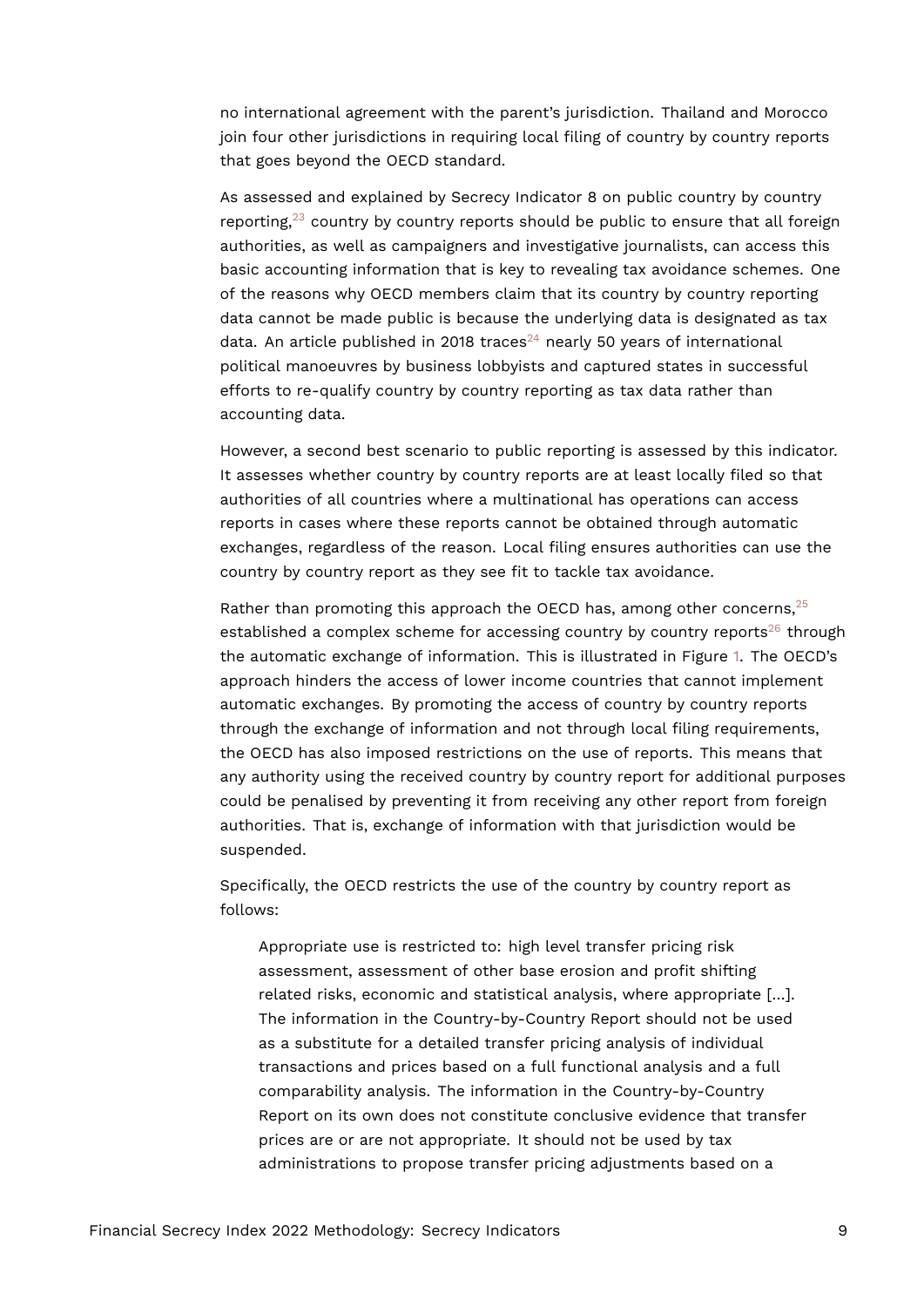<span id="page-9-0"></span>global formulary apportionment of income. Jurisdictions should not propose adjustments to the income of any taxpayer on the basis of an income allocation formula based on the data from the Country-by-Country Report.[27](#page-25-7)

The OECD approach, in essence, requires each multinational enterprise's headquarters to produce and file the country by country report with their local authority. The local authority is then supposed to automatically exchange this country by country report with authorities of all countries where the multinational enterprise has operations. In other words, all other jurisdictions where a multinational enterprise has operations should receive the country by country report from the country where the multinational enterprise is headquartered through the automatic exchange of information.

<span id="page-9-1"></span>However, the automatic exchange of information requires those countries willing to receive the country by country report from the headquarters' jurisdiction to have the necessary legal framework. This includes international agreements with the headquarters' jurisdiction that allow the automatic exchange of information as well as compliance with confidentiality provisions and the appropriate use of the received country by country report. For example, as of 31 January 2022, only  $92^{28}$  $92^{28}$  $92^{28}$  jurisdictions had signed the Multilateral Competent Authority Agreement (MCAA) required to automatically exchange country by country reports.<sup>[29](#page-25-9)</sup> The first exchanges started in 2018, $30$  but some jurisdictions will start later. Indeed, as of March 2022, the highest number of activated relationships was 85 jurisdictions for some European countries, meaning that out of the 92 current signatories, a country may be exchanging country by country reports with 84 other jurisdictions at most.<sup>[31](#page-25-11)</sup>

<span id="page-9-5"></span><span id="page-9-4"></span><span id="page-9-3"></span><span id="page-9-2"></span>While the framework and its alternatives are complex (see Figure [1\)](#page-10-0), the key condition imposed by the OECD framework to access the country by country report is to have an international agreement<sup>[32](#page-25-12)</sup> between the country where the multinational enterprise has operations (O) and where it is headquartered (HQ). If this condition is met, there are three possible ways to access the country by country report for O under the OECD framework: (i) automatic exchange of information with HQ, (ii) automatic exchange of information with another country, called "Surrogate" (S); or if neither (i) or (ii) apply, then (iii) by local filing (a subsidiary of the multinational enterprise resident in O would file the country by country report directly with O's authorities).

Countries that comply with the OECD legal framework for country by country reporting do not ensure access to the country by country report. Instead, they first need to have an international agreement with HQ, subject to HQ's discretion to sign one or not. Countries that go beyond the OECD proposed legislation will ensure access in all cases because, if they cannot obtain the country by country report through the automatic exchange of information (for example, because they lack an international agreement with HQ), they will require the local subsidiary of a multinational enterprise to file the report with local authorities ("local filing").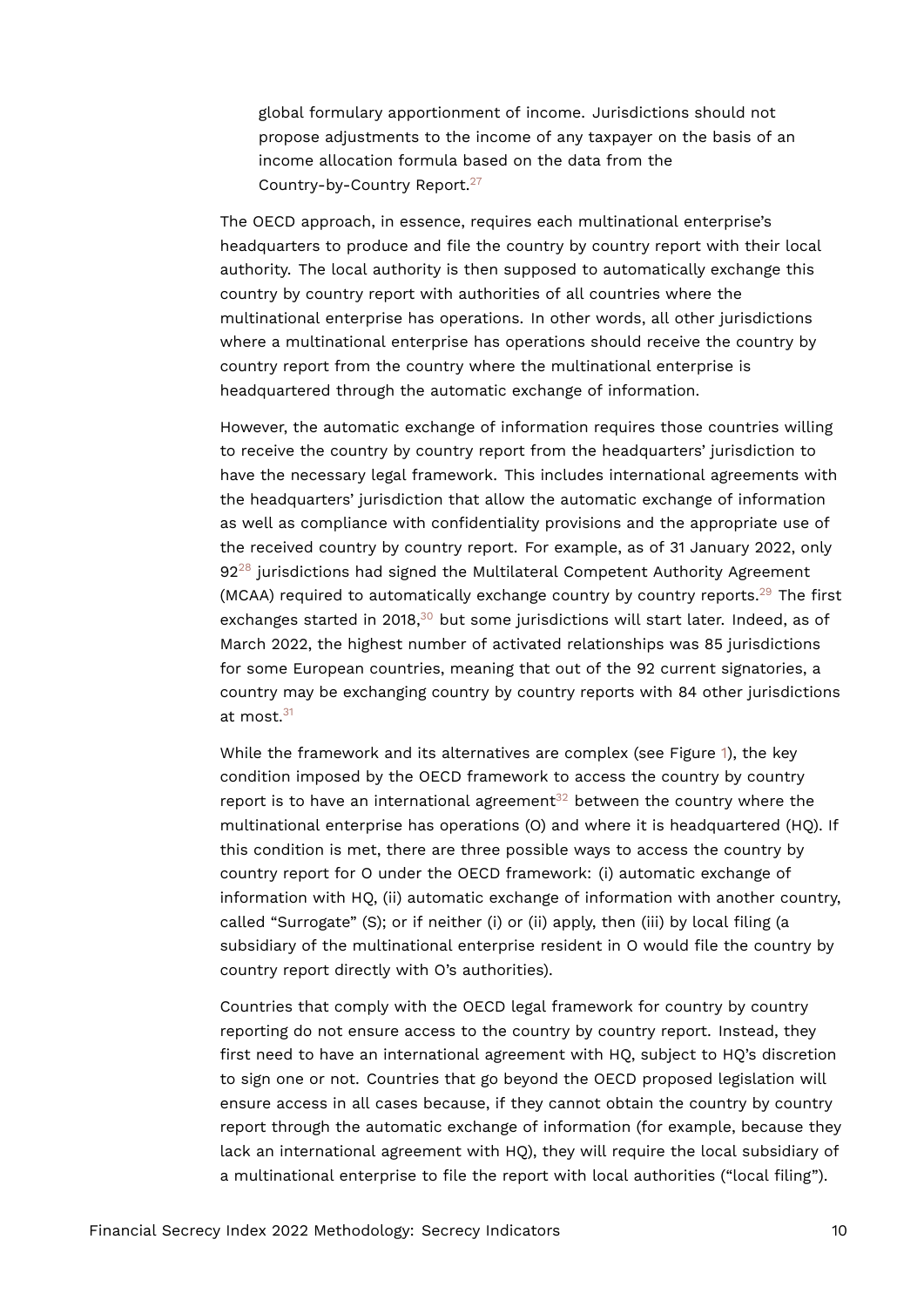

#### <span id="page-10-0"></span>**Figure 1. A comparison of approaches to accessing country by country reports**

See: [Andres Knobel. Access to Country by Country Reports. \(2013\)](https://www.taxjustice.net/wp-content/uploads/2013/04/access-to-cbcr-comic-march-1.pdf) and [Andres Knobel. The OECD - Penalising Developing Countries for Trying to Tackle Tax Avoidance. \(2017\)](https://taxjustice.net/2017/03/07/19628/)

Local filing also means that countries can use the country by country report as they see fit (to tackle tax avoidance) without the threat of preventing access in the future if the automatic exchange of information with foreign countries is suspended.

While some countries had implemented legislation that requires local filing beyond the situations allowed by the OECD, the OECD peer reviews published in 2018, 2019, 2020 and 2021 started to mark these countries as requiring amendments to their laws.

For example, Spain was one of the few countries that kept its regulations requiring local filing of the country by country beyond the OECD model legislation. It received a "recommendation for improvement" from the OECD and has since amended legislation to align with the OECD standard.

<span id="page-10-1"></span>It is recommended that Spain amend its legislation or otherwise take steps to ensure that local filing is only required in the circumstances contained in the terms of reference.<sup>[33](#page-25-13)</sup>

This approach taken by the OECD appears to restrict a country's tax sovereignty by imposing a monopolistic ambition of the OECD. A jurisdiction should be free to go beyond OECD rules to use domestic legislation without the OECD's interference to require the filing of any data it wishes by the entire corporate group doing business within its territory.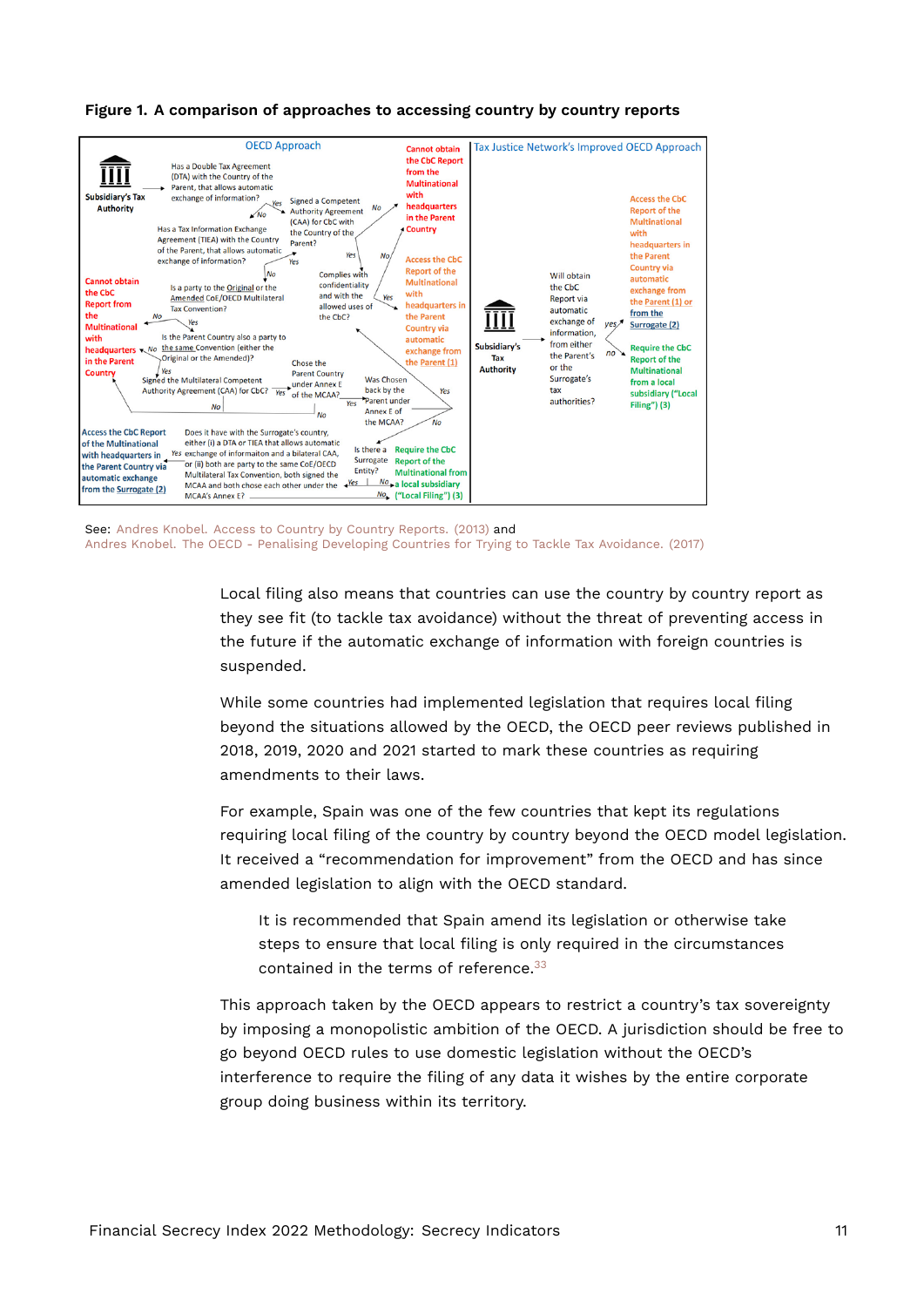#### **Component 2: Unilateral cross-border tax rulings**

<span id="page-11-1"></span><span id="page-11-0"></span>The inherently problematic nature of unilateral cross-border tax rulings was exposed widely during the Lux Leaks scandal in 2014. As part of the subsequent investigations by the European Commission for Competition, it was determined that some of these rulings conflicted with the European Union's state aid rules and therefore were illegal.<sup>[34](#page-26-0)</sup> European Union member states, including Belgium, Luxembourg, Ireland, and the Netherlands, later appealed the European Commission's decision. $35$  In the case of Luxembourg, the European General Court upheld the Commission's decision on state aid rules. However, in February 2020, Ireland has appealed the state aid ruling for Luxembourg with the Court of Justice "because of its relevance to the European Commission's ruling against Ireland for its tax treatment of Apple".[36](#page-26-2) The European Court of Justice is yet to rule on the appeal. $37$ 

<span id="page-11-6"></span><span id="page-11-5"></span><span id="page-11-4"></span><span id="page-11-3"></span><span id="page-11-2"></span>In contrast, the European General Court ruled in favour of Belgium,  $38$  Ireland  $39$ and the Netherlands<sup>[40](#page-26-6)</sup> in their appeals. The Commission is appealing the General Court's decision for Belgium and Ireland at the European Court of Justice. In September 2021, the European Court of Justice ruled that the Commission correctly found that there was a state aid scheme so "sets aside the judgment delivered on 14 February 2019 by the General Court and refers the case back to the latter for it to rule on other aspects of the case". $41$ 

In September 2020, the European Commission appealed against the decision regarding Ireland and Apple.<sup>[42](#page-26-8)</sup> The appeal is still in progress as of April 2022.<sup>[43](#page-26-9)</sup> In the statement released by Executive Vice President of the European Commission Margrethe Vestager, on announcing the appeal against the decision regarding Ireland, she said:

<span id="page-11-9"></span><span id="page-11-8"></span><span id="page-11-7"></span>Making sure that all companies, big and small, pay their fair share of tax remains a top priority for the Commission. The General Court has repeatedly confirmed the principle that, while Member States have competence in determining their taxation laws, they must do so in respect of EU law, including State aid rules. If Member States give certain multinational companies tax advantages not available to their rivals, this harms fair competition in the European Union in breach of State aid rules. We have to continue to use all tools at our disposal to ensure companies pay their fair share of tax. Otherwise, the public purse and citizens are deprived of funds for much needed investments – the need for which is even more acute now to support Europe's economic recovery.[44](#page-26-10)

<span id="page-11-11"></span><span id="page-11-10"></span>The Commission has not appealed the case with the Netherlands. This decision seems based more on the comparatively high costs for legally countering the arguments of the General Court in an appeal and on the relatively small amount of disputed tax revenue, rather than on the chances of winning the case by proving the level of royalties agreed was inappropriate.[45](#page-26-11)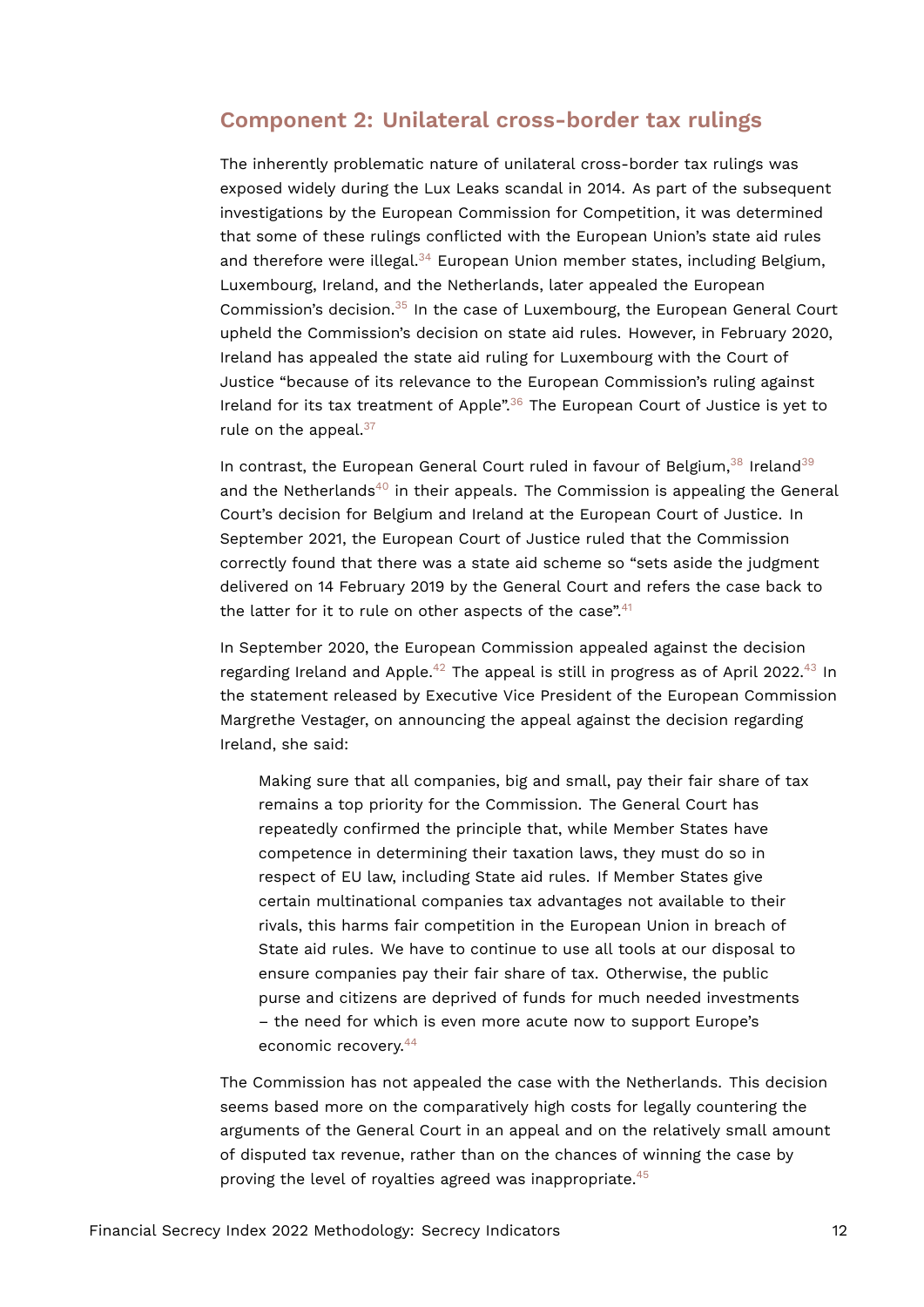These episodes have revealed that some tax authorities, which are often sanctioned if not mandated by their respective finance ministers, help companies to avoid tax if not illegally, then at least questionably. The sums involved are gigantic. Apple alone has been ordered to pay an additional €13 billion, although still in the courts as explained earlier, in taxes due through a complex tax manoeuvre agreed with the Irish tax agency.<sup>[46](#page-27-0)</sup> Estimates put losses at \$312 billion per year in cross-border tax abuse.<sup>[47](#page-27-1)</sup>

<span id="page-12-1"></span><span id="page-12-0"></span>As the Lux Leaks scandal has made amply clear, the practice of unilaterally issuing binding tax rulings for individual taxpayers distorts the market by benefiting specific large companies over other often smaller competitors who neither can obtain nor know about the possibility of obtaining similar treatment. It appears that beyond concerns around fair market competition, a core tenet for the rule of law is jeopardised if there is an exit option from equal treatment before the (tax) law. More recently, the LuxLetters<sup>[48](#page-27-2)</sup> demonstrated that Luxembourg is still attempting to bypass transparency rules:

<span id="page-12-2"></span>Luxembourg began efforts in 2014 to meet EU and OECD rules on exchanging information with other countries about its corporate tax rulings. However, it is now revealed that shortly after this, many of Luxembourg's accounting and law firms engaged with the tax authority to establish "information letters" about the tax planning of multinational corporations. These information letters effectively fulfil the same purpose as tax rulings – but crucially, were deemed to be outside of the scope of the information exchange rules and so were not reported as rulings, according to sources familiar with the practice.

<span id="page-12-3"></span>Importantly, however, this too is prohibited under EU rules and is likely illegal also under OECD rules. Any type of tax agreements – even if not demonstrably legally binding – must be exchanged with European tax authorities.[49](#page-27-3)

<span id="page-12-5"></span><span id="page-12-4"></span>The discussion around the publicity of tax rulings has a historical precedent. Similar to tax rulings, so-called private letter rulings issued by the US tax administration were (and continue to be) made public in 1977 after the non-governmental organisation Tax Analysts took the Internal Revenue Service to court over this practice in 1972. Private letter rulings gained traction in the 1940s and were criticised for facilitating favouritism. A few privileged law firms were effectively guardians of this kind of privatised law, which allowed them to build libraries of privatised tax law and interpretation, giving them an edge over smaller firms.[50](#page-27-4) However, since 1991, the US has provided the option of so-called "unilateral advance pricing arrangements" which may include cross-border transfer pricing issues and are not public. $51$  In contrast, as of January 2022, in nine jurisdictions (Argentina, Australia, Belgium, Mauritius, Netherlands, Pakistan, Philippines, Portugal and Thailand), all unilateral cross-border tax rulings are published online, although they contain minimal information. Brazil and Paraguay are the only countries that publish the rulings in full text but without the name of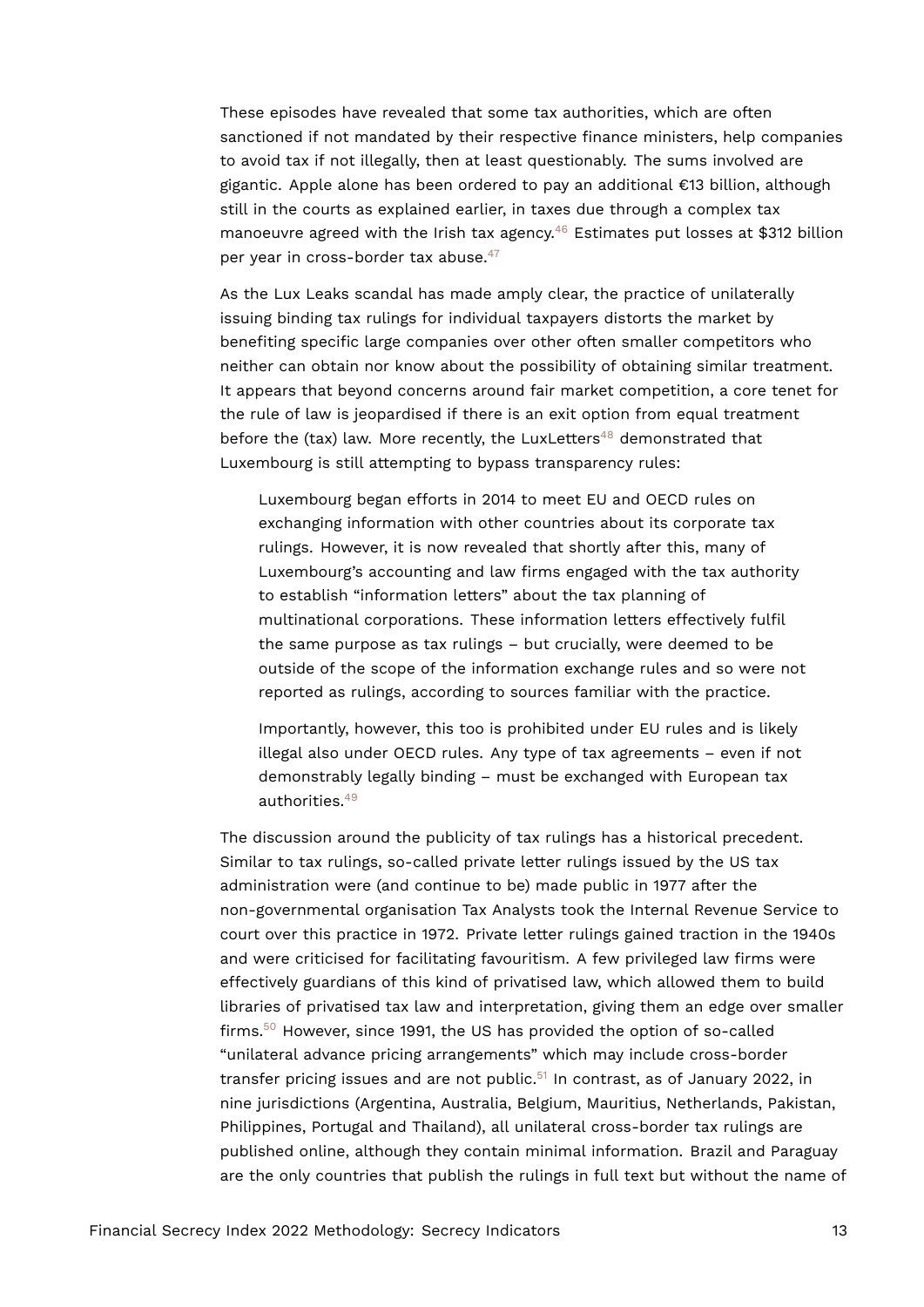<span id="page-13-0"></span>the taxpayer concerned. Ecuador is the only country that publishes excerpts of the formal tax rulings with identifying information.<sup>[52](#page-27-6)</sup>

We do not consider it acceptable if jurisdictions publish no or only some tax rulings because this gives discretion to the tax authorities about what to disclose. At the same time, while we recognise that publishing some information on all tax rulings allows users to know the number of rulings issued by each jurisdiction and maybe also the concerned taxpayers, anything short of publishing the full text of a tax ruling is of limited use. This is because with just an extract or summary of the ruling it is difficult to understand the ruling itself and the decision-making and planning that went into agreeing the tax ruling. The European Court of Auditors confirms the problem with regard to the summary tax rulings that are exchanged between member states: "the summary of uploaded rulings sometimes lacked sufficient detail for a proper understanding of the underlying information; it was difficult for Member States to know when to request further information and, if they did so, to demonstrate that it was needed for purposes of tax assessment".<sup>[53](#page-27-7)</sup>

<span id="page-13-1"></span>These unilateral rulings usually negatively impact the tax base of other nations at least to the extent that they go unnoticed or unchallenged by the tax administration. Therefore, developing countries are likely to be hardest hit by the tax base poaching impact of unilateral tax rulings.

<span id="page-13-3"></span><span id="page-13-2"></span>The European Union has subsequently introduced automatic information exchange between Member States on these rulings, which is an important step towards transparency.<sup>[54](#page-27-8)</sup> However, this does not necessarily guarantee access to rulings by affected third party countries. The OECD has introduced a broader framework for mandatory spontaneous information exchange of tax rulings.<sup>[55](#page-27-9)</sup> Yet even if all countries participated, exchange mechanisms only capture the tip of the iceberg. This is because it is difficult to define a unilateral cross-border tax ruling, and it is even more difficult, if not outright impossible, to monitor compliance with any obligation to report and exchange those rulings without making them public.

Various examples document the failure of reporting and exchange mechanisms around tax rulings. First, the inconsistent and misleading reporting practice of unilateral rulings by Luxembourg within the European Commission's Joint Transfer Pricing Forum prior to the Lux Leaks scandal<sup>[56](#page-28-0)</sup> bears witness to the unreliability of confidential data. This data is only reported by the tax administration without any way to verify the content of the data more publicly. Second, the TAXE Committee, the European Parliament's Special Committee on Tax Rulings, explains decades of non-compliance with requirements under the EU directives on reporting of tax rulings:

<span id="page-13-4"></span>The European Parliament […] Concludes […] Member States did not comply with the obligations set out in Council Directives 77/799/EEC and 2011/16/EU since they did not and continue not to spontaneously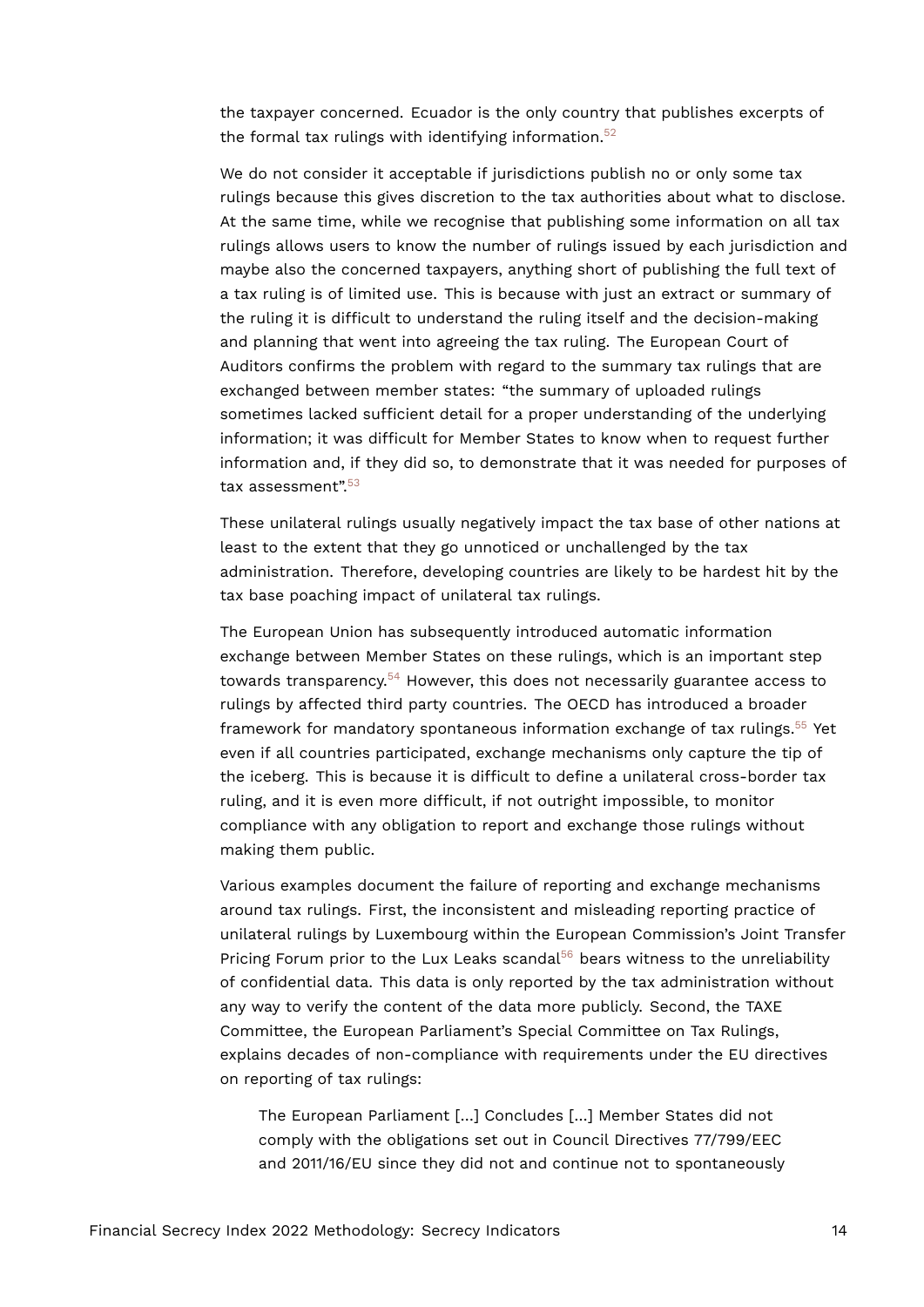<span id="page-14-0"></span>exchange tax information, even in cases where there were clear grounds, despite the margin of discretion left by those directives, for expecting that there may be tax losses in other Member States, or that tax savings may result from artificial transfers of profits within groups $\left[ \ldots \right]$ .  $57$ 

Lastly, publishing the full text of all rulings (disclosing the name(s) of the concerned taxpayer(s)) or at least exchanging them without exception with all relevant jurisdictions is much better than publishing only some rules or extracts from them. However, full transparency on tax rulings does not neutralise all the risks created by tax rulings in the first place. Accessing the text of a tax ruling is very different from understanding the consequences in practical terms, such as how much money will not be paid in tax, or where profits will be shifted to. In other words, the issuance of tax rulings adds to the current overwhelming problems faced by tax authorities worldwide. The lack of capacity in tax administrations, especially in lower income countries, the complex nature of multinational's cross-border transactions, and weak international transfer pricing regulations add further constraints to affected governments' efforts to counteract tax avoidance embedded in aggressive unilateral tax rulings. For this reason, the only case in which tax rulings are not considered to pose risk, and in which jurisdictions can obtain a secrecy score of zero, is when countries directly do not issue any tax ruling at all.

### **Component 3: Extractive industries contract disclosure**

<span id="page-14-2"></span><span id="page-14-1"></span>Nigeria gave away nearly \$6 billion in future oil revenues to Shell and Eni in a very generous, veiled deal that Global Witness analysed in 2018.[58](#page-28-2) Corporate executives have been on trial in Milan and Italy, accused of bribery in relation to this deal, however, they were since acquitted. $59$  Italian prosecutors were investigating the possibility of the obstruction of justice in this case by Eni, but it appears they may not proceed with prosecution.<sup>[60](#page-28-4)</sup>

<span id="page-14-4"></span><span id="page-14-3"></span>The citizens of many other countries with some of the largest deposits of precious minerals worldwide are ripped off. Government coffers and citizens often lose out because of hidden agreements, weak laws and aggressive corporate tax practices. In most jurisdictions, non-renewable mineral resources are managed by the state on behalf of the public. States typically extend the right to corporate entities to explore, extract and often sell mineral resources in exchange for revenue or a share of the mineral. The contract outlines the rights, duties and obligations of the parties, including fiscal terms and provisions. These contracts can span decades and have far-reaching and long-lasting impacts. Everything from taxes and infrastructure arrangements to environmental performance, social obligations and employment rules may be set out in contracts. Where contracts are used by jurisdictions, they form part of the legal framework; they are "essentially the law of a public resource project, and a basic tenet of the rule of law is that laws shall be publicly available".<sup>[61](#page-28-5)</sup>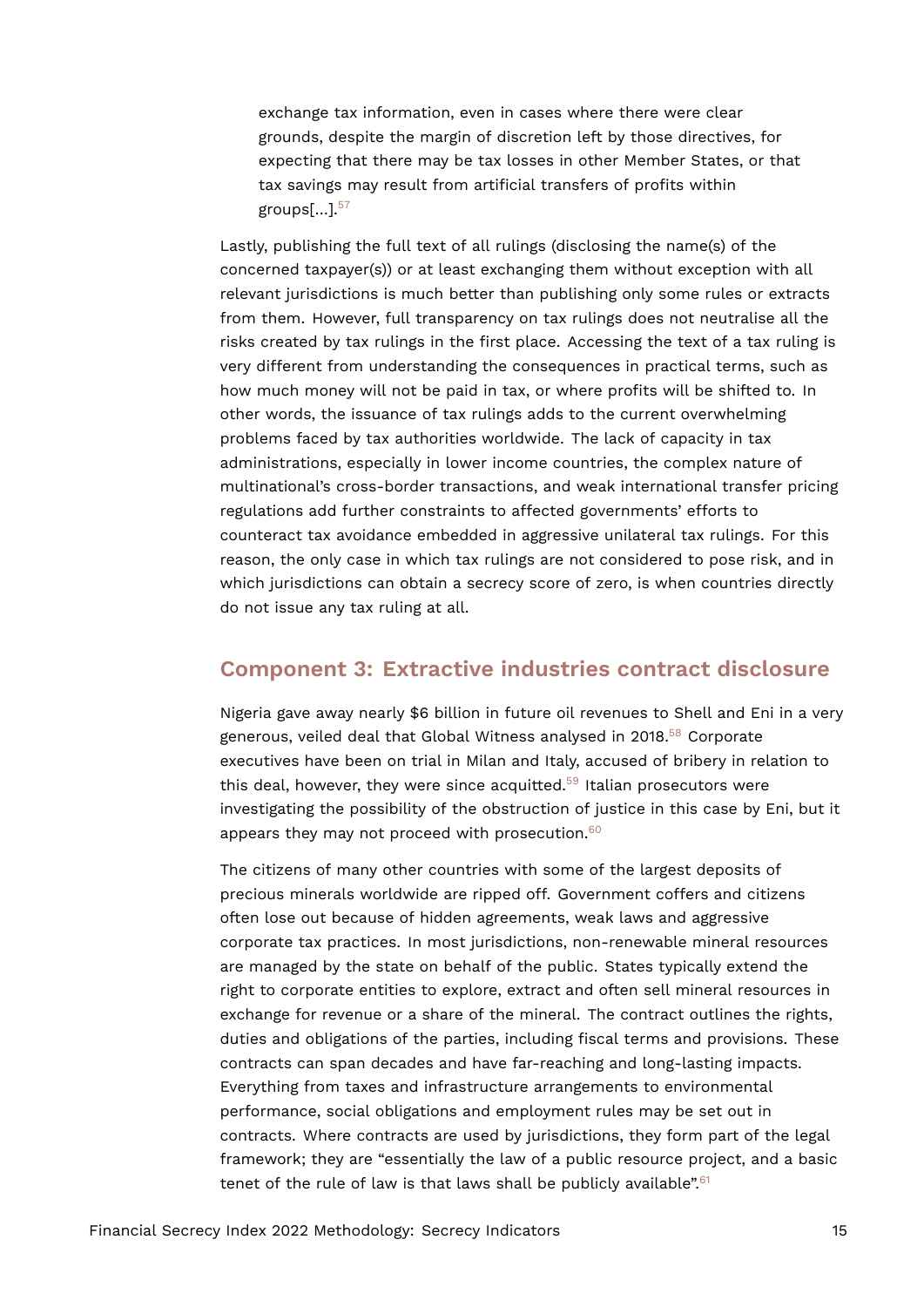Contracts vary greatly between and within jurisdictions in terms of complexity, length and the degree of deviation from general legislation or a model contract. Contracts may be standard for every company with the only difference found in the name of companies involved and the area of land granted by the state through a formal legal title. Some contracts may just make one or few changes to general legislation or a model contract while in other contracts everything may be up for negotiation. In cases where many terms can be negotiated, contracts can establish new provisions on tax, environmental, social and other investment obligations, such as local procurement and employment, and so-called "stabilisation periods". None, any or all of these provisions in a contract may be confidential as well as the information that flows from them (such as revenue payments made by a company to government).<sup>[62](#page-28-6)</sup>

<span id="page-15-1"></span><span id="page-15-0"></span>Governments stand to gain from ensuring all contracts are public. Contract disclosure helps governments compare their own contracts with contracts in other jurisdictions, enables improved intra-governmental coordination in the enforcement of contracts, and can positively influence the trust of citizen's in the state. $63$  There are already great asymmetries in information that put governments at a disadvantage in negotiations with companies. In turn, citizens can use the contracts to hold government and companies accountable on their obligations. Disclosure may be an additional incentive for governments to ensure as many constituents as possible are satisfied, contributing to more durable contracts that are less likely to be renegotiated or subject to corrupt influence for special deviations that ultimately undervalue the resource.<sup>[64](#page-28-8)</sup> In Oxfam's 2018 Contract Disclosure Survey, secrecy is described as being short-lived because where companies have negotiated windfall deals by exploiting secrecy or through bribery, subsequent government administrations have grounds and choose to renegotiate contracts.[65](#page-28-9)

<span id="page-15-6"></span><span id="page-15-5"></span><span id="page-15-4"></span><span id="page-15-3"></span><span id="page-15-2"></span>Those who defend contract secrecy often claim it protects so-called commercially sensitive information. There is no consensus technical definition of this type of information, but being generous with the term, even if information is deemed to be commercially sensitive, this "is only one consideration among many when determining whether information should be made publicly available".<sup>[66](#page-28-10)</sup> Under freedom of information principles, information that is likely to cause harm to a company's competitive position, such as trade secrets or information about future transactions, would be redacted. However, this information is unlikely to be found in contracts. As a study of publicly available contracts in Mongolia shows, trade secrets are not included, often because they are signed by a consortium of companies that may change over time: "it is highly unlikely that any company would risk writing trade secrets into any contract".<sup>[67](#page-29-0)</sup> Financial terms that are always found in deals are often already known within the industry or released on stock exchanges for the shareholders of listed companies. Most countries disclose contracts without redaction.[68](#page-29-1)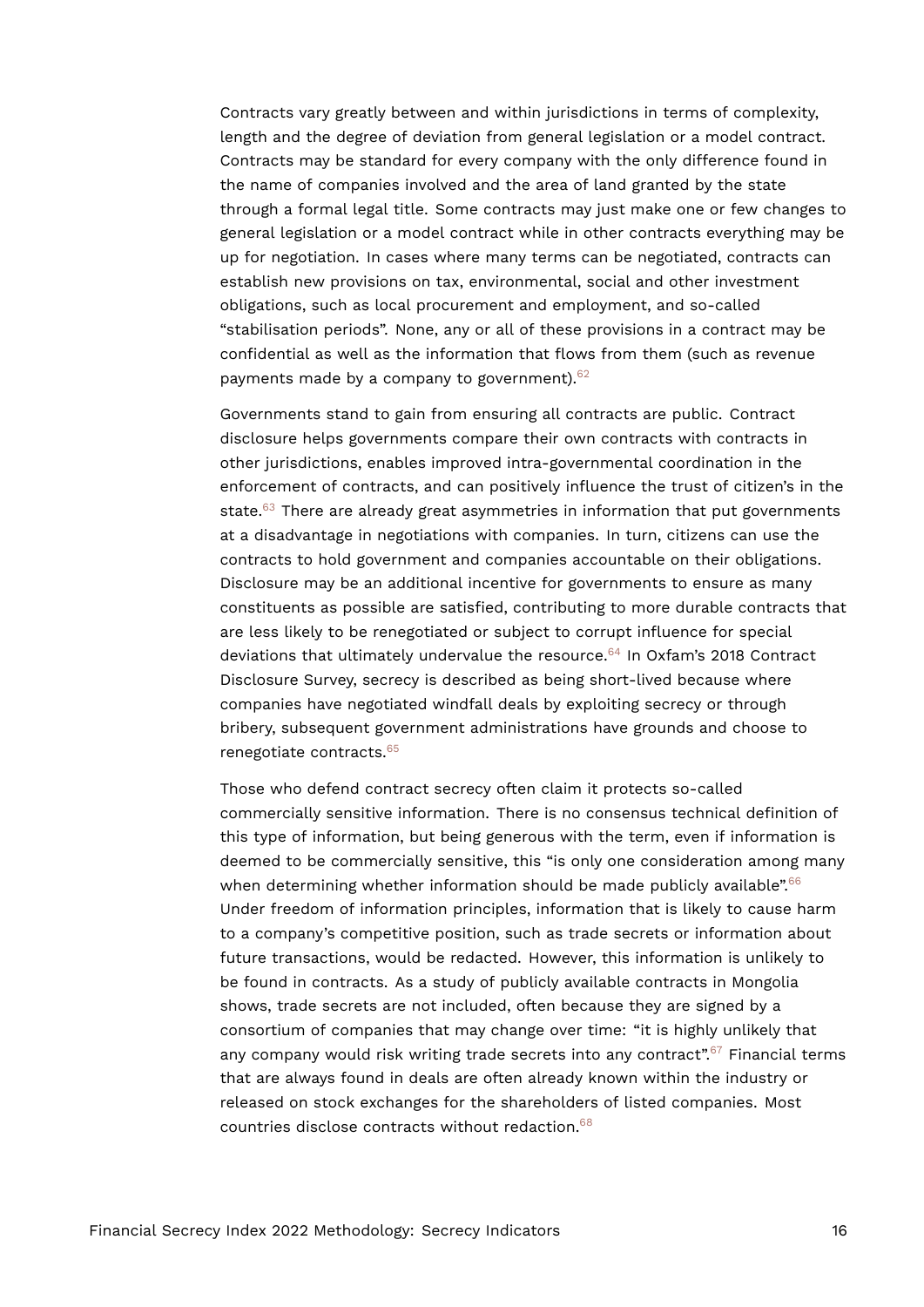<span id="page-16-0"></span>To date, there is no evidence to suggest public disclosure of contracts has harmed companies. For companies, disclosure can help dispel suspicion, build trust and "temper unrealistic expectations and correct misconceptions that may skew communities' perceptions" especially when the signing of contracts is often associated with great celebration by governments and companies.<sup>[69](#page-29-2)</sup> In fact, some companies have taken a lead in disclosing contracts signed with governments in countries where contracts are not typically disclosed. By 2018, Kosmos Energy<sup>[70](#page-29-3)</sup> and Tullow Oil $71$  adopted public contract disclosure policies and disclosed contracts on their websites or stock exchanges.

<span id="page-16-4"></span><span id="page-16-3"></span><span id="page-16-2"></span><span id="page-16-1"></span>Publication of contracts along with the project-level disclosure of revenues "are now established as international norms", according to an International Monetary Fund briefing at the end of 2018. $^{72}$  $^{72}$  $^{72}$  Indeed, significant progress has been made in recent years. $73$  In September 2021, the International Council on Mining and Metals, established two decades ago to improve industry performance on sustainable development, adopted a contract disclosure principle for all members,  $74$  signalling the normalisation of contract transparency.

<span id="page-16-5"></span>Civil society movements, especially through the convening network Publish What You Pay, have demanded that governments and companies commit to contract disclosure. From 2013, the Extractive Industries Transparency Initiative (EITI) has "encouraged" implementing countries to publish contracts and has required countries to publish their government's position and practice on contract transparency.[75](#page-29-8) In February 2019, the EITI Board agreed on changes to the EITI Standard. From 1 January 2021, all implementing countries are required to make public any new contracts they sign.<sup>[76](#page-29-9)</sup>

<span id="page-16-8"></span><span id="page-16-7"></span><span id="page-16-6"></span>Yet disclosing contracts is just one part of the transparency measures needed throughout the contracting process, from planning and assessment of applications to the award, negotiation, implementation and monitoring of contracts.[77](#page-29-10) Lessons from transparency in public procurement illustrate the potential of open contracting. A 2017 World Bank study using data from 88 countries on almost 34,000 firms shows that countries with more transparent public procurement systems have fewer and smaller kickbacks and create a more level playing field for smaller companies.<sup>[78](#page-29-11)</sup>

<span id="page-16-9"></span>**All underlying data, including the sources we use for each jurisdiction, can be viewed in the [country profiles](https://fsi.taxjustice.net/country-detail) on the Financial Secrecy Index website.**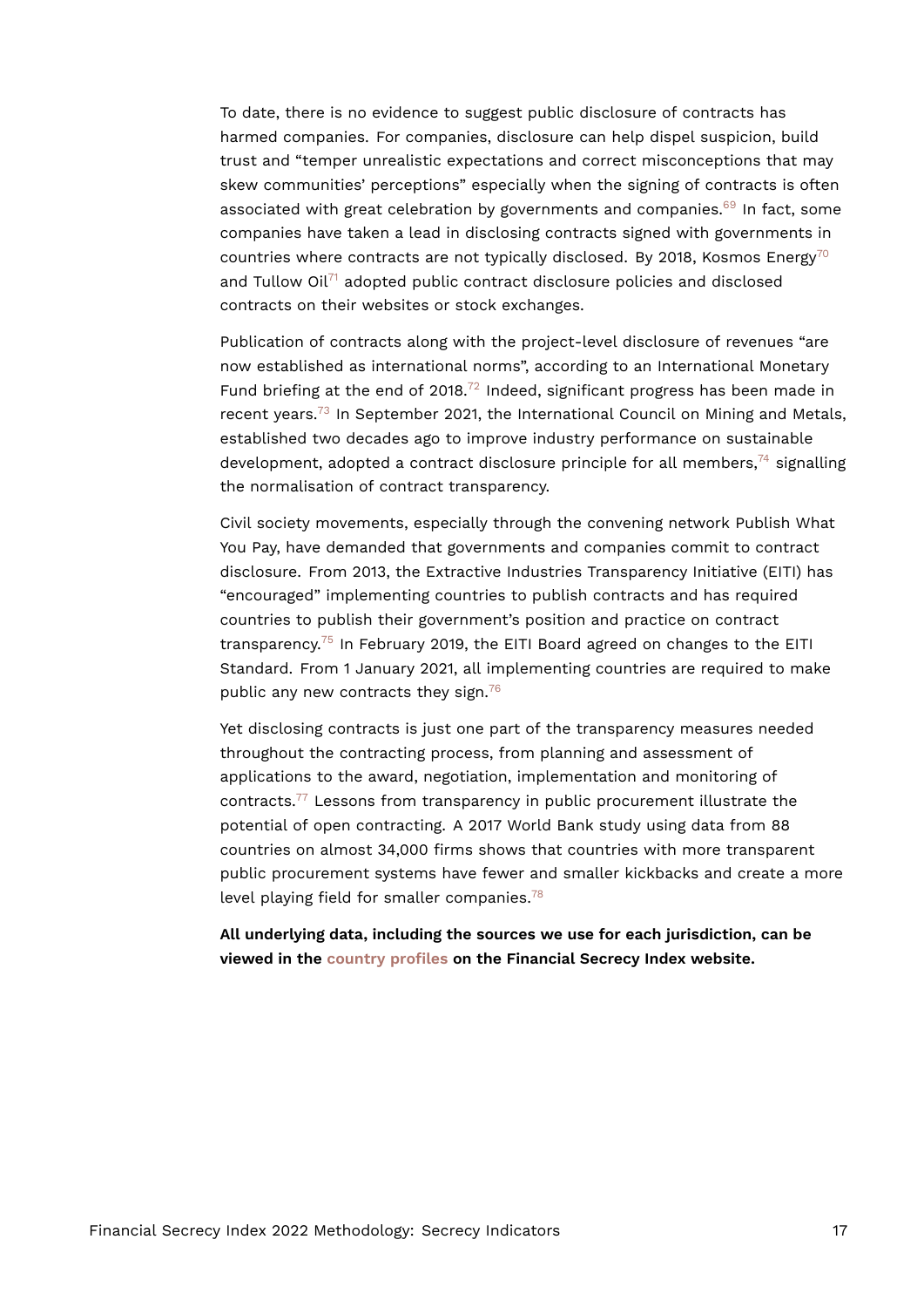| ID  | <b>ID description</b>                                                                                                                                                                                                                                                                                  | <b>Answers</b><br>(Codes applicable for all questions:<br>-2: Unknown; -3: Not Applicable)                                                                                                                                                                                                                                                                                                                                                                                                                                                                                                                                 | <b>Valuation Secrecy Score</b>                                                                                                                                                                                                                                                          |
|-----|--------------------------------------------------------------------------------------------------------------------------------------------------------------------------------------------------------------------------------------------------------------------------------------------------------|----------------------------------------------------------------------------------------------------------------------------------------------------------------------------------------------------------------------------------------------------------------------------------------------------------------------------------------------------------------------------------------------------------------------------------------------------------------------------------------------------------------------------------------------------------------------------------------------------------------------------|-----------------------------------------------------------------------------------------------------------------------------------------------------------------------------------------------------------------------------------------------------------------------------------------|
| 419 | Country by country report: Is<br>there a local filing requirement<br>of a global country by country<br>reporting file (according to OECD's<br>BEPS Action 13) by large corporate<br>groups (with a worldwide turnover<br>higher than 750 million Euro)<br>and local subsidiaries of foreign<br>groups? | 0: No; 1: OECD Legislation:<br>Secondary mechanism is subject<br>to restrictions imposed by<br>OECD model legislation; or no<br>secondary mechanism at all<br>(only the domestic ultimate<br>parent entity has to file the<br>country by country report);<br>2: Beyond OECD Legislation:<br>Secondary mechanism is not<br>subject to restrictions imposed<br>by OECD model legislation: any<br>domestic subsidiary of a group<br>would have to file the country<br>by country report in all cases<br>in which the jurisdiction cannot<br>obtain the country by country<br>report via automatic exchange of<br>information. | If answer is 2: 0 points;<br>otherwise 50 points.                                                                                                                                                                                                                                       |
| 363 | Tax Rulings: Are unilateral cross-<br>border tax rulings (e.g. advance<br>tax rulings, advance tax decisions)<br>available in laws or regulations, or<br>in administrative practice?                                                                                                                   | 0: No; 1: Yes                                                                                                                                                                                                                                                                                                                                                                                                                                                                                                                                                                                                              | If components 2 and 3<br>are assessed (otherwise<br>the scores are doubled<br>here):<br>ID363=1 & ID421=0: 25<br>ID363=1 & ID421=1: 20<br>ID363=1 & ID421=2 or 3: 15<br>ID363=1 & ID421=4: 5<br>ID363=0: 0 points unless<br>the jurisdiction does not<br>apply income tax (then<br>25). |

## <span id="page-17-0"></span>Table 3. Assessment Logic: Secrecy Indicator 9 - Corporate Tax Disclosure

…continues on next page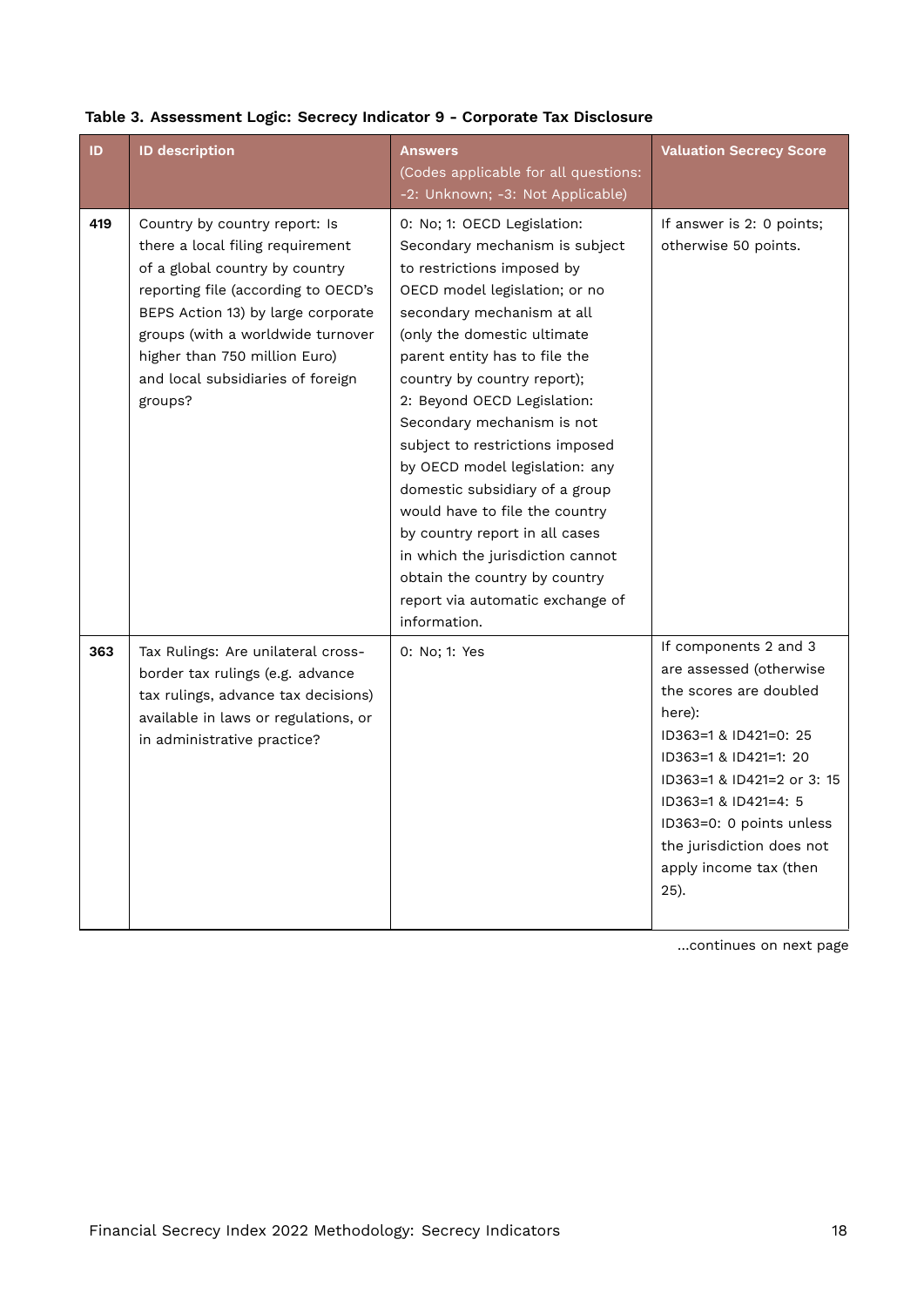#### Continuing from previous page…

| ID  | <b>ID description</b>                                                                                                                                                       | <b>Answers</b><br>(Codes applicable for all questions:<br>-2: Unknown; -3: Not Applicable)                                                                                                                                                                                                                                                                                                                                                                                                                                                                                                                                                                                                                                                                                                                                                                                                                                 | <b>Valuation Secrecy Score</b>                                                                                                                                                                                                  |
|-----|-----------------------------------------------------------------------------------------------------------------------------------------------------------------------------|----------------------------------------------------------------------------------------------------------------------------------------------------------------------------------------------------------------------------------------------------------------------------------------------------------------------------------------------------------------------------------------------------------------------------------------------------------------------------------------------------------------------------------------------------------------------------------------------------------------------------------------------------------------------------------------------------------------------------------------------------------------------------------------------------------------------------------------------------------------------------------------------------------------------------|---------------------------------------------------------------------------------------------------------------------------------------------------------------------------------------------------------------------------------|
| 421 | Tax Rulings: Are all unilateral cross<br>border tax rulings (e.g. advance<br>tax rulings, advance tax decisions)<br>published online for free, either<br>anonymised or not? | 0: NONE OR SOME: None or only<br>some of the unilateral cross<br>border tax rulings are published<br>online. 1: MINIMAL (ANONYMISED<br>AND NOT FULL TEXT): All unilateral<br>cross-border tax rulings are<br>published online, but in a reduced<br>version and without the name(s)<br>of the taxpayer(s) concerned. 2:<br>ANONYMISED (FULL TEXT BUT<br>ANONYMISED): All unilateral<br>crossborder tax rulings are<br>published online in their full<br>text, but without the name(s)<br>of the taxpayer(s) concerned.<br>3: SUMMARY (NAMED BUT NOT<br>FULL TEXT): All unilateral cross<br>border tax rulings are published<br>online, including the name(s) of<br>the taxpayer(s) concerned but only<br>in a reduced version of the text.<br>4: COMPLETE (NAMED AND FULL<br>TEXT): All unilateral cross border<br>tax rulings are published online, in<br>full text, including the name(s) of<br>the taxpayer(s) concerned |                                                                                                                                                                                                                                 |
| 561 | Mining contracts in law: Are<br>all extractive industries mining<br>contracts required by law to be<br>disclosed?                                                           | 0: No or unknown; 1: Yes                                                                                                                                                                                                                                                                                                                                                                                                                                                                                                                                                                                                                                                                                                                                                                                                                                                                                                   | <b>Mining contracts:</b><br>ID561 = - 3 & ID562 = - 3:<br>consider petroleum<br>values, and if petroleum<br>also -3, consider only tax<br>rulings and local country<br>by country reporting.<br>ID561=0 & ID562=0: 25<br>points |

…continues on next page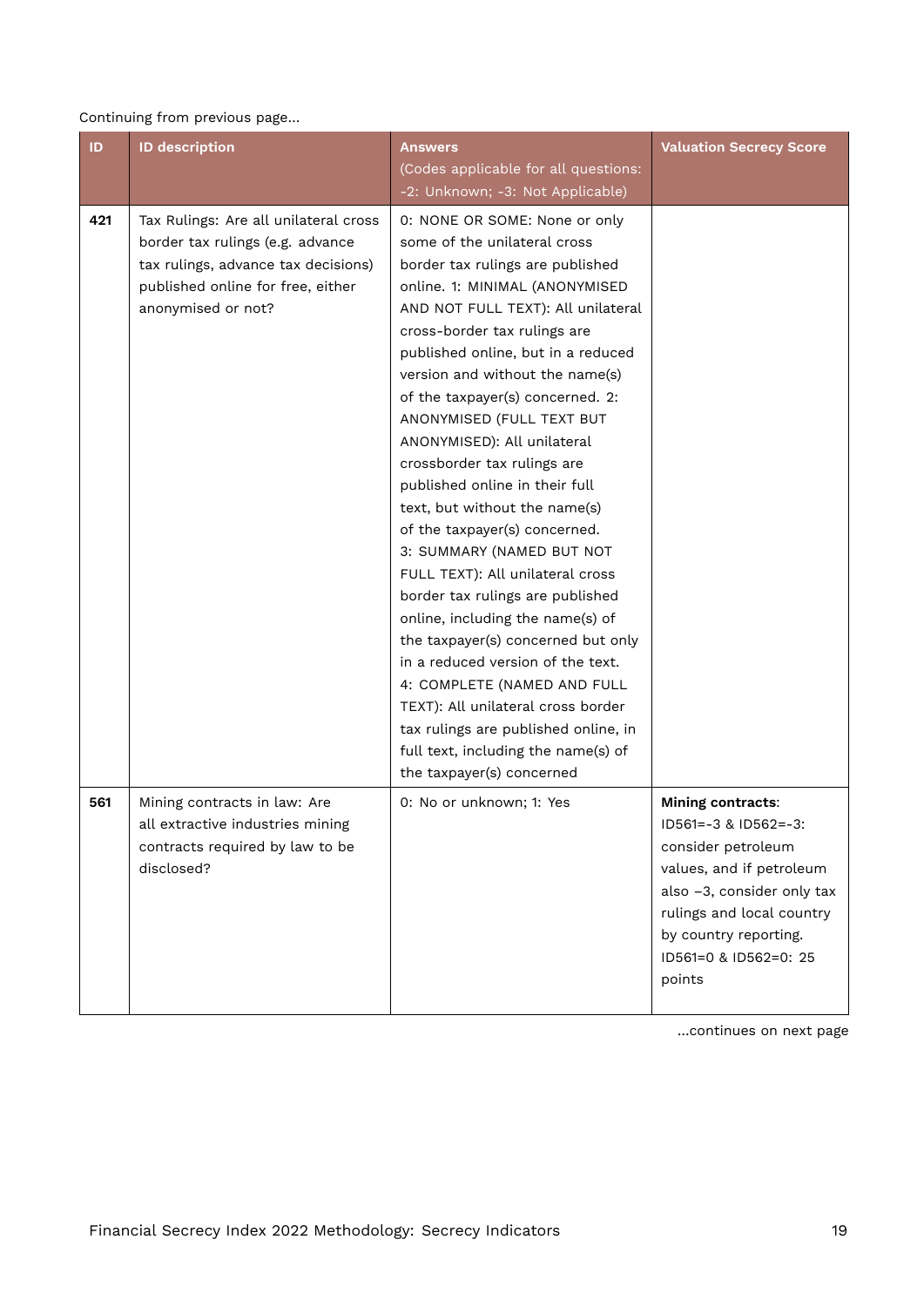#### Continuing from previous page…

| ID  | <b>ID description</b>                                                                                                    | <b>Answers</b><br>(Codes applicable for all questions:<br>-2: Unknown; -3: Not Applicable)                                                                             | <b>Valuation Secrecy Score</b>                                                                                                                                                                                                                               |
|-----|--------------------------------------------------------------------------------------------------------------------------|------------------------------------------------------------------------------------------------------------------------------------------------------------------------|--------------------------------------------------------------------------------------------------------------------------------------------------------------------------------------------------------------------------------------------------------------|
| 562 | Mining contracts in practice: Are<br>all extractive industries mining<br>contracts published online in<br>practice?      | 0: No, contracts are not available<br>online; 1: Yes, but only some<br>contracts are available online;<br>2: Yes, all or nearly all contracts<br>are available online. | ID561=1 & ID562=0: 22.5<br>points<br>ID561=0 & ID562=1: 15<br>points<br>ID561=1 & ID562=1: 10<br>points<br>ID561=0 & ID562=2: 5<br>points<br>ID561=1 & ID562=2: 0<br>points                                                                                  |
| 563 | Petroleum contracts in law: Are<br>all extractive industries petroleum<br>contracts required by law to be<br>disclosed?  | 0: No, contracts are not available<br>online; 1: Yes, but only some<br>contracts are available online;<br>2: Yes, all or nearly all contracts<br>are available online. | Petroleum contracts:<br>$ID563=-3$ & $ID564=-3$ :<br>consider mining values,<br>and if petroleum also -3,<br>consider only tax rulings                                                                                                                       |
| 564 | Petroleum contracts in practice:<br>Are all extractive industries<br>petroleum contracts published<br>online in practice | 0: No, contracts are not available<br>online; 1: Yes, but only some<br>contracts are available online;<br>2: Yes, all or nearly all contracts<br>are available online. | and local country by<br>country reporting.<br>ID563=0 & ID564=0: 25<br>points<br>ID563=1 & ID564=0: 22.5<br>points<br>ID563=0 & ID564=1: 15<br>points<br>ID563=1 & ID564=1: 10<br>points<br>ID563=0 & ID564=2: 5<br>points<br>ID563=1 & ID564=2: 0<br>points |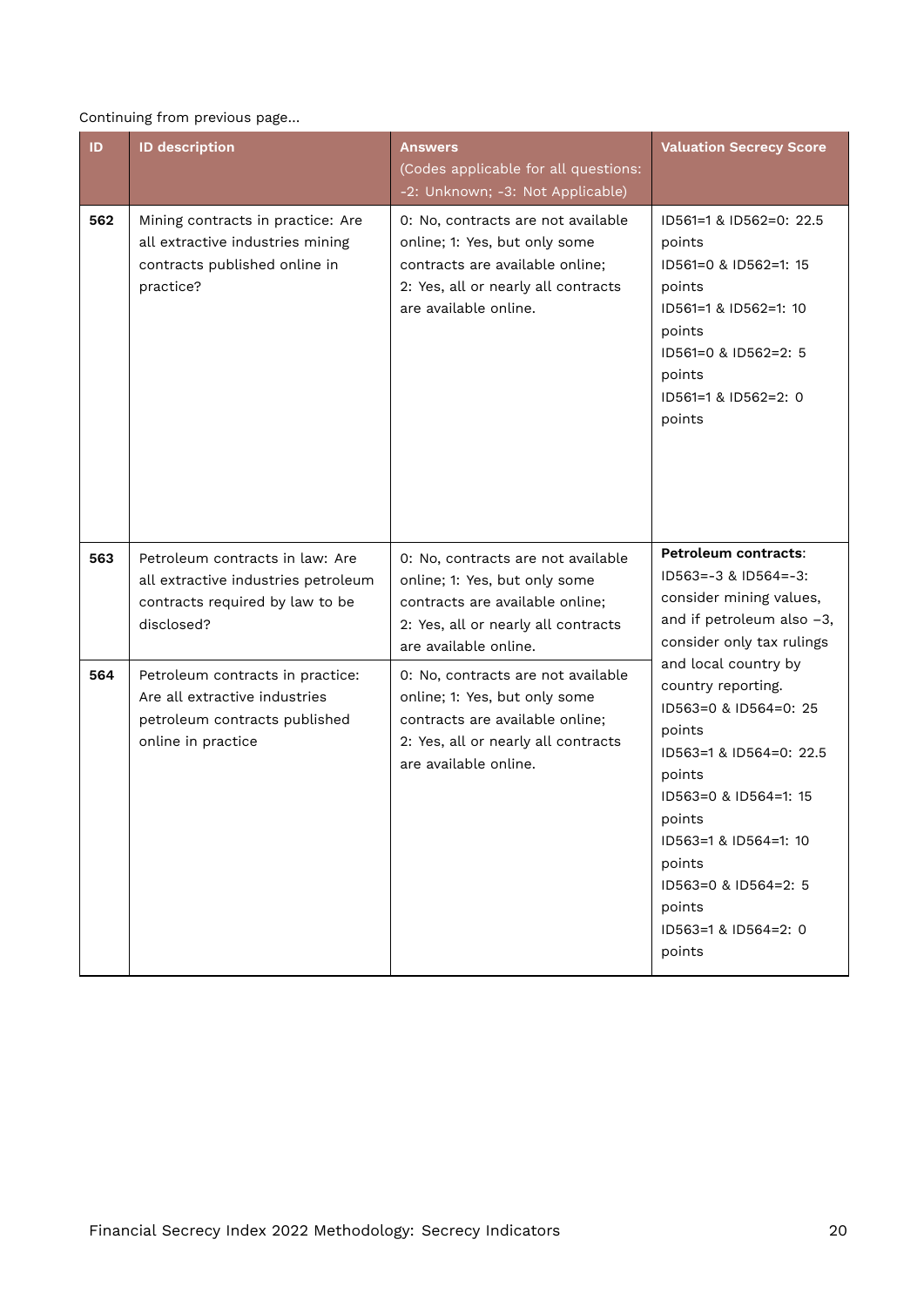## **Results Overview**

| <b>GM</b> | <b>MO</b> | <b>TN</b> | A <sub>O</sub> | <b>BD</b> | <b>BR</b> | <b>CM</b> | <b>DE</b> | FI.            | <b>GR</b> | IE        | IP        | LC.       | <b>MK</b> | <b>NL</b> | <b>PK</b> | <b>SA</b> | <b>SV</b> | US.       | <b>XK</b> |
|-----------|-----------|-----------|----------------|-----------|-----------|-----------|-----------|----------------|-----------|-----------|-----------|-----------|-----------|-----------|-----------|-----------|-----------|-----------|-----------|
| <b>FR</b> | <b>MH</b> | <b>RW</b> | AI             | <b>BB</b> | <b>BO</b> | <b>CL</b> | CZ        | <b>ES</b>      | GI        | ID        | O         | KZ        | <b>MC</b> | NG        | <b>PH</b> | <b>RS</b> | <b>SM</b> | <b>UA</b> | <b>WS</b> |
| EC.       | <b>ME</b> | <b>RU</b> | AG             | AW        | <b>BN</b> | CK.       | <b>CY</b> | EG             | <b>GH</b> | HU        | JE        | <b>KY</b> | LV        | <b>NA</b> | PE.       | <b>RO</b> | <b>SK</b> | TZ.       | VU        |
| <b>DM</b> | <b>MA</b> | PT        | <b>AE</b>      | AU        | <b>BM</b> | <b>CH</b> | <b>CW</b> | EE.            | GG        | HR        | IT.       | <b>KW</b> | LU        | <b>MY</b> | <b>PA</b> | <b>OA</b> | <b>SI</b> | <b>TW</b> | <b>VN</b> |
| <b>BZ</b> | LR.       | <b>NR</b> | <b>AD</b>      | AT        | <b>BH</b> | <b>CA</b> | <b>CR</b> | DZ.            | GD        | <b>HK</b> | <b>IS</b> | KR        | LT        | <b>MX</b> | <b>OM</b> | <b>PY</b> | <b>SG</b> | π         | VI        |
| <b>AL</b> | LB.       | <b>MV</b> | <b>VC</b>      | <b>AS</b> | <b>BG</b> | <b>BW</b> | CO        | D <sub>O</sub> | <b>GB</b> | GU        | <b>IM</b> | <b>KN</b> | LK.       | <b>MU</b> | NZ        | <b>PR</b> | <b>SE</b> | <b>TR</b> | <b>VG</b> |
| TН        | IN        | <b>MS</b> | <b>UY</b>      | <b>AR</b> | BE.       | BS.       | <b>CN</b> | <b>DK</b>      | FI        | GT        | IL.       | <b>KE</b> | u         | <b>MT</b> | <b>NO</b> | <b>PL</b> | <b>SC</b> | TC.       | <b>VE</b> |

#### **Figure 2. Corporate Tax Disclosure: Secrecy Score Overview**

| Moderately Secretive < |                  |                    | $\overline{\phantom{1}}$ Extremely Secretive |
|------------------------|------------------|--------------------|----------------------------------------------|
| 0 to <25               | 25 to $<$ 50     | 50 to $< 75$       | 75 to 100                                    |
| 0% (0 countries)       | 1% (1 countries) | 16% (22 countries) | 84% (118 countries)                          |

#### **Figure 3. Component 1: Overview of local filing of Country-by-Country Reports**

| <b>IN</b> | AI        | <b>BM</b> | <sub>co</sub> | <b>DO</b> | <b>GH</b> | IE.       | KY           | <b>MC</b>    | <b>MY</b> | <b>PK</b> | SG        | US.       | <b>AS</b> | <b>CM</b>      | <b>GT</b> | LC.       | <b>OM</b> | TT        | <b>WS</b> |    |
|-----------|-----------|-----------|---------------|-----------|-----------|-----------|--------------|--------------|-----------|-----------|-----------|-----------|-----------|----------------|-----------|-----------|-----------|-----------|-----------|----|
| <b>FR</b> | <b>AE</b> | <b>BE</b> | <b>CN</b>     | <b>DK</b> | GG        | ID        | KR           | LV           | <b>MX</b> | PE.       | <b>SE</b> | <b>TR</b> | <b>AO</b> | CK             | <b>GM</b> | LB.       | <b>NR</b> | <b>SV</b> | VU        |    |
| <b>UA</b> | <b>AD</b> | <b>BB</b> | <b>CL</b>     | <b>DE</b> | <b>GB</b> | <b>HU</b> | P            | LU           | <b>MV</b> | PA        | <b>SC</b> | <b>TN</b> | <b>AL</b> | <b>BW</b>      | <b>GD</b> | <b>KW</b> | <b>NA</b> | <b>SA</b> | VI.       |    |
| <b>RO</b> | UY .      | AW        | <b>CH</b>     | CZ        | F1        | <b>HR</b> | JE           | LT           | <b>MU</b> | NZ        | <b>RS</b> | TC        | AG        | BO.            | FI.       | <b>KN</b> | <b>MS</b> | <b>RW</b> | <b>VE</b> |    |
| GU        | TH.       | <b>AU</b> | CA            | <b>CY</b> | <b>ES</b> | HK        | $\mathsf{I}$ | LK.          | <b>MT</b> | <b>NO</b> | QA        | <b>SM</b> | ZA        | <b>BN</b>      | EC.       | <b>KE</b> | <b>MK</b> | PY.       | VC.       |    |
| <b>BZ</b> | <b>RU</b> | AT        | <b>BS</b>     | <b>CW</b> | <b>EG</b> | <b>GR</b> | <b>IS</b>    | $\mathbf{H}$ | <b>MO</b> | <b>NL</b> | PT        | <b>SK</b> | <b>VN</b> | <b>BH</b>      | DZ.       | 10        | <b>ME</b> | <b>PR</b> | TZ.       |    |
| <b>BG</b> | <b>MA</b> | <b>AR</b> | <b>BR</b>     | CR.       | EE.       | GI        | <b>IM</b>    | <b>KZ</b>    | MH        | <b>NG</b> | PL        | <b>SI</b> | VG        | B <sub>D</sub> | DM.       | л.        | LR.       | <b>PH</b> | <b>TW</b> | XK |

4% (5 countries): -2: Unknown

4% (6 countries): 2: Beyond OECD Legislation: Secondary mechanism is not subject to restrictions<br>imposed by OECD model legislation: any domestic subsidiary of a group would have to file the CbCR in<br>all cases in which the j

59% (83 countries): 1: OECD Legislation: Secondary mechanism is subject to restrictions imposed by OECD model legislation; or no secondary mechanism at all (only the domestic ultimate parent entity has to file the CbCR)

**33% (47 countries): 0: No.** 

×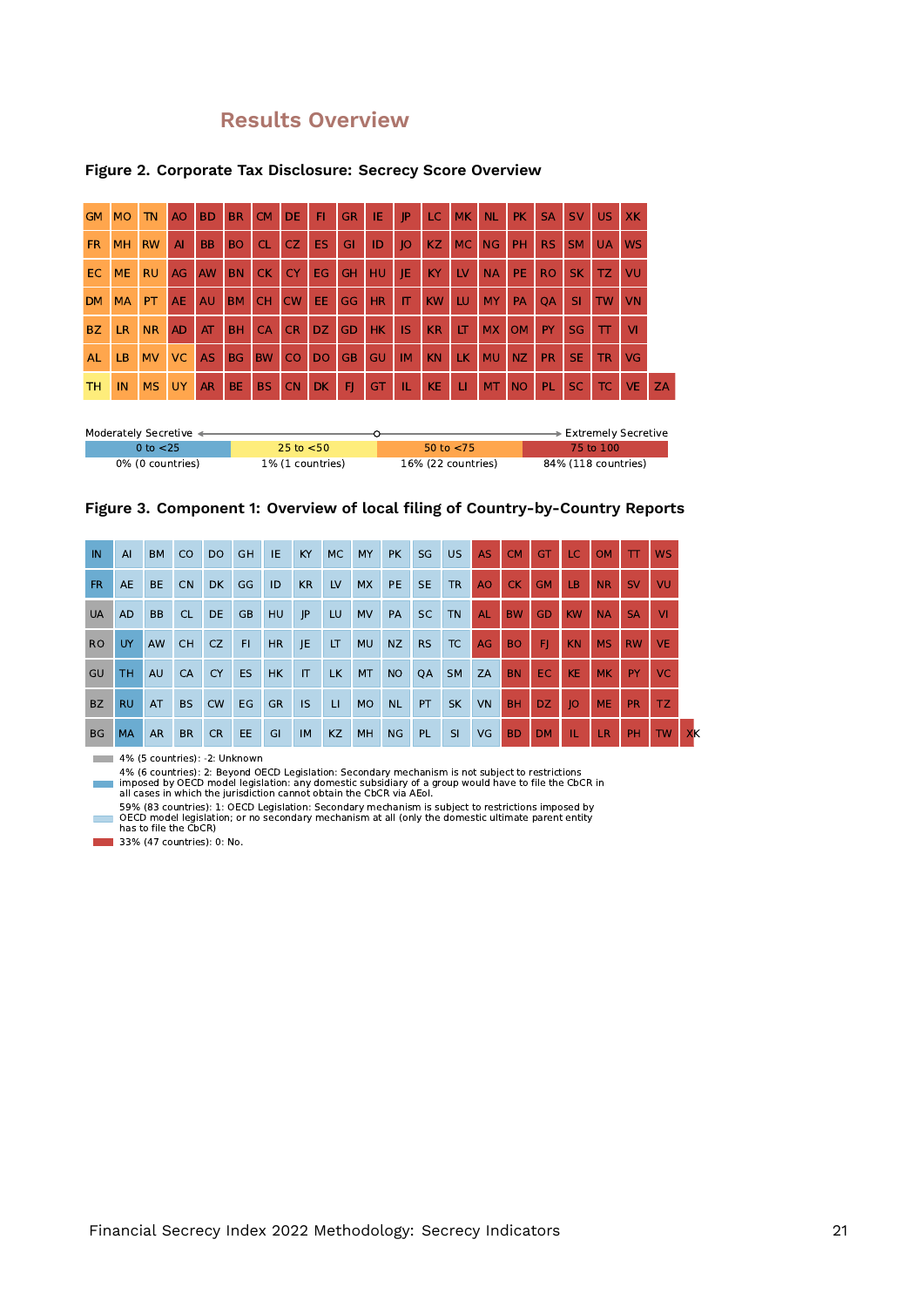| <b>LR</b> | <b>NR</b> | PY        | <b>PK</b> | A <sub>O</sub> | <b>BM</b> | <b>CK</b> | <b>CY</b> | EG.            | <b>GG</b> | <b>HR</b> | IS        | <b>KR</b> | LT        | <b>MX</b> | PE.       | <b>SA</b> | <b>SV</b> | UY.       | <b>XK</b>               |
|-----------|-----------|-----------|-----------|----------------|-----------|-----------|-----------|----------------|-----------|-----------|-----------|-----------|-----------|-----------|-----------|-----------|-----------|-----------|-------------------------|
| LB.       | NG        | EC        | PH        | A <sub>l</sub> | <b>BH</b> | <b>CH</b> | CW        | EE.            | GD        | <b>HK</b> | IN        | <b>KN</b> | LK.       | <b>MT</b> | PA        | <b>RU</b> | <b>SM</b> | US.       | <b>WS</b>               |
| <b>GM</b> | <b>MV</b> | <b>BR</b> | <b>NL</b> | AG             | <b>BG</b> | <b>CA</b> | <b>CR</b> | <b>DZ</b>      | <b>GB</b> | GU        | <b>IM</b> | <b>KE</b> | П         | <b>MK</b> | <b>OM</b> | <b>RS</b> | <b>SK</b> | <b>UA</b> | VU                      |
| <b>DM</b> | <b>MS</b> | VC.       | <b>MU</b> | <b>AE</b>      | <b>BB</b> | <b>BW</b> | <b>CO</b> | D <sub>O</sub> | <b>FR</b> | GT        | IL.       | P         | LC.       | <b>MC</b> | NZ        | <b>RO</b> | <b>SI</b> | TZ.       | <b>VN</b>               |
| <b>BZ</b> | <b>MO</b> | T         | <b>BE</b> | <b>AD</b>      | <b>AW</b> | <b>BS</b> | <b>CN</b> | <b>DK</b>      | FI        | <b>GR</b> | ΙE        | 0         | KZ        | <b>MA</b> | <b>NO</b> | <b>OA</b> | <b>SG</b> | <b>TW</b> | $\overline{\mathsf{v}}$ |
| <b>BD</b> | <b>MH</b> | <b>TN</b> | AU        | <b>TH</b>      | AT        | <b>BO</b> | <b>CM</b> | <b>DE</b>      | <b>FI</b> | GI        | ID        | IE        | KY        | LV        | <b>NA</b> | <b>PR</b> | SE.       | <b>TR</b> | <b>VG</b>               |
| <b>AL</b> | <b>ME</b> | <b>RW</b> | <b>AR</b> | PT             | <b>AS</b> | <b>BN</b> | <b>CL</b> | <b>CZ</b>      | ES        | <b>GH</b> | HU        | IT        | <b>KW</b> | LU        | MY        | PL        | SC.       | <b>TC</b> | <b>VE</b>               |

**Figure 4. Component 2: Overview of Unilateral Cross-border Tax Rulings**

13% (18 countries) No tax rulings issued

2% (3 countries) All tax rulings are published in full text, but anonymised OR All tax rulings are published with the name(s) of the taxpayer(s), but not in full text

6% (9 countries) Minimal information on tax rulings published online 79% (111 countries) Tax rulings are issued but not published online

#### **Figure 5. Component 3: Overview of Extractive Industries Contract Disclosure**

| B <sub>B</sub> | CH.       | <b>DM</b> | GG        | IE.       | <b>KE</b> | LT.       | <b>MO</b> | PA        | <b>RW</b> | TC            | VI        | IS.       | LR.       | <b>AE</b> | <b>BR</b> | DZ.       | KW        | <b>OM</b> | <b>VN</b> |    |
|----------------|-----------|-----------|-----------|-----------|-----------|-----------|-----------|-----------|-----------|---------------|-----------|-----------|-----------|-----------|-----------|-----------|-----------|-----------|-----------|----|
| AW             | BZ.       | <b>DK</b> | GD        | <b>HU</b> | P         | LK        | <b>MK</b> | <b>NR</b> | <b>RS</b> | <b>SV</b>     | VG        | <b>GR</b> | <b>CO</b> | <b>VE</b> | BO.       | DE.       | IN        | NO.       | TZ.       |    |
| AT             | BS        | CZ        | <b>FR</b> | <b>HR</b> | IO        | LL.       | MH        | <b>NA</b> | <b>RO</b> | <b>SM</b>     | VC        | EC.       | PE.       | US.       | <b>BH</b> | <b>CN</b> | ID        | NG        | Ш         |    |
| <b>AS</b>      | <b>BN</b> | <b>CY</b> | FI.       | HK.       | IE.       | LC        | ME        | <b>MV</b> | <b>PY</b> | <b>SK</b>     | <b>UY</b> | <b>DO</b> | <b>AL</b> | <b>UA</b> | <b>BD</b> | CM.       | GT        | <b>MY</b> | SC.       |    |
| AI             | <b>BM</b> | <b>CW</b> | FI.       | GU        | IT        | KY.       | MC        | <b>MU</b> | <b>PR</b> | <sup>SI</sup> | <b>TW</b> | XK        | <b>PT</b> | <b>TN</b> | AU.       | <b>CL</b> | <b>GH</b> | <b>MX</b> | <b>SA</b> |    |
| AG             | BG CR     |           | ES        | <b>GM</b> | <b>IM</b> | <b>KR</b> | LV        | MT        | <b>PL</b> | SG            | <b>TR</b> | <b>WS</b> | NZ        | PH        | <b>AR</b> | CA.       | <b>GB</b> | <b>MA</b> | <b>RU</b> |    |
| <b>AD</b>      | <b>BE</b> | CK        | EE.       | GI        | IL.       | <b>KN</b> | LU        | <b>MS</b> | <b>PK</b> | <b>SE</b>     | <b>TH</b> | VU        | <b>LB</b> | <b>NL</b> | AO        | <b>BW</b> | EG.       | <b>KZ</b> | <b>OA</b> | ZA |

62% (87 countries) No substantial extractive sector

5% (7 countries) All or nearly all extractive industries contracts published

1% (2 countries) All tax rulings are published with the name(s) of the taxpayer(s)

6% (8 countries) Only some extractive industries contracts published

**26% (37 countries)** No extractive industries contracts published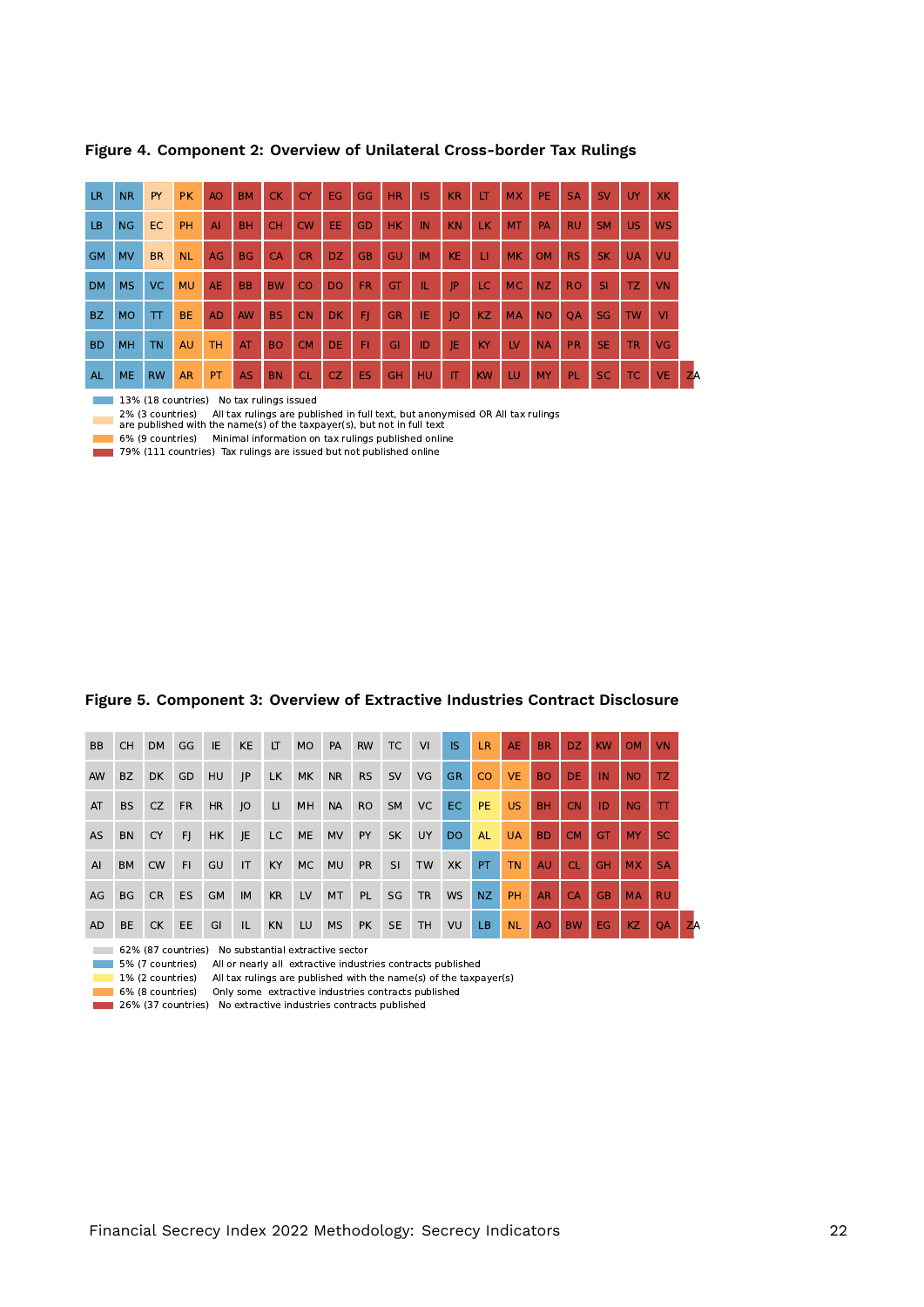|  |  |  | Figure 6. Corporate Tax Disclosure: Secrecy Scores |  |  |
|--|--|--|----------------------------------------------------|--|--|
|--|--|--|----------------------------------------------------|--|--|

| <b>Secrecy score</b>   |     | <b>ISO2: Country Name</b> | <b>Secrecy score</b> |            | <b>ISO2: Country Name</b>      |
|------------------------|-----|---------------------------|----------------------|------------|--------------------------------|
| $100$ $\blacksquare$   | AD: | Andorra                   | $100 -$              | KW:        | Kuwait                         |
| 100                    | AE: | United Arab Emirates      | 100                  | KY:        | Cayman Islands                 |
| 100                    | AG: | Antigua and Barbuda       | 100                  | KZ:        | Kazakhstan                     |
| 100                    | AI: | Anguilla                  | 50                   | LB:        | Lebanon                        |
| 55                     | AL: | Albania                   | 100                  | LC:        | St. Lucia                      |
| 100                    | AO: | Angola                    | 100                  | LI:        | Liechtenstein                  |
| 95                     | AR: | Argentina                 | 100                  | LK:        | Sri Lanka                      |
| 100                    | AS: | American Samoa            | 60                   | LR:        | Liberia                        |
| 100                    | AT: | Austria                   | 100                  | LT:        | Lithuania                      |
| 95                     | AU: | Australia                 | 100                  | LU:        | Luxembourg                     |
| 100                    | AW: | Aruba                     | 100                  | LV:        | Latvia                         |
| 100                    | BB: | <b>Barbados</b>           | 50                   | MA:        | Morocco                        |
| 75                     | BD: | Bangladesh                | 100                  | MC:        | Monaco                         |
| 90                     | BE: | Belgium                   | 50                   | ME:        | Montenegro                     |
| 100                    | BG: | <b>Bulgaria</b>           | 50                   | MH:        | Marshall Islands               |
| 100                    | BH. | Bahrain                   | 100                  | MK:        | North Macedonia                |
| 100                    | BM: | Bermuda                   | 50                   |            | MO: Macao                      |
| 100                    | BN. | Brunei                    | 50                   | MS:        | Montserrat                     |
| 100                    | BO. | Bolivia                   | 100                  | MT:        | Malta                          |
| 90                     | BR: | Brazil                    | 90                   | MU:        | Mauritius                      |
| 100                    | BS: | Bahamas                   | 50                   | MV.        | Maldives                       |
| 100                    | BW. | Botswana                  | 98                   | MX:        | Mexico                         |
| 50                     | BZ: | Belize                    | 100                  | MY:        | Malaysia                       |
| 100                    | CA: | Canada                    | 100                  | NA:        | Namibia                        |
| 100                    | CH: | Switzerland               | 75                   | NG:        | Nigeria                        |
| 100                    | CK: | Cook Islands              | 85                   | NL:        | Netherlands                    |
| 100                    | CL: | Chile                     | 100                  | NO:        | Norway                         |
| 98                     |     | CM: Cameroon              | 50                   | NR:        | Nauru                          |
| 100                    | CN: | China                     | 75                   | NZ:        | New Zealand                    |
| 85                     |     | CO: Colombia              | 100                  |            | OM: Oman                       |
| 100                    | CR: | Costa Rica                | 100                  | PA:        | Panama                         |
| 100                    |     | CW: Curacao               | 80                   | PE:        | Peru                           |
| 100                    | CY: | Cyprus                    | 80                   | PH:        | Philippines                    |
| 100                    | CZ: | Czechia                   | 90                   | PK:        | Pakistan                       |
| 98                     | DE: | Germany                   | 100                  | PL:        | Poland                         |
| 100                    | DK: | Denmark                   | 100                  | PR:        | Puerto Rico                    |
| 50                     |     | DM: Dominica              | 70                   | PT:        |                                |
| 75                     | DO: | Dominican Republic        | 80                   |            | Portugal                       |
| 100                    | DZ: | Algeria                   |                      | PY:        | Paraguay                       |
| 65                     | EC: | Ecuador                   | 100                  | QA:        | Qatar                          |
| 100                    | EE: | Estonia                   | 100                  | RO:<br>RS: | Romania                        |
| 100                    | EG: | Egypt                     | 100                  |            | Serbia                         |
| 100                    | ES: | Spain                     | 50                   | RU:        | Russia                         |
| 100                    | FI: | Finland                   | 50                   |            | RW: Rwanda                     |
| 100                    | FJ: | Fiji                      | 100                  | SA:        | Saudi Arabia                   |
| 50                     | FR: | France                    | 100                  | SC:        | Seychelles                     |
| 100                    | GB: | United Kingdom            | 100                  | SE:        | Sweden                         |
| 100                    | GD: | Grenada                   | 100                  | SG:        | Singapore                      |
| 100                    | GG: | Guernsey                  | 100                  | SI:        | Slovenia                       |
| 100                    | GH. | Ghana                     | 100                  | SK:        | Slovakia                       |
| 100                    | GI. | Gibraltar                 | 100                  | SM:        | San Marino                     |
| 50                     |     | GM: Gambia                | 100                  | SV:        | El Salvador                    |
| 75                     |     | GR: Greece                | 100                  | TC:        | Turks and Caicos Islands       |
| 100                    | GT: | Guatemala                 | 40                   | TH:        | Thailand                       |
| 100                    | GU: | Guam                      | 65                   | TN:        | Tunisia                        |
| 100                    | HK: | Hong Kong                 | 100                  | TR:        | Turkey                         |
| 100                    | HR: | Croatia                   | 75                   | TT:        | Trinidad and Tobago            |
| 100                    | HU: | Hungary                   | 100                  | TW:        | Taiwan                         |
| 100                    | ID: | Indonesia                 | 98                   | TZ:        | Tanzania                       |
| 100                    | IE: | Ireland                   | 90                   | UA:        | Ukraine                        |
| 100                    | IL: | Israel                    | 90                   | US:        | <b>United States</b>           |
| 100                    | IM: | Isle of Man               | 50                   | UY:        | Uruguay                        |
| 50                     | IN: | India                     | 50                   | VC:        | St. Vincent and the Grenadines |
| 75                     | IS: | Iceland                   | 90                   | VE.        | Venezuela                      |
| 100                    | IT: | Italy                     | 100                  | VG:        | British Virgin Islands         |
| 100                    | JE: | Jersey                    | 100                  | VI:        | US Virgin Islands              |
| 100                    | IO: | Jordan                    | 100                  | VN:        | Vietnam                        |
| 100                    | JP: | Japan                     | 100                  | VU:        | Vanuatu                        |
| 100                    | KE: | Kenya                     | 100                  | WS:        | Samoa                          |
| 100                    | KN: | St. Kitts and Nevis       | 100                  | XK:        | Kosovo                         |
| 100                    | KR: | South Korea               | 100                  | ZA:        | South Africa                   |
|                        |     |                           |                      |            |                                |
|                        |     |                           | Secrecy Score        |            |                                |
| Moderately Secretive < |     |                           | O                    |            | > Extremely Secretive          |
| $0$ to $<$ 25          |     | 25 to $<$ 50              | 50 to $<$ 75         |            | 75 to 100                      |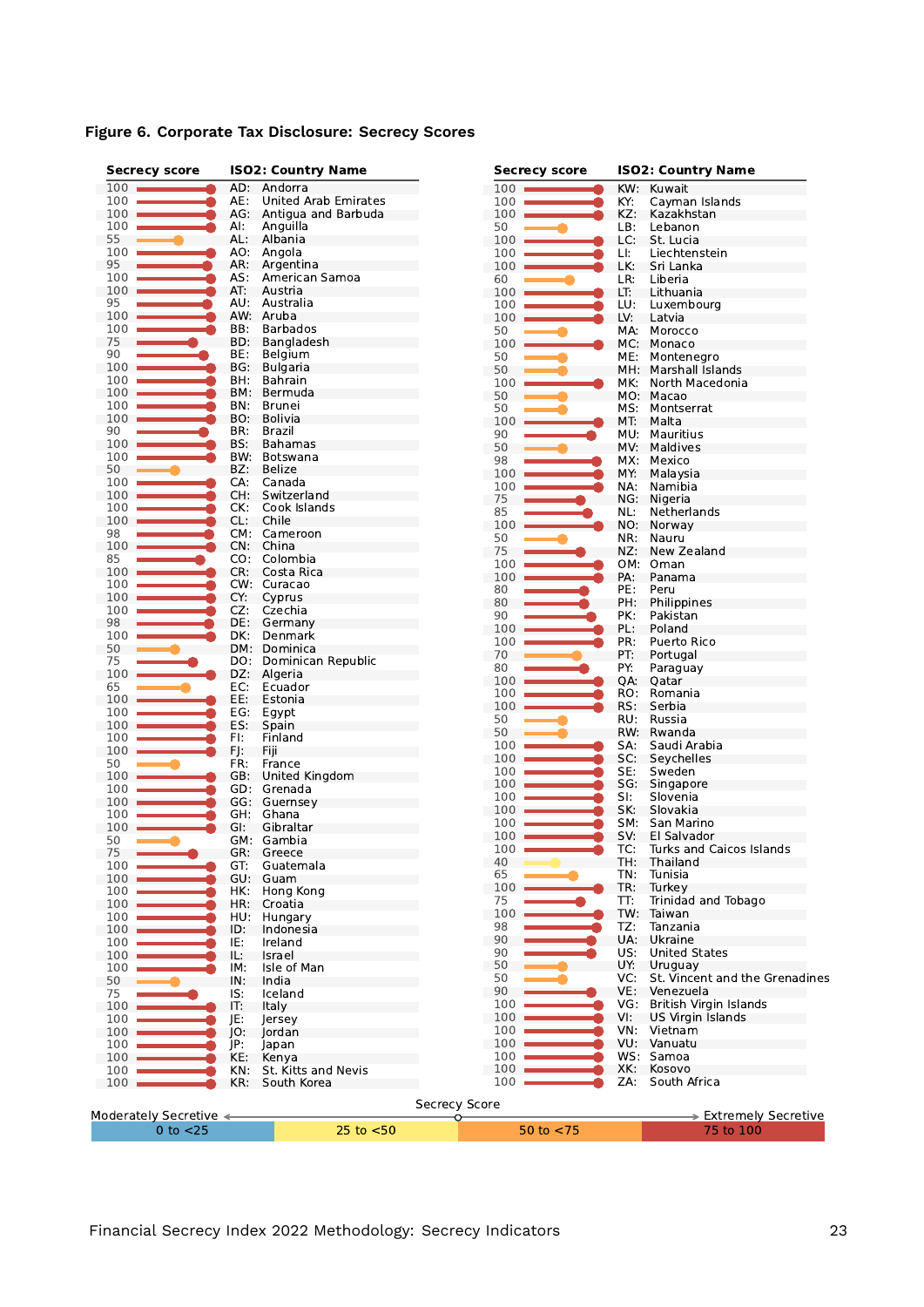<span id="page-23-10"></span>

- <span id="page-23-0"></span>[1.](#page-0-0) Here 'relevant' refers to multinational enterprises with over  $\in$ 750m global consolidated turnover that are required to produce and file the country by country reports according to BEPS Action 13.
- <span id="page-23-1"></span>[2.](#page-0-1) OECD. *Action 13: Guidance on the Implementation of Transfer Pricing Documentation and Country-by-Country Reporting*. 2015. URL: [https://www.oecd.org/ctp/beps-action-13-guidance-implementation](https://www.oecd.org/ctp/beps-action-13-guidance-implementation-tp-documentation-cbc-reporting.pdf)[tp-documentation-cbc-reporting.pdf](https://www.oecd.org/ctp/beps-action-13-guidance-implementation-tp-documentation-cbc-reporting.pdf) (visited on 06/05/2022).
- <span id="page-23-9"></span><span id="page-23-2"></span>[3.](#page-0-2) The Natural Resource Governance Institute maintains a Contract Disclosure Practice and Policy Tracker<sup>[79](#page-30-0)</sup> that includes 151 entries for 103 jurisdictions (this includes 3 sub-national regions).
- <span id="page-23-7"></span><span id="page-23-3"></span>[4.](#page-1-1) OECD. *Country-by-Country Reporting – Compilation of Peer Review Reports (Phase 1)*. May 2018. URL: [http://www.oecd.org/tax/beps/country-by-country-reporting-compilation-of-peer-review-reports](http://www.oecd.org/tax/beps/country-by-country-reporting-compilation-of-peer-review-reports-phase-1-9789264300057-en.htm)[phase - 1 - 9789264300057 - en . htm](http://www.oecd.org/tax/beps/country-by-country-reporting-compilation-of-peer-review-reports-phase-1-9789264300057-en.htm) (visited on 06/05/2022); OECD. *Country-by-Country Reporting – Compilation of Peer Review Reports (Phase 2)*. Sept. 2019. URL: [https : / / www . oecd - ilibrary . org / docserver / f9bf1157](https://www.oecd-ilibrary.org/docserver/f9bf1157-en.pdf?expires=1612261177&id=id&accname=guest&checksum=52A877B9AD4C69EC8E9FDC279EF44491)  [en.pdf?expires=1612261177&id=id&accname=guest&checksum=52A877B9AD4C69EC8E9FDC279EF44491](https://www.oecd-ilibrary.org/docserver/f9bf1157-en.pdf?expires=1612261177&id=id&accname=guest&checksum=52A877B9AD4C69EC8E9FDC279EF44491) (visited on 06/05/2022); OECD. *Country-by-Country Reporting – Compilation of Peer Review Reports (Phase 3)*. Oct. 2020. URL: [https : / / www . oecd - ilibrary . org / docserver / fa6d31d7](https://www.oecd-ilibrary.org/docserver/fa6d31d7-en.pdf?expires=1612261402&id=id&accname=guest&checksum=D8EEB92B8A62617AB6944ABC1B1F48F6)  [en.pdf?expires=1612261402&id=id&accname=guest&checksum=D8EEB92B8A62617AB6944ABC1B1F48F6](https://www.oecd-ilibrary.org/docserver/fa6d31d7-en.pdf?expires=1612261402&id=id&accname=guest&checksum=D8EEB92B8A62617AB6944ABC1B1F48F6) (visited on 06/05/2022); OECD. *Country-by-Country Reporting – Compilation of 2021 Peer Review Reports: Inclusive Framework on BEPS: Action 13 | En | OECD*. Oct. 2021. URL: [https://www.oecd.org/tax/country-by-country-reporting-compilation-of-2021-peer-review-reports-](https://www.oecd.org/tax/country-by-country-reporting-compilation-of-2021-peer-review-reports-73dc97a6-en.htm)[73dc97a6-en.htm](https://www.oecd.org/tax/country-by-country-reporting-compilation-of-2021-peer-review-reports-73dc97a6-en.htm) (visited on 27/04/2022).
- <span id="page-23-4"></span>[5.](#page-1-2) Even though, as assessed by the Financial Secrecy Index in 2022, some jurisdictions had legislation that required local filing under more circumstances than those authorised by the OECD model legislation, upon being reviewed by the OECD, some jurisdictions adopted the guidance or additional regulation, or stated that they would ensure their laws are consistent with the OECD regulations.
- <span id="page-23-5"></span>[6.](#page-2-0) OECD. *Countering Harmful Tax Practices More Effectively, Taking into Account Transparency and Substance, Action 5 - 2015 Final Report*. OECD/G20 Base Erosion and Profit Shifting Project. OECD, Oct. 2015. URL: [https : / / www . oecd - ilibrary . org / docserver / 9789264241190](https://www.oecd-ilibrary.org/docserver/9789264241190-en.pdf?expires=1614877067&id=id&accname=guest&checksum=C393A092E4E891081A3EF1E1C25A4A40)  [en.pdf?expires=1614877067&id=id&accname=guest&checksum=C393A092E4E891081A3EF1E1C25A4A40](https://www.oecd-ilibrary.org/docserver/9789264241190-en.pdf?expires=1614877067&id=id&accname=guest&checksum=C393A092E4E891081A3EF1E1C25A4A40) (visited on 03/05/2022).
- <span id="page-23-8"></span><span id="page-23-6"></span>[7.](#page-2-1) European Parliament and Council of the European Union. *Council Directive (EU) 2015/2376 of 8 December 2015 Amending Directive 2011/16/EU as Regards Mandatory Automatic Exchange of Information in the Field of Taxation*. Dec. 2015. URL: <https://eur-lex.europa.eu/legal-content/EN/TXT/PDF/?uri=CELEX:32015L2376&from=EN> (visited on 03/05/2022).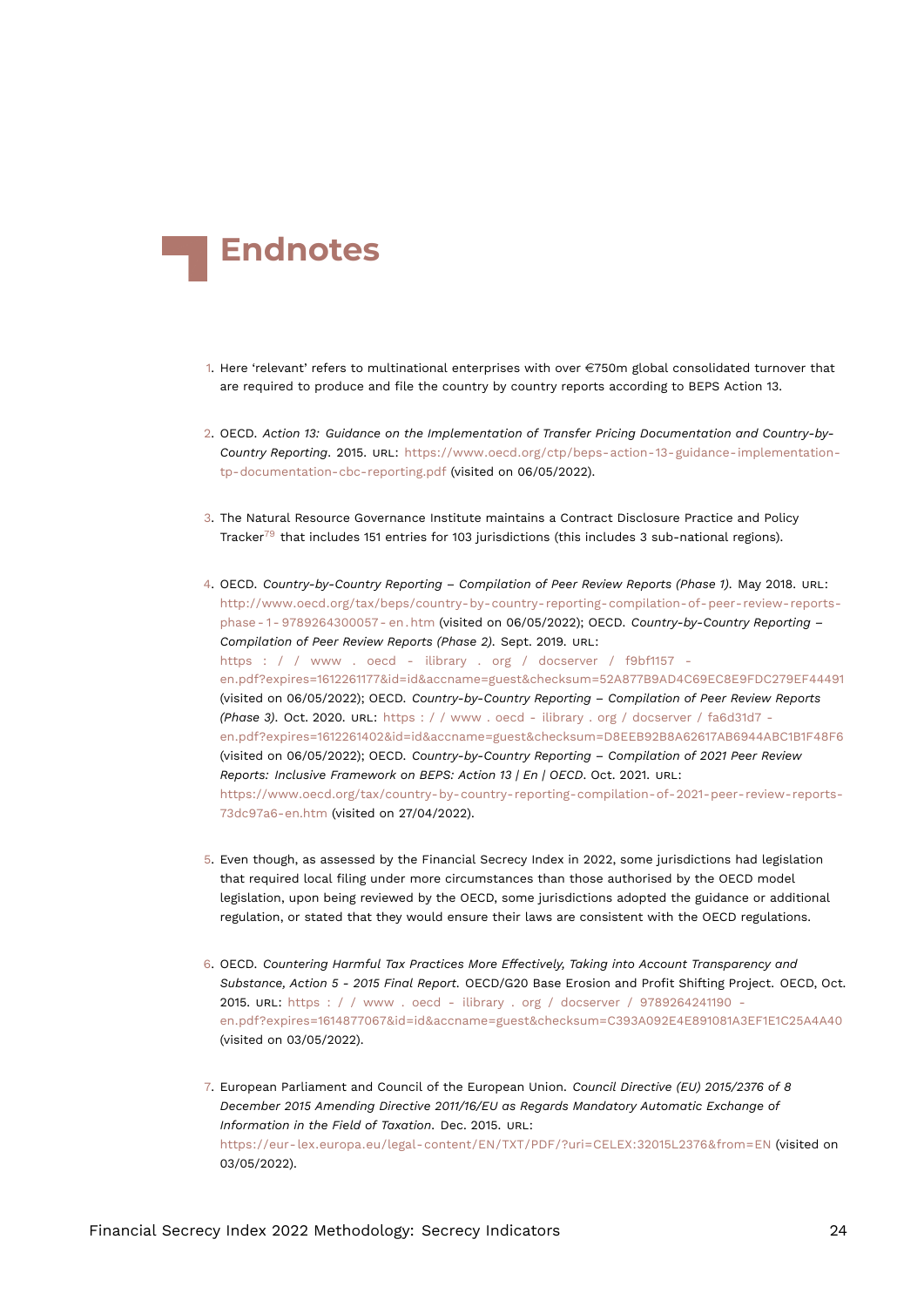- <span id="page-24-21"></span><span id="page-24-15"></span><span id="page-24-0"></span>[8.](#page-2-2) OECD. *Harmful Tax Practices - Peer Review Reports on the Exchange of Information on Tax Rulings*. OECD/G20 Base Erosion and Profit Shifting Project. OECD Publishing, Dec. 2017. URL: [http : / / www .](http://www.oecd-ilibrary.org/taxation/harmful-tax-practices-peer-review-reports-on-the-exchange-of-information-on-tax-rulings_9789264285675-en) [oecd- ilibrary.org/taxation/harmful- tax- practices- peer- review- reports- on- the- exchange- of](http://www.oecd-ilibrary.org/taxation/harmful-tax-practices-peer-review-reports-on-the-exchange-of-information-on-tax-rulings_9789264285675-en)[information-on-tax-rulings\\_9789264285675-en](http://www.oecd-ilibrary.org/taxation/harmful-tax-practices-peer-review-reports-on-the-exchange-of-information-on-tax-rulings_9789264285675-en) (visited on 07/05/2022), p.9.
- <span id="page-24-18"></span><span id="page-24-1"></span>[9.](#page-2-3) Advance pricing arrangements have their roots in international tax norms for the avoidance of double taxation. Here, we define an advance pricing arrangement as always involving all affected jurisdictions. That is, advance pricing arrangements always involve bi- or multi-lateral negotiation. This definition is similar, but not identical to the definition used by the OECD in its Transfer Pricing Guidelines as updated in 2010.<sup>[80](#page-30-1)</sup> While no explicit reference to advance pricing arrangements is made in the OECD Model Convention of 2008 (including the commentary), the Commentary to the UN Model Convention of 2011 refers to advance pricing arrangements with respect to information exchange.<sup>[81](#page-30-2)</sup>
- <span id="page-24-19"></span><span id="page-24-13"></span><span id="page-24-2"></span>[10.](#page-3-0) OECD. *Harmful Tax Practices – 2020 Peer Review Reports on the Exchange of Information on Tax Rulings: Inclusive Framework on BEPS: Action 5*. Dec. 2021. URL: [https://www.oecd.org/tax/beps/harmful-tax-practices-2020-peer-review-reports-on-the-exchange](https://www.oecd.org/tax/beps/harmful-tax-practices-2020-peer-review-reports-on-the-exchange-of-information-on-tax-rulings-f376127b-en.htm)[of-information-on-tax-rulings-f376127b-en.htm](https://www.oecd.org/tax/beps/harmful-tax-practices-2020-peer-review-reports-on-the-exchange-of-information-on-tax-rulings-f376127b-en.htm) (visited on 27/04/2022).
- <span id="page-24-12"></span><span id="page-24-3"></span>[11.](#page-3-1) IBFD. *Tax Research Platform: Country Surveys, Country Analyses, Country Key Features*. 2019. URL: <https://research.ibfd.org/> (visited on 03/05/2022).
- <span id="page-24-4"></span>[12.](#page-4-0) IBFD, *[Tax Research Platform: Country Surveys, Country Analyses, Country Key Features](#page-24-12)*.
- <span id="page-24-5"></span>[13.](#page-4-1) OECD. *Harmful Tax Practices – Peer Review Results on Preferential Regimes*. Jan. 2019. URL: [https :](https://www.oecd-ilibrary.org/docserver/9789264311480-en.pdf?expires=1552638135&id=id&accname=guest&checksum=C4EEE3F55F4E6C17D62674F36049D20F) [//www.oecd- ilibrary.org/docserver/9789264311480- en.pdf?expires=1552638135&id=id&accname=](https://www.oecd-ilibrary.org/docserver/9789264311480-en.pdf?expires=1552638135&id=id&accname=guest&checksum=C4EEE3F55F4E6C17D62674F36049D20F) [guest&checksum=C4EEE3F55F4E6C17D62674F36049D20F](https://www.oecd-ilibrary.org/docserver/9789264311480-en.pdf?expires=1552638135&id=id&accname=guest&checksum=C4EEE3F55F4E6C17D62674F36049D20F) (visited on 06/05/2022); OECD, *[Harmful Tax](#page-24-13) [Practices – 2020 Peer Review Reports on the Exchange of Information on Tax Rulings](#page-24-13)*.
- <span id="page-24-14"></span><span id="page-24-6"></span>[14.](#page-4-2) European Commission. *State Aid: Tax Rulings*. 2021. URL: [https://ec.europa.eu/competition/state\\_aid/](https://ec.europa.eu/competition/state_aid/tax_rulings/index_en.html) [tax\\_rulings/index\\_en.html](https://ec.europa.eu/competition/state_aid/tax_rulings/index_en.html) (visited on 03/05/2022); Elly Van de Velde. *'Tax Rulings' in the EU Member States*. Brussels, 2015. URL: [http://www.europarl.europa.eu/RegData/etudes/IDAN/2015/563447/IPOL\\_](http://www.europarl.europa.eu/RegData/etudes/IDAN/2015/563447/IPOL_IDA(2015)563447_EN.pdf) [IDA\(2015\)563447\\_EN.pdf](http://www.europarl.europa.eu/RegData/etudes/IDAN/2015/563447/IPOL_IDA(2015)563447_EN.pdf) (visited on 08/05/2022).
- <span id="page-24-7"></span>[15.](#page-4-3) Tax Justice Network. *TJN Survey*. 2021. URL: [http://fsi.taxjustice.net/fsi2022/TJN- Survey- 2021.pdf](http://fsi.taxjustice.net/fsi2022/TJN-Survey-2021.pdf) (visited on 11/05/2022).
- <span id="page-24-16"></span><span id="page-24-8"></span>[16.](#page-4-4) Peter Rosenblum and Susan Maples. *Contracts Confidential: Ending Secret Deals in the Extractive Industries*. New York, NY: Revenue Watch Institute, 2009, p.19.
- <span id="page-24-17"></span><span id="page-24-9"></span>[17.](#page-4-5) The Natural Resource Governance Institute. *Contract Disclosure Practice and Policy Tracker*. Mar. 2021. URL: [https://docs.google.com/spreadsheets/d/1FXEeD43jw6VYHV8yS- 8KJ5- rR5l0XtKxVQZBWzr](https://docs.google.com/spreadsheets/d/1FXEeD43jw6VYHV8yS-8KJ5-rR5l0XtKxVQZBWzr-ohY/edit#gid=0)[ohY/edit#gid=0](https://docs.google.com/spreadsheets/d/1FXEeD43jw6VYHV8yS-8KJ5-rR5l0XtKxVQZBWzr-ohY/edit#gid=0) (visited on 22/04/2022).
- <span id="page-24-10"></span>[18.](#page-4-6) Email communication with Rob Pitman, Natural Resource Governance Institute, 28.01.2019
- <span id="page-24-20"></span><span id="page-24-11"></span>[19.](#page-4-7) 'All or nearly all' is the categorisation used by the Natural Resource Governance Institute  $82$  as not every contract online has been checked (email communication with Rob Pitman, Natural Resource Governance Institute, 25.01.2019). This would also require countries to publish a comprehensive list of all contracts and licences issued.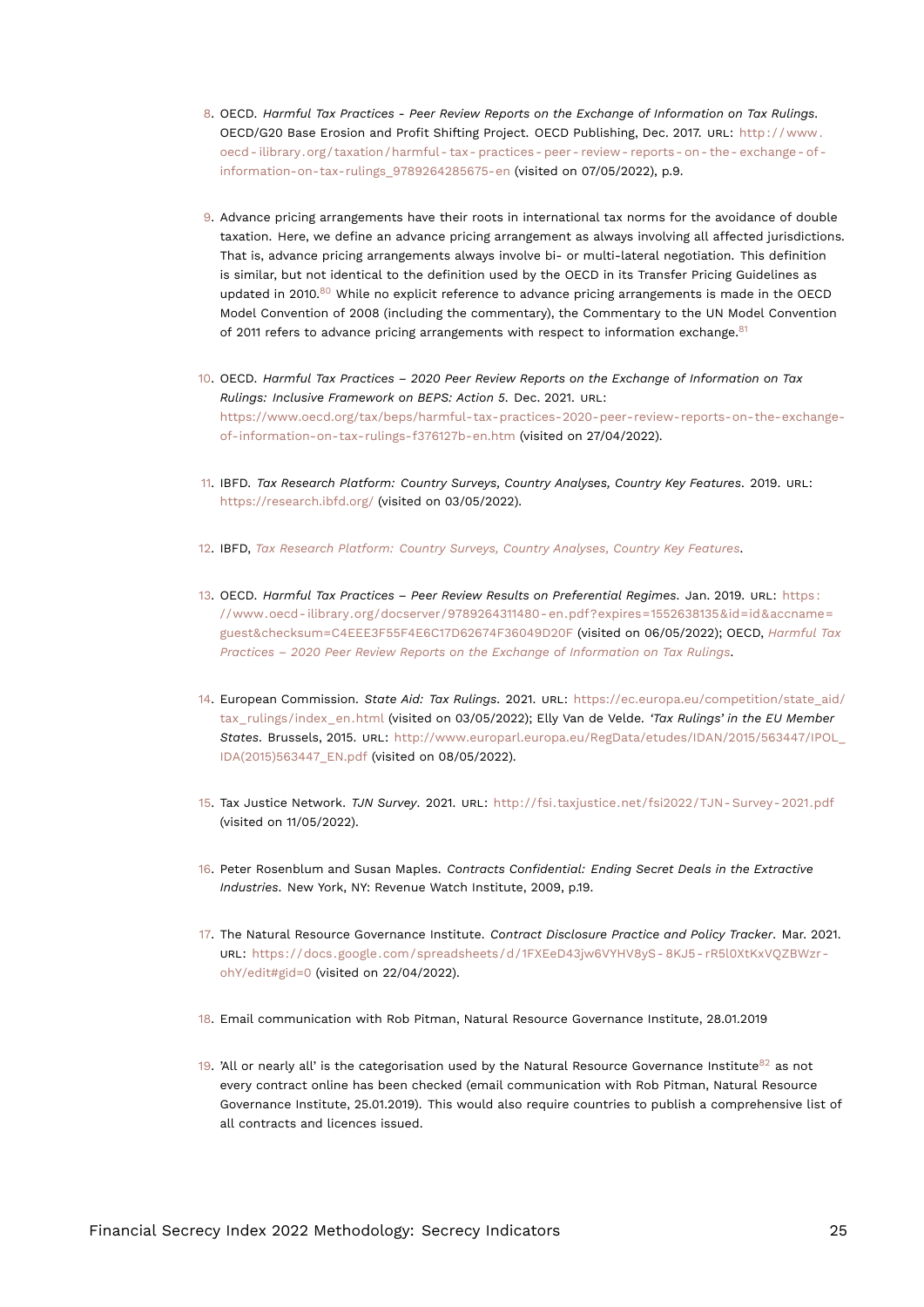- <span id="page-25-17"></span><span id="page-25-14"></span><span id="page-25-0"></span>[20.](#page-5-1) 'Some' is the categorisation used in the Natural Resource Governance Institute's Contract Disclosure Practice and Policy tracker.<sup>[83](#page-30-4)</sup> It is used to refer to jurisdictions where at least one contract has been disclosed (email communication with Rob Pitman, Natural Resource Governance Institute, 25.01.2019).
- <span id="page-25-1"></span>[21.](#page-7-0) Mark Bou Mansour. *GRI Invites Feedback on Its First Global Tax Transparency Standard*. Dec. 2018. URL: <https://taxjustice.net/2018/12/13/gri-invites-feedback-on-its-first-global-tax-transparency-standard/> (visited on 06/05/2022).
- <span id="page-25-2"></span>[22.](#page-7-1) OECD. *Transfer Pricing Documentation and Country-by-Country Reporting, Action 13 - 2015 Final Report*. OECD/G20 Base Erosion and Profit Shifting Project. OECD Publishing, Oct. 2015. URL: [http : / / www .](http://www.oecd-ilibrary.org/taxation/transfer-pricing-documentation-and-country-by-country-reporting-action-13-2015-final-report_9789264241480-en) [oecd-ilibrary.org/taxation/transfer-pricing-documentation-and-country-by-country-reporting-action-](http://www.oecd-ilibrary.org/taxation/transfer-pricing-documentation-and-country-by-country-reporting-action-13-2015-final-report_9789264241480-en)[13-2015-final-report\\_9789264241480-en](http://www.oecd-ilibrary.org/taxation/transfer-pricing-documentation-and-country-by-country-reporting-action-13-2015-final-report_9789264241480-en) (visited on 06/05/2022), pp.29-31.
- <span id="page-25-16"></span><span id="page-25-3"></span>[23.](#page-8-0) Tax Justice Network. *Secrecy Indicator 8: Public Country by Country Reporting*. Tax Justice Network, 2022. URL: <https://fsi.taxjustice.net/fsi2022/KFSI-8.pdf>.
- <span id="page-25-4"></span>[24.](#page-8-1) Alex Cobham et al. 'A Half-Century of Resistance to Corporate Disclosure'. *Transnational Corporations - Investment and Development*. Special Issue on Investment and International Taxation. Part 2, 25(3) (2018), p. 160.
- <span id="page-25-5"></span>[25.](#page-8-2) Andres Knobel and Alex Cobham. 'Country-by-Country Reporting: How Restricted Access Exacerbates Global Inequalities in Taxing Rights' (2016). URL: [https://www.taxjustice.net/wp-content/uploads/2016/](https://www.taxjustice.net/wp-content/uploads/2016/12/Access-to-CbCR-Dec16-1.pdf) [12/Access-to-CbCR-Dec16-1.pdf](https://www.taxjustice.net/wp-content/uploads/2016/12/Access-to-CbCR-Dec16-1.pdf) (visited on 03/05/2022).
- <span id="page-25-15"></span><span id="page-25-6"></span>[26.](#page-8-3) To see more details about country by country reporting and its uses, please refer to Secrecy Indicator 8:.[84](#page-30-5)
- <span id="page-25-7"></span>[27.](#page-9-0) OECD. *Guidance on the Appropriate Use of Information Contained in Country-by-Country Reports*. 2017. URL: [http://www.oecd.org/ctp/beps/beps-action-13-on-country-by-country-reporting-appropriate](http://www.oecd.org/ctp/beps/beps-action-13-on-country-by-country-reporting-appropriate-use-of-information-in-CbC-reports.pdf)[use-of-information-in-CbC-reports.pdf](http://www.oecd.org/ctp/beps/beps-action-13-on-country-by-country-reporting-appropriate-use-of-information-in-CbC-reports.pdf) (visited on 06/05/2022), p.5.
- <span id="page-25-8"></span>[28.](#page-9-1) OECD. *Signatories of the Multilateral Competent Authority Agreement on the Exchange of Country-by-Country Reports (CbC MCAA) and Signing Dates*. Jan. 2022. URL: [https://www.oecd.org/tax/beps/CbC-](https://www.oecd.org/tax/beps/CbC-MCAA-Signatories.pdf)[MCAA-Signatories.pdf](https://www.oecd.org/tax/beps/CbC-MCAA-Signatories.pdf) (visited on 07/05/2022).
- <span id="page-25-9"></span>[29.](#page-9-2) OECD. *Multilateral Competent Authority Agreement on the Exchange of Country-by-country Reports*. 2016. URL: <http://www.oecd.org/tax/automatic-exchange/about-automatic-exchange/cbc-mcaa.pdf> (visited on 20/04/2022).
- <span id="page-25-10"></span>[30.](#page-9-3) OECD. *Country-by-Country Reporting: Update on Exchange Relationships and Implementation*. Feb. 2019. URL: [https://www.oecd.org/tax/beps/country- by- country- reporting- update- on- exchange](https://www.oecd.org/tax/beps/country-by-country-reporting-update-on-exchange-relationships-and-implementation.htm)[relationships-and-implementation.htm](https://www.oecd.org/tax/beps/country-by-country-reporting-update-on-exchange-relationships-and-implementation.htm) (visited on 06/05/2022).
- <span id="page-25-11"></span>[31.](#page-9-4) OECD. *Activated Exchange Relationships for Country-by-Country Reporting - OECD*. Mar. 2022. URL: [https : / / www . oecd . org / tax / beps / country - by - country - exchange - relationships . htm](https://www.oecd.org/tax/beps/country-by-country-exchange-relationships.htm) (visited on 28/04/2022).
- <span id="page-25-12"></span>[32.](#page-9-5) There are three possible international agreements: 1) The Multilateral Convention on Administrative Assistance in Tax Matters, 2) Double Tax Agreements, and 3) Tax Information Exchange Agreements.
- <span id="page-25-13"></span>[33.](#page-10-1) OECD, *[Country-by-Country Reporting – Compilation of Peer Review Reports \(Phase 1\)](#page-23-7)*, p.682.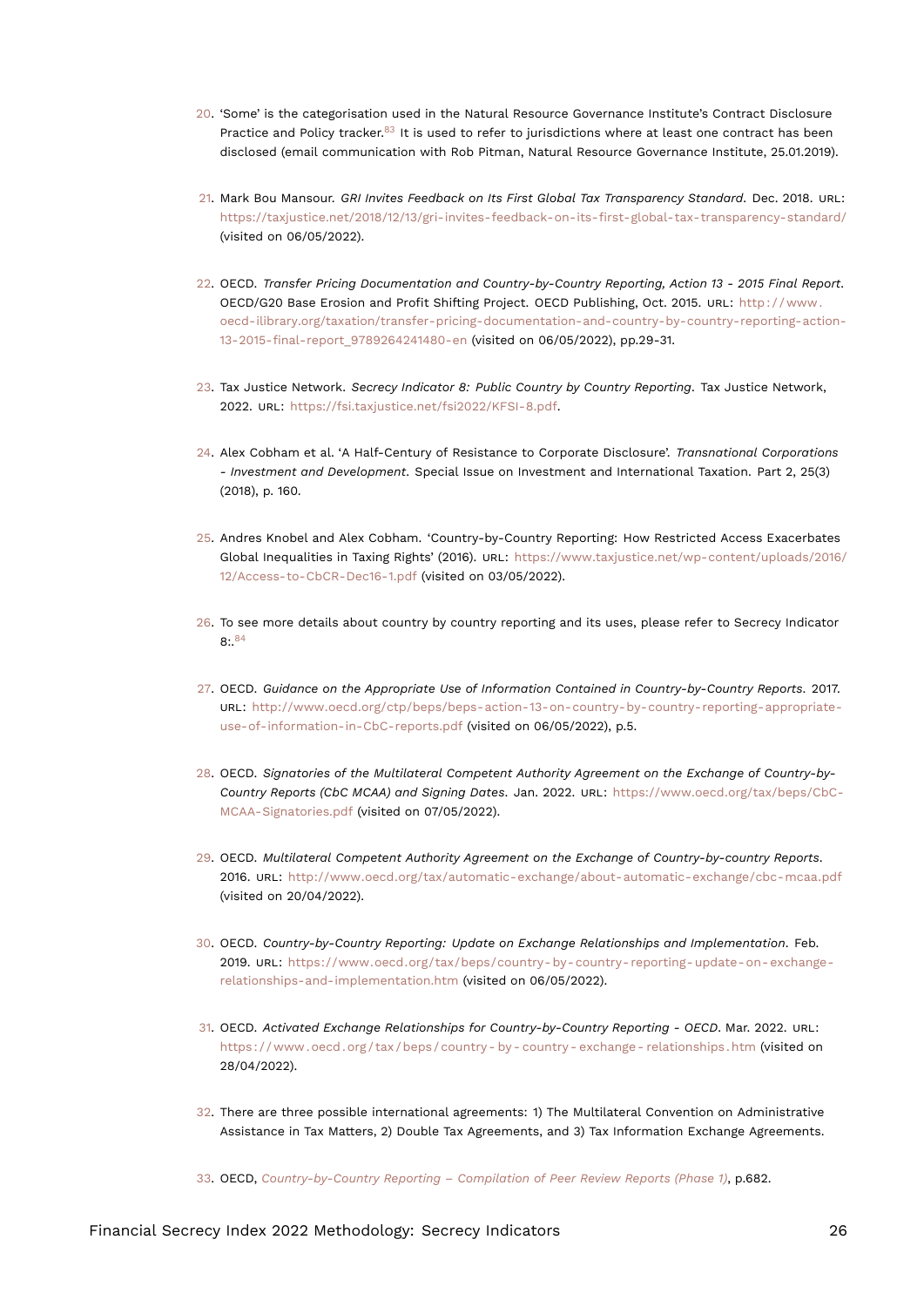- <span id="page-26-12"></span><span id="page-26-0"></span>[34.](#page-11-0) European Commission, *[State Aid: Tax Rulings](#page-24-14)*.
- <span id="page-26-1"></span>[35.](#page-11-1) Peter Hamilton. 'State Recovers €14.3bn from Apple over Alleged State Aid'. *The Irish Times* (Sept. 2018). URL: [https://www.irishtimes.com/business/technology/state-recovers-14-3bn-from-apple](https://www.irishtimes.com/business/technology/state-recovers-14-3bn-from-apple-over-alleged-state-aid-1.3633191)[over-alleged-state-aid-1.3633191](https://www.irishtimes.com/business/technology/state-recovers-14-3bn-from-apple-over-alleged-state-aid-1.3633191) (visited on 03/05/2022).
- <span id="page-26-2"></span>[36.](#page-11-2) Colm Ó Mongáin. 'Ireland Appeals ECJ State Aid Ruling against Luxembourg' (Feb. 2020). URL: [https:](https://www.rte.ie/news/business/2020/0219/1116376-ireland-appeals-ecj-state-aid-ruling-against-luxembourg/) [//www.rte.ie/news/business/2020/0219/1116376- ireland- appeals- ecj- state- aid- ruling- against](https://www.rte.ie/news/business/2020/0219/1116376-ireland-appeals-ecj-state-aid-ruling-against-luxembourg/)[luxembourg/](https://www.rte.ie/news/business/2020/0219/1116376-ireland-appeals-ecj-state-aid-ruling-against-luxembourg/) (visited on 06/05/2022).
- <span id="page-26-3"></span>[37.](#page-11-3) CMS Francis Lefebvre Avocats-Eleni Moraïtou and Ariane Rolin. 'Application of State Aid Law to Tax Measures: 2021 Review and 2022 Outlook'. *Lexology* (Mar. 2022). URL: [https://www.lexology.com/](https://www.lexology.com/library/detail.aspx?g=a96ccb81-df9e-42b8-abbb-338e3025d2e7) [library/detail.aspx?g=a96ccb81-df9e-42b8-abbb-338e3025d2e7](https://www.lexology.com/library/detail.aspx?g=a96ccb81-df9e-42b8-abbb-338e3025d2e7) (visited on 28/04/2022); EU InfoCuria. *Appeal Brought on 25 September 2020 by European Commission against the Judgment of the General Court (Seventh Chamber, Extended Composition) Delivered on 15 July 2020 in Joined Cases T-778/16 and T-892/16, Ireland and Others v Commission*. Sept. 2020. URL: [https://curia.europa.eu/juris/document/](https://curia.europa.eu/juris/document/document.jsf?docid=237178&text=&dir=&doclang=EN&part=1&occ=first&mode=lst&pageIndex=1&cid=2631279) [document.jsf?docid=237178&text=&dir=&doclang=EN&part=1&occ=first&mode=lst&pageIndex=1&cid=](https://curia.europa.eu/juris/document/document.jsf?docid=237178&text=&dir=&doclang=EN&part=1&occ=first&mode=lst&pageIndex=1&cid=2631279) [2631279](https://curia.europa.eu/juris/document/document.jsf?docid=237178&text=&dir=&doclang=EN&part=1&occ=first&mode=lst&pageIndex=1&cid=2631279) (visited on 28/04/2022).
- <span id="page-26-4"></span>[38.](#page-11-4) General Court of the European Union. *Press Release: The General Court Annuls the Commission's Decision Concerning Tax Exemptions Granted by Belgium by Means of Rulings*. Luxembourg, Feb. 2019. URL: <https://curia.europa.eu/jcms/upload/docs/application/pdf/2019-02/cp190014en.pdf> (visited on 03/05/2022).
- <span id="page-26-5"></span>[39.](#page-11-5) Daniel Boffey. 'Apple Does Not Need to Pay €13bn Irish Tax Bill, EU Court Rules'. *The Guardian* (July 2020). URL: [https://www.theguardian.com/technology/2020/jul/15/apple-does-not-need-to-pay-](https://www.theguardian.com/technology/2020/jul/15/apple-does-not-need-to-pay-13bn-irish-tax-bill-court-rules)[13bn-irish-tax-bill-court-rules](https://www.theguardian.com/technology/2020/jul/15/apple-does-not-need-to-pay-13bn-irish-tax-bill-court-rules) (visited on 02/05/2022).
- <span id="page-26-6"></span>[40.](#page-11-6) General Court of the European Union. *Press Release: The General Court Annuls the Commission's Decision on the Aid Measure Implemented by the Netherlands in Favour of Starbucks*. Luxembourg, Sept. 2019. URL: <https://curia.europa.eu/jcms/upload/docs/application/pdf/2019-09/cp190119en.pdf> (visited on 04/05/2022).
- <span id="page-26-7"></span>[41.](#page-11-7) Court of Justice of the European Union. *Press Release 158/21: Tax Exemptions Granted by Belgium to Multinational Companies by Way of Rulings: The Commission Correctly Found That There Was an Aid Scheme*. Sept. 2021. URL: [https : / / curia . europa . eu / jcms / upload / docs / application / pdf / 2021 -](https://curia.europa.eu/jcms/upload/docs/application/pdf/2021-09/cp210158en.pdf) [09/cp210158en.pdf](https://curia.europa.eu/jcms/upload/docs/application/pdf/2021-09/cp210158en.pdf) (visited on 28/04/2022).
- <span id="page-26-8"></span>[42.](#page-11-8) Josh White. 'European Commission Accuses EU Court of 'Errors' in Apple Case'. *International Tax Review* (Feb. 2021). URL: [https://www.internationaltaxreview.com/article/b1qd6b9qjyp73x/european](https://www.internationaltaxreview.com/article/b1qd6b9qjyp73x/european-commission-accuses-eu-court-of-errors-in-apple-case)[commission-accuses-eu-court-of-errors-in-apple-case](https://www.internationaltaxreview.com/article/b1qd6b9qjyp73x/european-commission-accuses-eu-court-of-errors-in-apple-case) (visited on 08/05/2022).
- <span id="page-26-9"></span>[43.](#page-11-9) EU InfoCuria. *CURIA - List of Results*. Apr. 2022. URL: [https://curia.europa.eu/juris/liste.jsf?lgrec=fr&](https://curia.europa.eu/juris/liste.jsf?lgrec=fr&td=%3BALL&language=en&num=C-465/20%20P&jur=C) [td=%3BALL&language=en&num=C-465/20%20P&jur=C](https://curia.europa.eu/juris/liste.jsf?lgrec=fr&td=%3BALL&language=en&num=C-465/20%20P&jur=C) (visited on 28/04/2022).
- <span id="page-26-10"></span>[44.](#page-11-10) European Commission. *Statement by EVP Margrethe Vestager: Apple State Aid Case*. Sept. 2020. URL: [https://ec.europa.eu/commission/presscorner/detail/en/STATEMENT\\_20\\_1746](https://ec.europa.eu/commission/presscorner/detail/en/STATEMENT_20_1746) (visited on 03/05/2022).
- <span id="page-26-11"></span>[45.](#page-11-11) William Hoke. 'EU to Forgo Appeal of Starbucks State Aid Decision'. *Tax Analysts* (Dec. 2019), p. 928. URL: [https://www.taxnotes.com/tax- notes- international/competition- and- state- aid/eu- forgo](https://www.taxnotes.com/tax-notes-international/competition-and-state-aid/eu-forgo-appeal-starbucks-state-aid-decision/2019/12/09/2b60j)[appeal- starbucks- state- aid- decision/2019/12/09/2b60j](https://www.taxnotes.com/tax-notes-international/competition-and-state-aid/eu-forgo-appeal-starbucks-state-aid-decision/2019/12/09/2b60j) (visited on 03/05/2022); Dimitrios Kyriazis. 'Why the EU Commission Won't Appeal the Starbucks Judgment'. *MNE Tax* (Dec. 2019). URL: [https :](https://mnetax.com/why-the-eu-commission-wont-appeal-the-starbucks-judgment-37043)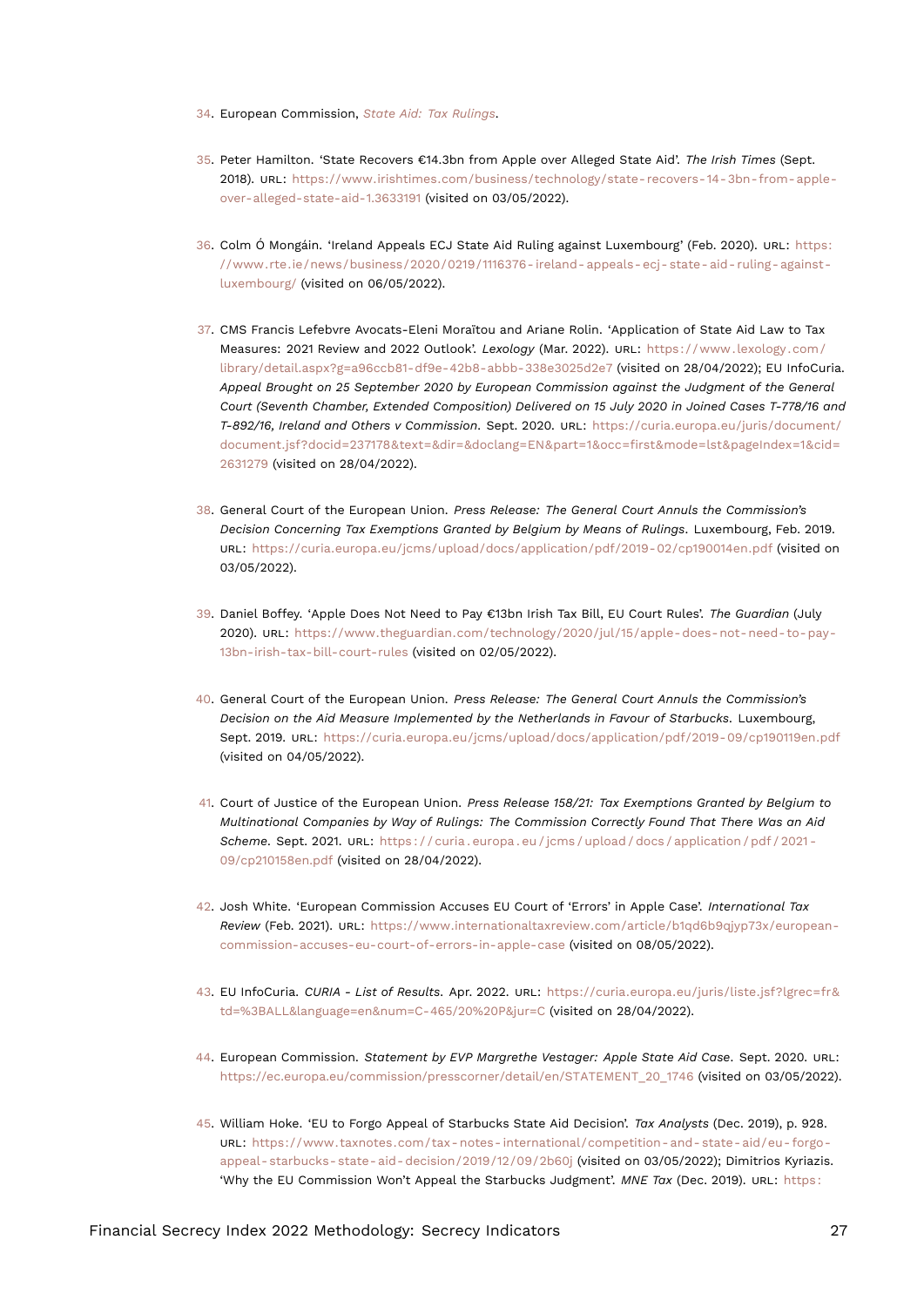<span id="page-27-16"></span>[//mnetax.com/why-the-eu-commission-wont-appeal-the-starbucks-judgment-37043](https://mnetax.com/why-the-eu-commission-wont-appeal-the-starbucks-judgment-37043) (visited on 06/05/2022).

- <span id="page-27-0"></span>[46.](#page-12-0) Markus Meinzer. 'Apple: Aufstand gegen das Steuerdiktat der USA'. *Die Zeit* (Sept. 2016). URL: [https:](https://www.zeit.de/wirtschaft/unternehmen/2016-09/apple-steuern-eu-kommission-transparenz) [//www.zeit.de/wirtschaft/unternehmen/2016- 09/apple- steuern- eu- kommission- transparenz](https://www.zeit.de/wirtschaft/unternehmen/2016-09/apple-steuern-eu-kommission-transparenz) (visited on 06/05/2022); Diego Arribas et al. *The Commission Appeals the Judgment Annulling Apple's Obligation to Repay 13 Billion Euros*. Mar. 2021. URL: [https://www.cuatrecasas.com/en/latam/article/](https://www.cuatrecasas.com/en/latam/article/the-commission-appeals-the-judgment-annulling-apples-obligation-to-repay-13-billion-euros) [the- commission- appeals- the- judgment- annulling- apples- obligation- to- repay- 13- billion- euros](https://www.cuatrecasas.com/en/latam/article/the-commission-appeals-the-judgment-annulling-apples-obligation-to-repay-13-billion-euros) (visited on 29/04/2022).
- <span id="page-27-1"></span>[47.](#page-12-1) The Tax Justice Network reported in November 2021 that countries around the world are losing over US\$483 billion in tax each year to international corporate tax abuse and private tax evasion, which would have covered the cost of fully vaccinating the world's entire population against Covid-19 more than three times over. Of the US\$483 billion lost in tax, US\$312 billion is directly lost to cross-border corporate tax abuse by multinational corporations and US\$171 billion to private tax evasion. Multinational corporations paid US\$312 billion less in tax than they should have by shifting US\$1.19 trillion worth of profit out of the countries where it was generated and into tax havens, where corporate tax rates are extremely low or non-existent.<sup>[85](#page-30-6)</sup>
- <span id="page-27-10"></span><span id="page-27-2"></span>[48.](#page-12-2) Maxine Vaudano et al. '« LuxLetters » : la nouvelle astuce pour contourner la transparence fiscale au Luxembourg'. *Le Monde.fr* (July 2021). URL: [https://www.lemonde.fr/evasion-fiscale/article/2021/07/](https://www.lemonde.fr/evasion-fiscale/article/2021/07/01/luxletters-la-nouvelle-astuce-pour-contourner-la-transparence-fiscale-au-luxembourg_6086592_4862750.html) [01/luxletters-la-nouvelle-astuce-pour-contourner-la-transparence-fiscale-au-luxembourg\\_6086592\\_](https://www.lemonde.fr/evasion-fiscale/article/2021/07/01/luxletters-la-nouvelle-astuce-pour-contourner-la-transparence-fiscale-au-luxembourg_6086592_4862750.html) [4862750.html](https://www.lemonde.fr/evasion-fiscale/article/2021/07/01/luxletters-la-nouvelle-astuce-pour-contourner-la-transparence-fiscale-au-luxembourg_6086592_4862750.html) (visited on 29/04/2022).
- <span id="page-27-3"></span>[49.](#page-12-3) Tax Justice Network. *EU and OECD Half-Measures Fail to Detect Luxembourg's Shadow Tax Rulings*. July 2021. URL: [https : / / taxjustice . net / press / eu - and - oecd - half - measures - fail - to - detect](https://taxjustice.net/press/eu-and-oecd-half-measures-fail-to-detect-luxembourgs-shadow-tax-rulings/)  [luxembourgs-shadow-tax-rulings/](https://taxjustice.net/press/eu-and-oecd-half-measures-fail-to-detect-luxembourgs-shadow-tax-rulings/) (visited on 29/04/2022).
- <span id="page-27-13"></span><span id="page-27-12"></span><span id="page-27-11"></span><span id="page-27-4"></span>[50.](#page-12-4) See.<sup>[86](#page-30-7)</sup> See also<sup>[87](#page-30-8)</sup> and.<sup>[88](#page-30-9)</sup>
- <span id="page-27-15"></span><span id="page-27-14"></span><span id="page-27-5"></span>[51.](#page-12-5) Although the IRS states a "Preference for Bilateral and Multilateral APAs" over unilateral ones (Rev. Proc. 2015-41, Section 2.4.d. URL: https://www*.*irs*.*[gov/pub/irs-drop/rp-15-41](https://www.irs.gov/pub/irs-drop/rp-15-41.pdf)*.*pdf (visited on 10/05/2022)), the latter may nonetheless be available under certain conditions. After a lawsuit brought by BNA for disclosure of APAs, legislative action in December 1999 led to preventing disclosure of APAs. $89$  and. $90$  In our classification, these so-called "unilateral APAs" would be considered to be unilateral tax rulings despite the name suggesting that it is an APA and thence involving at least two tax administrations.
- <span id="page-27-6"></span>[52.](#page-13-0) Government of Ecuador. *Extracts of Formal Tax Consultations - Intersri - Internal Revenue Service*. 2022. URL: <https://www.sri.gob.ec/extractos-de-consultas> (visited on 29/04/2022).
- <span id="page-27-7"></span>[53.](#page-13-1) European Court of Auditors. *Exchanging Tax Information in the EU: Solid Foundation, Cracks in the Implementation*. 2021. URL: [https://www.eca.europa.eu/Lists/ECADocuments/SR21\\_03/SR\\_Exchange\\_tax\\_inform\\_EN.pdf](https://www.eca.europa.eu/Lists/ECADocuments/SR21_03/SR_Exchange_tax_inform_EN.pdf) (visited on 03/05/2022), p.35.
- <span id="page-27-8"></span>[54.](#page-13-2) European Parliament and Council of the European Union, *[Council Directive \(EU\) 2015/2376 of 8](#page-23-8) [December 2015 Amending Directive 2011/16/EU as Regards Mandatory Automatic Exchange of](#page-23-8) [Information in the Field of Taxation](#page-23-8)*.

<span id="page-27-9"></span>[55.](#page-13-3) OECD, *[Harmful Tax Practices - Peer Review Reports on the Exchange of Information on Tax Rulings](#page-24-15)*.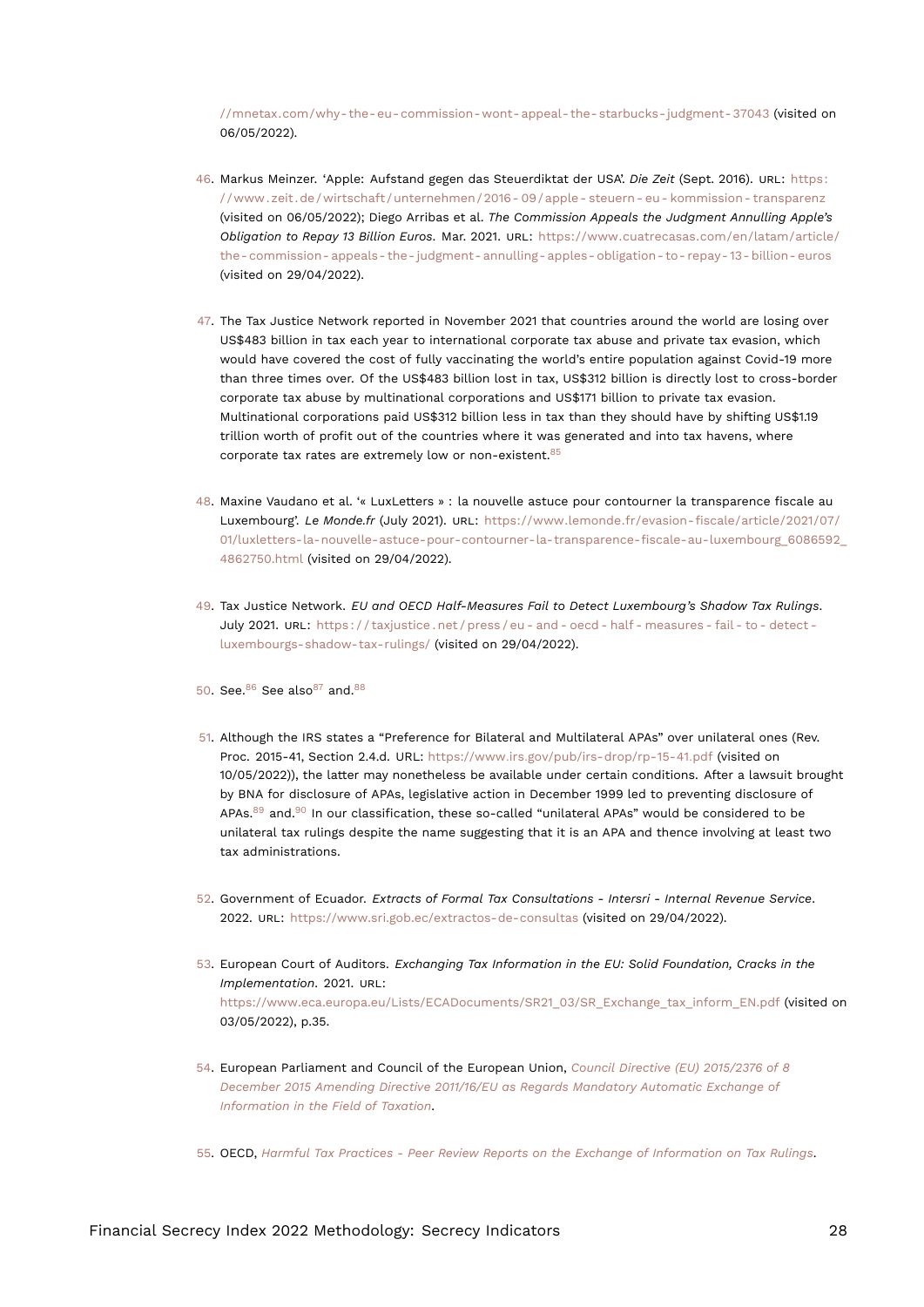- <span id="page-28-14"></span><span id="page-28-12"></span><span id="page-28-0"></span>[56.](#page-13-4) Luxembourg had reported only 2 unilateral APAs to be in force in 2012, while reporting 119 in 2013. In contrast, more than 500 unilateral tax rulings were disclosed through LuxLeaks which were reported to have been agreed mainly between 2002 and 2010. These appear not to have been captured by the EU Joint Transfer Pricing Forum statistic which builds on information submitted by member states such as Luxembourg. See. $91$  Within the context of the OECD transparency regime on tax rulings under BEPS Action 5, Luxembourg reportedly issued 1,922 rulings between 1 April 2016 and 31 December 2016, published annually in a summarised and anonymised form in the tax administration's annual report (OECD, Harmful Tax Practices – Peer Review Results on Preferential Regimes, 289).
- <span id="page-28-1"></span>[57.](#page-14-0) Special Committee on Tax Rulings and Other Measures Similar in Nature or Effect. *Report on Tax Rulings and Other Measures Similar in Nature or Effect: (2015/2066(INI))*. European Parliament, Nov. 2015. URL: https://www.europarl.europa.eu/doceo/document/A-8-2015-0317\_EN.html (visited on 08/05/2022), Paragraph.86.
- <span id="page-28-2"></span>[58.](#page-14-1) Global Witness. *Take The Future: Shell's Scandalous Deal for Nigeria's Oil*. Nov. 2018. URL: [https://www.globalwitness.org/en/campaigns/oil- gas- and- mining/take- the- future/](https://www.globalwitness.org/en/campaigns/oil-gas-and-mining/take-the-future/) (visited on 22/04/2022); The Corner House et al. *Shell and Eni on Trial*. URL: <https://shellandenitrial.org/> (visited on 22/04/2022).
- <span id="page-28-3"></span>[59.](#page-14-2) Reuters Staff. 'Italy Prosecutors Ask for JPMorgan Documents to Be Admitted in Eni, Shell Nigeria Case'. *Reuters* (Jan. 2021). URL: [https : / / www . reuters . com / article / uk - eni - shell - nigeria - jpmorgan - idUSKBN29Q0OT](https://www.reuters.com/article/uk-eni-shell-nigeria-jpmorgan-idUSKBN29Q0OT) (visited on 08/05/2022).
- <span id="page-28-4"></span>[60.](#page-14-3) Emilio Parodi and Stephen Jewkes. 'Italy Prosecutors to Drop Obstruction of Justice Case for Eni, CEO - Sources'. *Reuters* (Dec. 2021). URL: [https://www.reuters.com/business/finance/italy-prosecutors](https://www.reuters.com/business/finance/italy-prosecutors-drop-obstruction-justice-case-eni-ceo-sources-2021-12-10/)[drop-obstruction-justice-case-eni-ceo-sources-2021-12-10/](https://www.reuters.com/business/finance/italy-prosecutors-drop-obstruction-justice-case-eni-ceo-sources-2021-12-10/) (visited on 29/04/2022).
- <span id="page-28-5"></span>[61.](#page-14-4) Rosenblum and Maples, *[Contracts Confidential](#page-24-16)*, p.16.
- <span id="page-28-6"></span>[62.](#page-15-0) In one of the earliest surveys of contracts, Rosenblum and Maples (2009) observed that confidentiality clauses in 150 mining and oil contracts were largely uniform with confidentiality applying to all information, with some exceptions for public disclosure of certain information by law, such as to the stock exchange, or information in the public interest. The similarity in clauses across different extractive contracts seems to be an exception when compared to other commercial contracts. According to Rosenblum and Maples, these general confidentiality clauses do not actually prevent contracts from being disclosed: "If the government and the company, or consortium of companies, agree to disclose the contract, the confidentiality clause poses no impediment, except possibly a procedural one — written consent of the parties. […] On the other hand, procedural requirements may serve as a pretext to mask the unwillingness of one or both parties to disclose".<sup>[92](#page-30-13)</sup>
- <span id="page-28-13"></span><span id="page-28-7"></span>[63.](#page-15-1) Rosenblum and Maples, *[Contracts Confidential](#page-24-16)*.
- <span id="page-28-8"></span>[64.](#page-15-2) Rosenblum and Maples, *[Contracts Confidential](#page-24-16)*.
- <span id="page-28-11"></span><span id="page-28-9"></span>[65.](#page-15-3) Isabel Munilla and Kathleen Brophy. *Contract Disclosure Survey 2018: A Review of the Contract Disclosure Policies of 40 Oil, Gas and Mining Companies*. Oxfam International, 2018, p. 64.
- <span id="page-28-10"></span>[66.](#page-15-4) Rosenblum and Maples, *[Contracts Confidential](#page-24-16)*, p.36.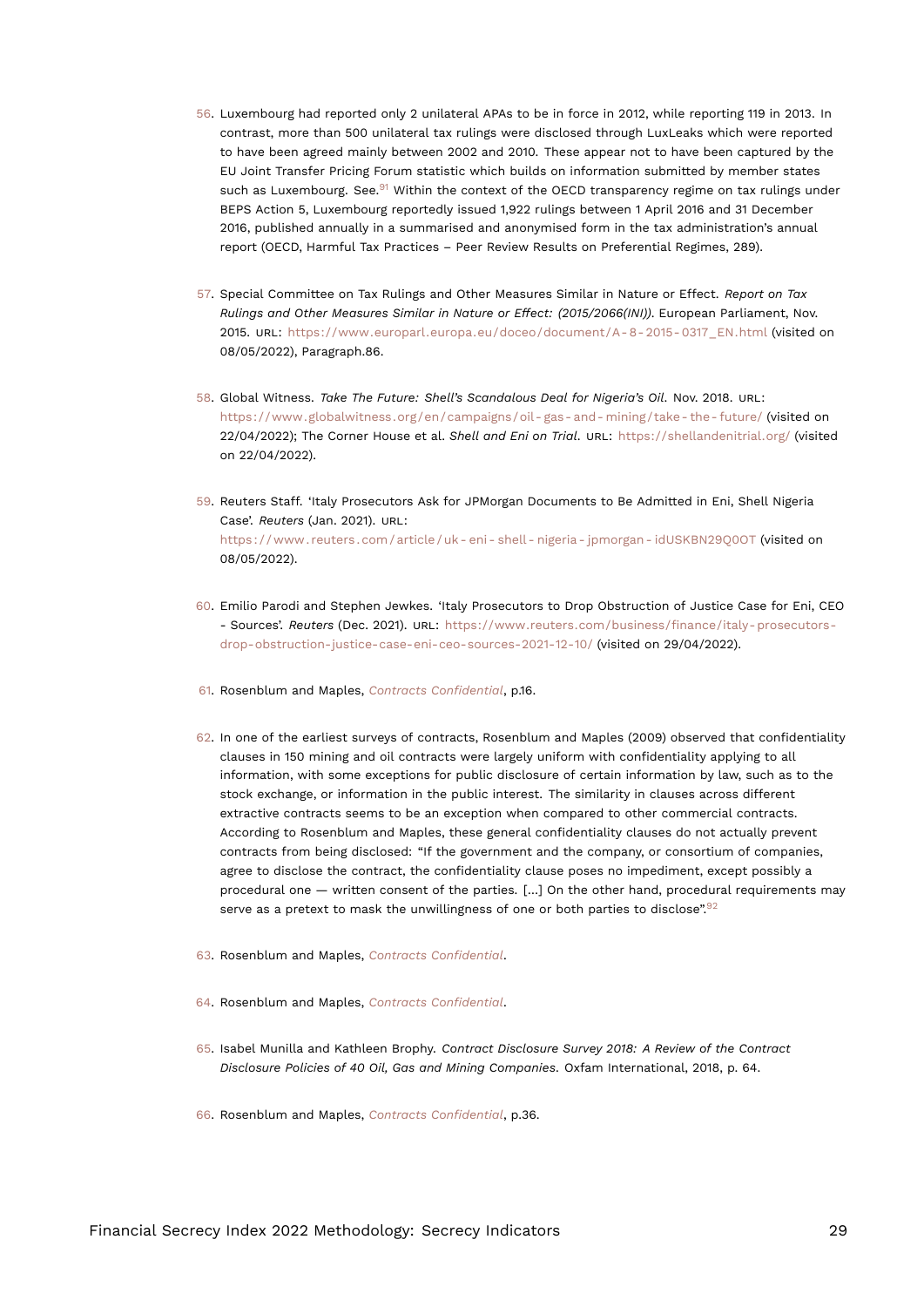- <span id="page-29-12"></span><span id="page-29-0"></span>[67.](#page-15-5) Robert Pitman. *Mongolia's Missing Oil, Gas and Mining Contracts*. Jan. 2019. URL: [https://resourcegovernance.org/sites/default/files/documents/mongolias- missing- oil- gas- and](https://resourcegovernance.org/sites/default/files/documents/mongolias-missing-oil-gas-and-mining-contracts.pdf)[mining-contracts.pdf](https://resourcegovernance.org/sites/default/files/documents/mongolias-missing-oil-gas-and-mining-contracts.pdf) (visited on 22/04/2022), p.6.
- <span id="page-29-1"></span>[68.](#page-15-6) Don Hubert and Rob Pitman. *Past the Tipping Point? Contract Disclosure within EITI*. Natural Resource Governance Institute, Mar. 2017, p. 48. URL: [https://eiti.org/sites/default/files/attachments/past-the](https://eiti.org/sites/default/files/attachments/past-the-tipping-point-contract-disclosure-within-eiti.pdf)[tipping-point-contract-disclosure-within-eiti.pdf](https://eiti.org/sites/default/files/attachments/past-the-tipping-point-contract-disclosure-within-eiti.pdf) (visited on 22/04/2022), p.48.
- <span id="page-29-2"></span>[69.](#page-16-0) Munilla and Brophy, *[Contract Disclosure Survey 2018: A Review of the Contract Disclosure Policies of 40](#page-28-11) [Oil, Gas and Mining Companies](#page-28-11)*, p.14.
- <span id="page-29-3"></span>[70.](#page-16-1) Sophie Durham. 'Contract Transparency Builds Trust and Mitigates Risk Says Kosmos'. *Extractive Industries Transparency Initiative* (Dec. 2018). URL: [https://eiti.org/blog/contract- transparency- builds- trust- mitigates- risk- says- kosmos](https://eiti.org/blog/contract-transparency-builds-trust-mitigates-risk-says-kosmos) (visited on 03/05/2022).
- <span id="page-29-4"></span>[71.](#page-16-2) Tullow Oil. *Equality and Transparency*. 2022. URL: [https://www.tullowoil.com/sustainability/equality](https://www.tullowoil.com/sustainability/equality-and-transparency/)[and-transparency/](https://www.tullowoil.com/sustainability/equality-and-transparency/) (visited on 29/04/2022).
- <span id="page-29-5"></span>[72.](#page-16-3) International Monetary Fund. *Fiscal Transparency Initiative: Integration of Natural Resource Management Issues*. Jan. 2019. URL: [https://www.imf.org/en/Publications/Policy-Papers/Issues/2019/01/29/pp122818fiscal-transparency](https://www.imf.org/en/Publications/Policy-Papers/Issues/2019/01/29/pp122818fiscal-transparency-initiative-integration-of-natural-resource-management-issues)[initiative-integration-of-natural-resource-management-issues](https://www.imf.org/en/Publications/Policy-Papers/Issues/2019/01/29/pp122818fiscal-transparency-initiative-integration-of-natural-resource-management-issues) (visited on 22/04/2022), p.7.
- <span id="page-29-6"></span>[73.](#page-16-4) Rob Pitman and Isabel Munilla. 'It's Time for EITI to Require Contract Transparency. Here Are Four Reasons Why.' *Natural Resource Governance Institute* (Feb. 2019). URL: [https://resourcegovernance.org/blog/its-time-eiti-require-contract-transparency-here-are-four](https://resourcegovernance.org/blog/its-time-eiti-require-contract-transparency-here-are-four-reasons-why)[reasons-why](https://resourcegovernance.org/blog/its-time-eiti-require-contract-transparency-here-are-four-reasons-why) (visited on 06/05/2022).
- <span id="page-29-7"></span>[74.](#page-16-5) ICMM. *Transparency of Mineral Revenues: Position Statements*. Sept. 2021. URL: [https://www.icmm.](https://www.icmm.com/en-gb/about-us/member-requirements/position-statements/mineral-revenues) [com/en- gb/about- us/member- requirements/position- statements/mineral- revenues](https://www.icmm.com/en-gb/about-us/member-requirements/position-statements/mineral-revenues) (visited on 29/04/2022).
- <span id="page-29-8"></span>[75.](#page-16-6) Dyveke Rogan and Gisela Granado. *Contract Transparency in EITI Countries: A Review on How Countries Report on Government's Contract Transparency Policy*. Extractive Industries Transparency International International Secretariat, Aug. 2015, p. 36.
- <span id="page-29-9"></span>[76.](#page-16-7) Extractive Industries Transparency Initiative. *EITI International Secretariat: The Board Agreed in Principle to the Proposals Made on Clarifications and Changes to the EITI Requirements.* Feb. 2019. URL: [https://eiti.org/documents/board-agreed-principle-proposals-made-clarifications-and-changes](https://eiti.org/documents/board-agreed-principle-proposals-made-clarifications-and-changes-eiti-requirements)[eiti-requirements](https://eiti.org/documents/board-agreed-principle-proposals-made-clarifications-and-changes-eiti-requirements) (visited on 22/04/2022).
- <span id="page-29-10"></span>[77.](#page-16-8) Rob Pitman et al. *Open Contracting for Oil, Gas and Mineral Rights: Shining a Light on Good Practice*. Open Contracting Partnership; Natural Resource Governance Institute, June 2018. URL: [https://resourcegovernance.org/sites/default/files/documents/open-contracting-for-oil-and-gas](https://resourcegovernance.org/sites/default/files/documents/open-contracting-for-oil-and-gas-mineral-rights.pdf)[mineral- rights.pdf](https://resourcegovernance.org/sites/default/files/documents/open-contracting-for-oil-and-gas-mineral-rights.pdf) (visited on 06/05/2022); Open Contracting Partnership. *Open Contracting Global Principles*. URL: [https://www.open- contracting.org/what- is- open- contracting/global- principles/](https://www.open-contracting.org/what-is-open-contracting/global-principles/) (visited on 22/04/2022).
- <span id="page-29-11"></span>[78.](#page-16-9) Stephen Knack et al. *Deterring Kickbacks and Encouraging Entry in Public Procurement Markets: Evidence from Firm Surveys in 88 Developing Countries*. Policy Research Working Papers. The World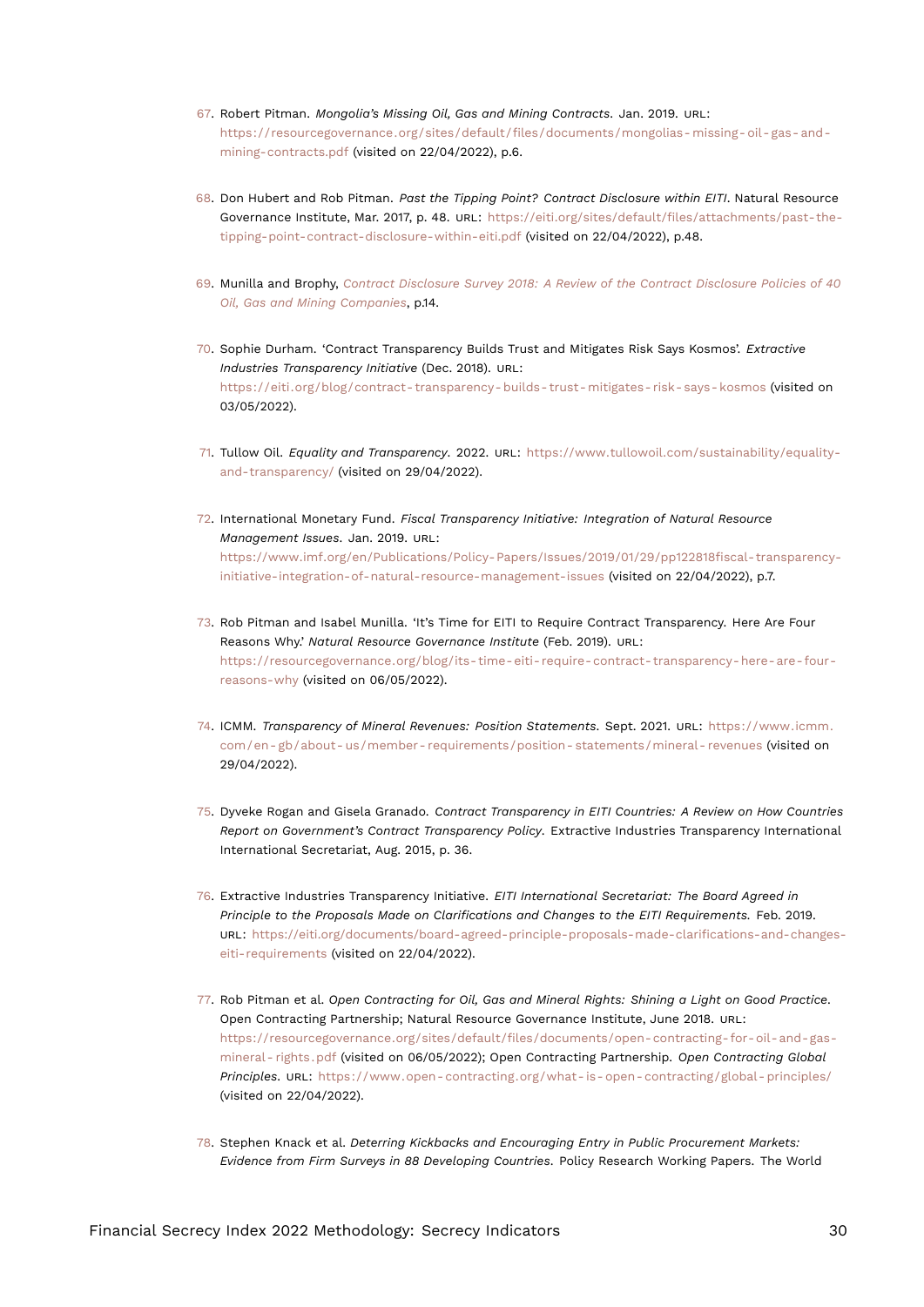<span id="page-30-16"></span>Bank, May 2017. URL: [http://elibrary.worldbank.org/doi/book/10.1596/1813- 9450- 8078](http://elibrary.worldbank.org/doi/book/10.1596/1813-9450-8078) (visited on 07/05/2022).

- <span id="page-30-0"></span>[79.](#page-23-9) The Natural Resource Governance Institute, *[Contract Disclosure Practice and Policy Tracker](#page-24-17)*.
- <span id="page-30-1"></span>[80.](#page-24-18) OECD. *Transfer Pricing Guidelines for Multinational Enterprises and Tax Administrations*. Aug. 2010. URL: [https : / / www . oecd - ilibrary . org / taxation / oecd - transfer - pricing - guidelines - for - multinational](https://www.oecd-ilibrary.org/taxation/oecd-transfer-pricing-guidelines-for-multinational-enterprises-and-tax-administrations-2010_tpg-2010-en)  [enterprises-and-tax-administrations-2010\\_tpg-2010-en](https://www.oecd-ilibrary.org/taxation/oecd-transfer-pricing-guidelines-for-multinational-enterprises-and-tax-administrations-2010_tpg-2010-en) (visited on 12/05/2022), pp.169-172.
- <span id="page-30-2"></span>[81.](#page-24-19) United Nations. *United Nations Model Double Taxation Convention between Developed and Developing Countries (2011 Update)*. New York, 2011. URL: [https://www.un.org/esa/ffd/wp-content/uploads/2014/](https://www.un.org/esa/ffd/wp-content/uploads/2014/09/UN_Model_2011_Update.pdf) [09/UN\\_Model\\_2011\\_Update.pdf](https://www.un.org/esa/ffd/wp-content/uploads/2014/09/UN_Model_2011_Update.pdf) (visited on 12/05/2022).
- <span id="page-30-3"></span>[82.](#page-24-20) The Natural Resource Governance Institute, *[Contract Disclosure Practice and Policy Tracker](#page-24-17)*.
- <span id="page-30-4"></span>[83.](#page-25-14) The Natural Resource Governance Institute, *[Contract Disclosure Practice and Policy Tracker](#page-24-17)*.
- <span id="page-30-5"></span>[84.](#page-25-15) Tax Justice Network, *[Secrecy Indicator 8: Public Country by Country Reporting](#page-25-16)*.
- <span id="page-30-6"></span>[85.](#page-27-10) Global Alliance for Tax Justice et al. *The State of Tax Justice: 2021*. Tax Justice Network, Nov. 21. URL: [https://taxjustice.net/wp-content/uploads/2021/11/State\\_of\\_Tax\\_Justice\\_Report\\_2021\\_ENGLISH.pdf](https://taxjustice.net/wp-content/uploads/2021/11/State_of_Tax_Justice_Report_2021_ENGLISH.pdf) (visited on 07/05/2022).
- <span id="page-30-15"></span><span id="page-30-7"></span>[86.](#page-27-11) Markus Meinzer. *Steueroase Deutschland: Warum Bei Uns Viele Reiche Keine Steuern Zahlen*. Munich: C.H.Beck, 2015.
- <span id="page-30-8"></span>[87.](#page-27-12) Thomas R. III Reid. 'Public Access to Internal Revenue Service Rulings'. *George Washington Law Review*, 41 (1972), p. 23. URL: <https://heinonline.org/HOL/Page?handle=hein.journals/gwlr41&id=35&div=&collection=>.
- <span id="page-30-14"></span><span id="page-30-9"></span>[88.](#page-27-13) Yehonatan Givati. *Resolving Legal Uncertainty: The Unfulfilled Promise of Advance Tax Rulings*. SSRN Scholarly Paper ID 1433473. Rochester, NY: Social Science Research Network, June 2009. URL: [https:](https://papers.ssrn.com/abstract=1433473) [//papers.ssrn.com/abstract=1433473](https://papers.ssrn.com/abstract=1433473) (visited on 03/05/2022).
- <span id="page-30-10"></span>[89.](#page-27-14) Diane Ring. 'On the Frontier of Procedural Innovation: Advance Pricing Agreements and the Struggle to Allocate Income for Cross Border Taxation'. *Michigan Journal of International Law*, 21(2) (Jan. 2000), pp. 143–234. URL: <https://repository.law.umich.edu/mjil/vol21/iss2/1> (visited on 14/05/2022), p.160, footnote 52.
- <span id="page-30-11"></span>[90.](#page-27-15) Givati, *[Resolving Legal Uncertainty](#page-30-14)*, p.174, footnote 130.
- <span id="page-30-12"></span>[91.](#page-28-12) Meinzer, *[Steueroase Deutschland: Warum Bei Uns Viele Reiche Keine Steuern Zahlen](#page-30-15)*, pp.178-79.
- <span id="page-30-13"></span>[92.](#page-28-13) Rosenblum and Maples, *[Contracts Confidential](#page-24-16)*, p.27.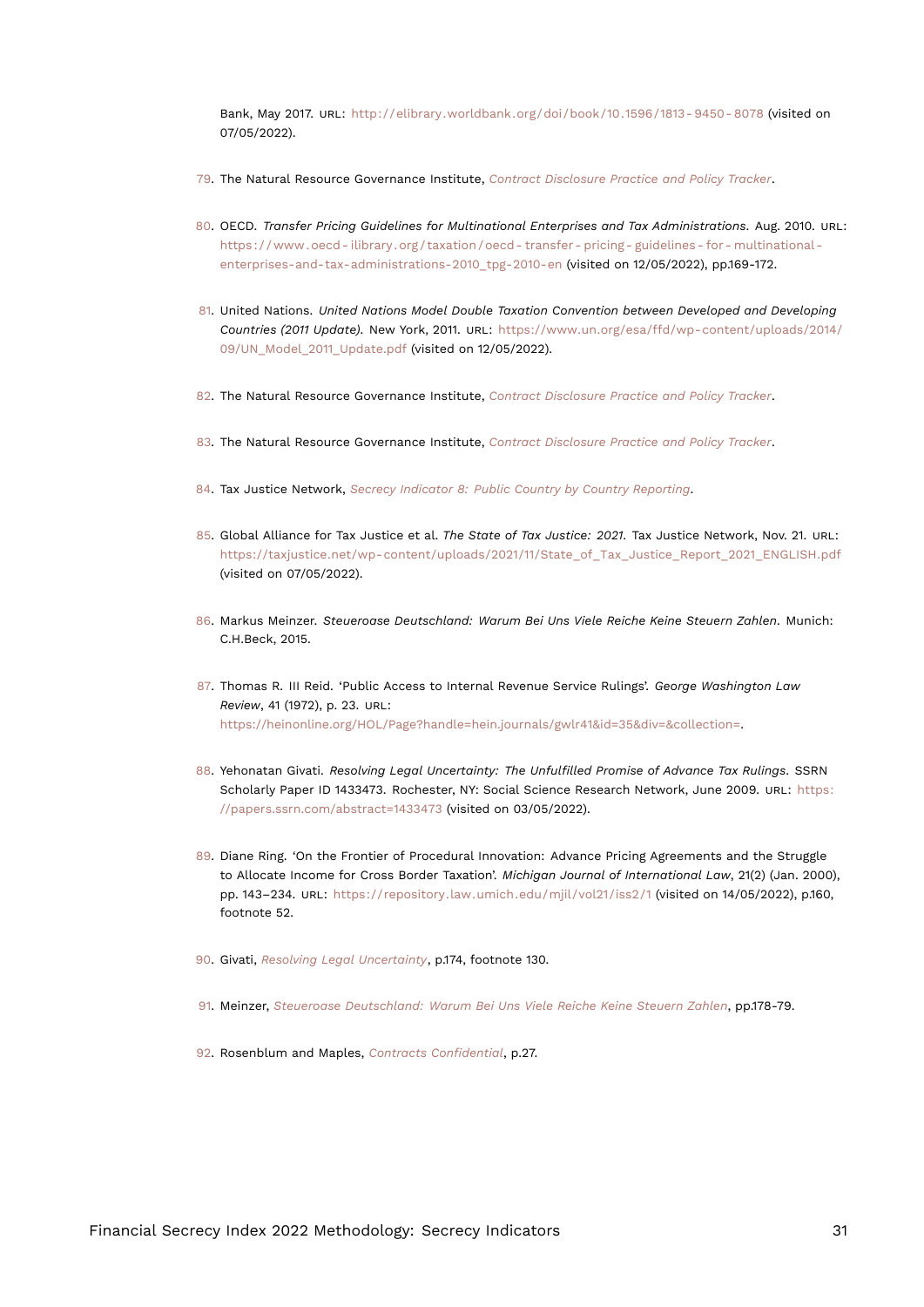## **Bibliography**

Arribas, Diego, Lopez Ridruejo, Maria and De La Cavada, Iratxe. *The Commission Appeals the Judgment Annulling Apple's Obligation to Repay 13 Billion Euros*. Mar. 2021. URL:

[https://www.cuatrecasas.com/en/latam/article/the-commission-appeals-the](https://www.cuatrecasas.com/en/latam/article/the-commission-appeals-the-judgment-annulling-apples-obligation-to-repay-13-billion-euros)[judgment-annulling-apples-obligation-to-repay-13-billion-euros](https://www.cuatrecasas.com/en/latam/article/the-commission-appeals-the-judgment-annulling-apples-obligation-to-repay-13-billion-euros) (visited on 29/04/2022) (cit. on p. [28\)](#page-27-16).

- Boffey, Daniel. 'Apple Does Not Need to Pay €13bn Irish Tax Bill, EU Court Rules'. *The Guardian* (July 2020). URL: [https://www.theguardian.com/technology/2020/jul/15/apple-does-not-need](https://www.theguardian.com/technology/2020/jul/15/apple-does-not-need-to-pay-13bn-irish-tax-bill-court-rules)[to-pay-13bn-irish-tax-bill-court-rules](https://www.theguardian.com/technology/2020/jul/15/apple-does-not-need-to-pay-13bn-irish-tax-bill-court-rules) (visited on 02/05/2022) (cit. on p. [27\)](#page-26-12).
- Cobham, Alex, Janský, Petr and Meinzer, Markus. 'A Half-Century of Resistance to Corporate Disclosure'. *Transnational Corporations - Investment and Development*. Special Issue on Investment and International Taxation. Part 2, 25(3) (2018) (cit. on p. [26\)](#page-25-17).
- Court of Justice of the European Union. *Press Release 158/21: Tax Exemptions Granted by Belgium to Multinational Companies by Way of Rulings: The Commission Correctly Found That There Was an Aid Scheme*. Sept. 2021. URL: [https://curia.europa.eu/jcms/upload/docs/application/pdf/2021-](https://curia.europa.eu/jcms/upload/docs/application/pdf/2021-09/cp210158en.pdf) [09/cp210158en.pdf](https://curia.europa.eu/jcms/upload/docs/application/pdf/2021-09/cp210158en.pdf) (visited on 28/04/2022) (cit. on p. [27\)](#page-26-12).
- Durham, Sophie. 'Contract Transparency Builds Trust and Mitigates Risk Says Kosmos'. *Extractive Industries Transparency Initiative* (Dec. 2018). URL: [https:](https://eiti.org/blog/contract-transparency-builds-trust-mitigates-risk-says-kosmos) [//eiti.org/blog/contract-transparency-builds-trust-mitigates-risk-says-kosmos](https://eiti.org/blog/contract-transparency-builds-trust-mitigates-risk-says-kosmos) (visited on 03/05/2022) (cit. on p. [30](#page-29-12)).
- EU InfoCuria. *Appeal Brought on 25 September 2020 by European Commission against the Judgment of the General Court (Seventh Chamber, Extended Composition) Delivered on 15 July 2020 in Joined Cases T-778/16 and T-892/16, Ireland and Others v Commission*. Sept. 2020. URL: [https://curia.europa.eu/juris/document/document.jsf?docid=237178&text=&dir=](https://curia.europa.eu/juris/document/document.jsf?docid=237178&text=&dir=&doclang=EN&part=1&occ=first&mode=lst&pageIndex=1&cid=2631279) [&doclang=EN&part=1&occ=first&mode=lst&pageIndex=1&cid=2631279](https://curia.europa.eu/juris/document/document.jsf?docid=237178&text=&dir=&doclang=EN&part=1&occ=first&mode=lst&pageIndex=1&cid=2631279) (visited on 28/04/2022) (cit. on p. [27](#page-26-12)).
- *CURIA List of Results*. Apr. 2022. URL: [https:](https://curia.europa.eu/juris/liste.jsf?lgrec=fr&td=%3BALL&language=en&num=C-465/20%20P&jur=C) [//curia.europa.eu/juris/liste.jsf?lgrec=fr&td=%3BALL&language=en&num=C-](https://curia.europa.eu/juris/liste.jsf?lgrec=fr&td=%3BALL&language=en&num=C-465/20%20P&jur=C)[465/20%20P&jur=C](https://curia.europa.eu/juris/liste.jsf?lgrec=fr&td=%3BALL&language=en&num=C-465/20%20P&jur=C) (visited on 28/04/2022) (cit. on p. [27](#page-26-12)).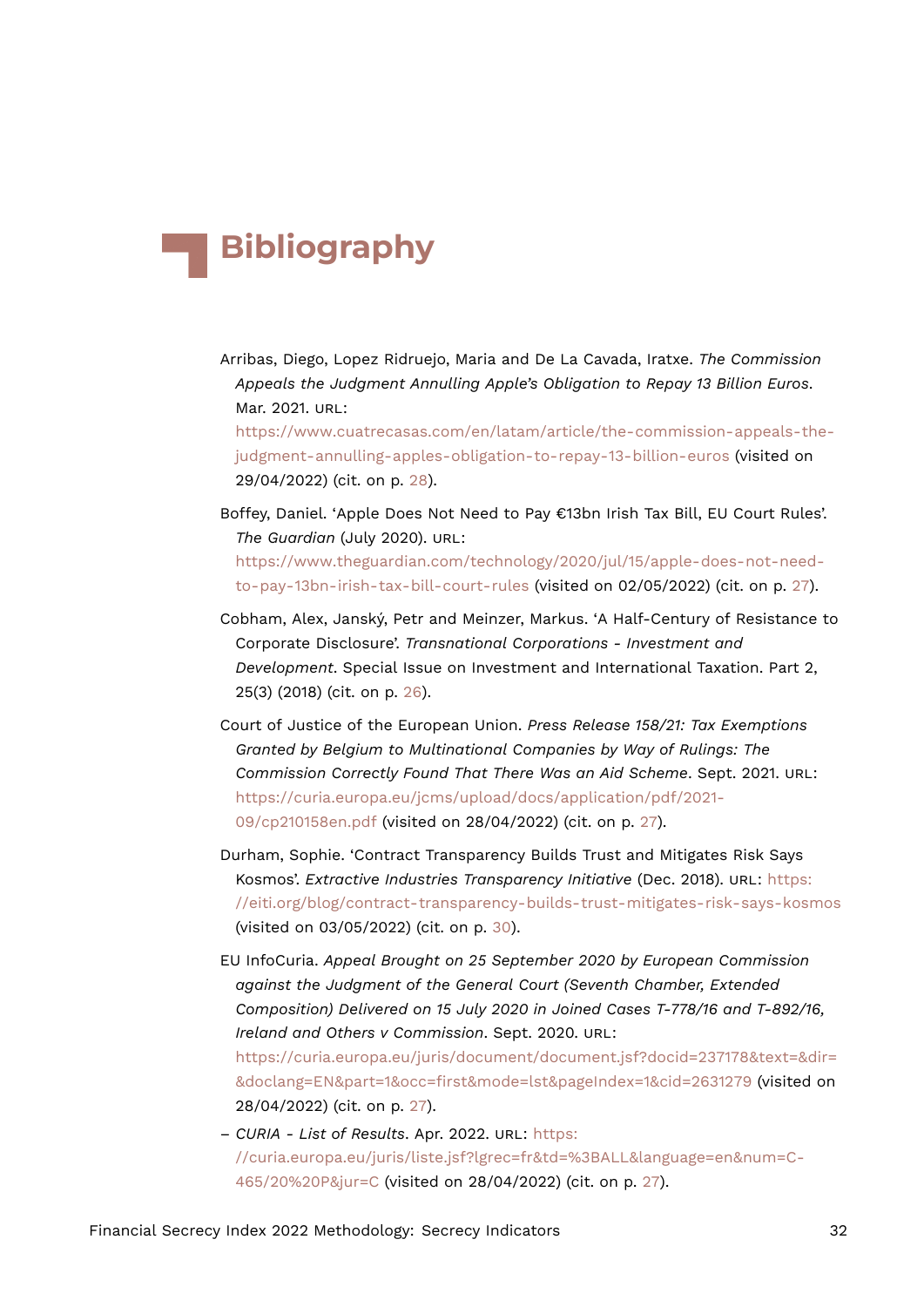- European Commission. *Statement by EVP Margrethe Vestager: Apple State Aid Case*. Sept. 2020. URL: [https://ec.europa.eu/commission/presscorner/detail/en/STATEMENT\\_20\\_1746](https://ec.europa.eu/commission/presscorner/detail/en/STATEMENT_20_1746) (visited on 03/05/2022) (cit. on p. [27\)](#page-26-12).
- *State Aid: Tax Rulings*. 2021. URL: [https://ec.europa.eu/competition/state\\_aid/tax\\_rulings/index\\_en.html](https://ec.europa.eu/competition/state_aid/tax_rulings/index_en.html) (visited on 03/05/2022) (cit. on pp. [25,](#page-24-21) [27](#page-26-12)).
- European Court of Auditors. *Exchanging Tax Information in the EU: Solid Foundation, Cracks in the Implementation*. 2021. URL: [https://www.eca.europa.](https://www.eca.europa.eu/Lists/ECADocuments/SR21_03/SR_Exchange_tax_inform_EN.pdf) [eu/Lists/ECADocuments/SR21\\_03/SR\\_Exchange\\_tax\\_inform\\_EN.pdf](https://www.eca.europa.eu/Lists/ECADocuments/SR21_03/SR_Exchange_tax_inform_EN.pdf) (visited on 03/05/2022) (cit. on p. [28](#page-27-16)).
- European Parliament and Council of the European Union. *Council Directive (EU) 2015/2376 of 8 December 2015 Amending Directive 2011/16/EU as Regards Mandatory Automatic Exchange of Information in the Field of Taxation*. Dec. 2015. URL: [https://eur-lex.europa.eu/legal-content/EN/TXT/PDF/?uri=CELEX:](https://eur-lex.europa.eu/legal-content/EN/TXT/PDF/?uri=CELEX:32015L2376&from=EN) [32015L2376&from=EN](https://eur-lex.europa.eu/legal-content/EN/TXT/PDF/?uri=CELEX:32015L2376&from=EN) (visited on 03/05/2022) (cit. on pp. [24,](#page-23-10) [28\)](#page-27-16).
- Extractive Industries Transparency Initiative. *EITI International Secretariat: The Board Agreed in Principle to the Proposals Made on Clarifications and Changes to the EITI Requirements.* Feb. 2019. URL:

[https://eiti.org/documents/board-agreed-principle-proposals-made](https://eiti.org/documents/board-agreed-principle-proposals-made-clarifications-and-changes-eiti-requirements)[clarifications-and-changes-eiti-requirements](https://eiti.org/documents/board-agreed-principle-proposals-made-clarifications-and-changes-eiti-requirements) (visited on 22/04/2022) (cit. on p. [30\)](#page-29-12).

General Court of the European Union. *Press Release: The General Court Annuls the Commission's Decision Concerning Tax Exemptions Granted by Belgium by Means of Rulings*. Luxembourg, Feb. 2019. URL: [https:](https://curia.europa.eu/jcms/upload/docs/application/pdf/2019-02/cp190014en.pdf)

[//curia.europa.eu/jcms/upload/docs/application/pdf/2019-02/cp190014en.pdf](https://curia.europa.eu/jcms/upload/docs/application/pdf/2019-02/cp190014en.pdf) (visited on 03/05/2022) (cit. on p. [27\)](#page-26-12).

– *Press Release: The General Court Annuls the Commission's Decision on the Aid Measure Implemented by the Netherlands in Favour of Starbucks*. Luxembourg, Sept. 2019. URL: [https:](https://curia.europa.eu/jcms/upload/docs/application/pdf/2019-09/cp190119en.pdf)

[//curia.europa.eu/jcms/upload/docs/application/pdf/2019-09/cp190119en.pdf](https://curia.europa.eu/jcms/upload/docs/application/pdf/2019-09/cp190119en.pdf) (visited on 04/05/2022) (cit. on p. [27](#page-26-12)).

Givati, Yehonatan. *Resolving Legal Uncertainty: The Unfulfilled Promise of Advance Tax Rulings*. SSRN Scholarly Paper ID 1433473. Rochester, NY: Social Science Research Network, June 2009. URL: <https://papers.ssrn.com/abstract=1433473> (visited on 03/05/2022) (cit. on p. [31](#page-30-16)).

Global Alliance for Tax Justice, Public Services International and Tax Justice Network. *The State of Tax Justice: 2021*. Tax Justice Network, Nov. 21. URL: [https://taxjustice.net/wp](https://taxjustice.net/wp-content/uploads/2021/11/State_of_Tax_Justice_Report_2021_ENGLISH.pdf)[content/uploads/2021/11/State\\_of\\_Tax\\_Justice\\_Report\\_2021\\_ENGLISH.pdf](https://taxjustice.net/wp-content/uploads/2021/11/State_of_Tax_Justice_Report_2021_ENGLISH.pdf)

(visited on 07/05/2022) (cit. on p. [31](#page-30-16)).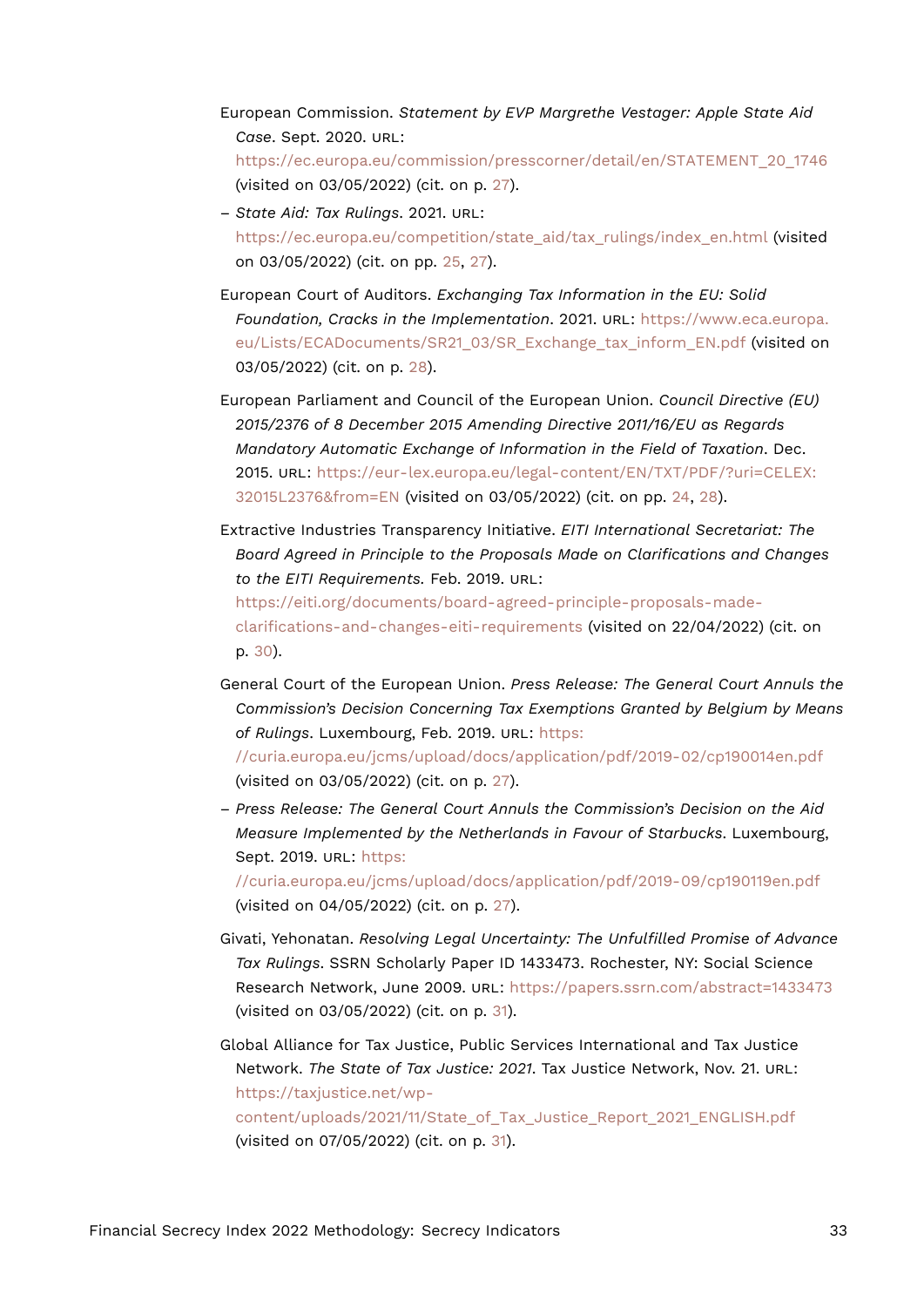- Global Witness. *Take The Future: Shell's Scandalous Deal for Nigeria's Oil*. Nov. 2018. URL: [https://www.globalwitness.org/en/campaigns/oil-gas-and](https://www.globalwitness.org/en/campaigns/oil-gas-and-mining/take-the-future/)[mining/take-the-future/](https://www.globalwitness.org/en/campaigns/oil-gas-and-mining/take-the-future/) (visited on 22/04/2022) (cit. on p. [29\)](#page-28-14).
- Government of Ecuador. *Extracts of Formal Tax Consultations Intersri Internal Revenue Service*. 2022. URL: <https://www.sri.gob.ec/extractos-de-consultas> (visited on 29/04/2022) (cit. on p. [28\)](#page-27-16).
- Hamilton, Peter. 'State Recovers €14.3bn from Apple over Alleged State Aid'. *The Irish Times* (Sept. 2018). URL: [https://www.irishtimes.com/business/technology/state-recovers-14-3bn-from](https://www.irishtimes.com/business/technology/state-recovers-14-3bn-from-apple-over-alleged-state-aid-1.3633191)[apple-over-alleged-state-aid-1.3633191](https://www.irishtimes.com/business/technology/state-recovers-14-3bn-from-apple-over-alleged-state-aid-1.3633191) (visited on 03/05/2022) (cit. on p. [27](#page-26-12)).
- Hoke, William. 'EU to Forgo Appeal of Starbucks State Aid Decision'. *Tax Analysts* (Dec. 2019). URL: [https://www.taxnotes.com/tax-notes-international/competition-and-state](https://www.taxnotes.com/tax-notes-international/competition-and-state-aid/eu-forgo-appeal-starbucks-state-aid-decision/2019/12/09/2b60j)[aid/eu-forgo-appeal-starbucks-state-aid-decision/2019/12/09/2b60j](https://www.taxnotes.com/tax-notes-international/competition-and-state-aid/eu-forgo-appeal-starbucks-state-aid-decision/2019/12/09/2b60j) (visited on 03/05/2022) (cit. on p. [27\)](#page-26-12).
- Hubert, Don and Pitman, Rob. *Past the Tipping Point? Contract Disclosure within EITI*. Natural Resource Governance Institute, Mar. 2017. URL: [https://eiti.org/sites/default/files/attachments/past-the-tipping-point](https://eiti.org/sites/default/files/attachments/past-the-tipping-point-contract-disclosure-within-eiti.pdf)[contract-disclosure-within-eiti.pdf](https://eiti.org/sites/default/files/attachments/past-the-tipping-point-contract-disclosure-within-eiti.pdf) (visited on 22/04/2022) (cit. on p. [30](#page-29-12)).
- IBFD. *Tax Research Platform: Country Surveys, Country Analyses, Country Key Features*. 2019. URL: <https://research.ibfd.org/> (visited on 03/05/2022) (cit. on p. [25](#page-24-21)).
- ICMM. *Transparency of Mineral Revenues: Position Statements*. Sept. 2021. URL: [https://www.icmm.com/en-gb/about-us/member-requirements/position](https://www.icmm.com/en-gb/about-us/member-requirements/position-statements/mineral-revenues)[statements/mineral-revenues](https://www.icmm.com/en-gb/about-us/member-requirements/position-statements/mineral-revenues) (visited on 29/04/2022) (cit. on p. [30\)](#page-29-12).
- International Monetary Fund. *Fiscal Transparency Initiative: Integration of Natural Resource Management Issues*. Jan. 2019. URL: [https:](https://www.imf.org/en/Publications/Policy-Papers/Issues/2019/01/29/pp122818fiscal-transparency-initiative-integration-of-natural-resource-management-issues)

[//www.imf.org/en/Publications/Policy-Papers/Issues/2019/01/29/pp122818fiscal](https://www.imf.org/en/Publications/Policy-Papers/Issues/2019/01/29/pp122818fiscal-transparency-initiative-integration-of-natural-resource-management-issues)[transparency-initiative-integration-of-natural-resource-management-issues](https://www.imf.org/en/Publications/Policy-Papers/Issues/2019/01/29/pp122818fiscal-transparency-initiative-integration-of-natural-resource-management-issues) (visited on 22/04/2022) (cit. on p. [30](#page-29-12)).

- Knack, Stephen, Biletska, Nataliya and Kacker, Kanishka. *Deterring Kickbacks and Encouraging Entry in Public Procurement Markets: Evidence from Firm Surveys in 88 Developing Countries*. Policy Research Working Papers. The World Bank, May 2017. URL: <http://elibrary.worldbank.org/doi/book/10.1596/1813-9450-8078> (visited on 07/05/2022) (cit. on p. [30\)](#page-29-12).
- Knobel, Andres and Cobham, Alex. 'Country-by-Country Reporting: How Restricted Access Exacerbates Global Inequalities in Taxing Rights' (2016). URL: [https://www.taxjustice.net/wp-content/uploads/2016/12/Access-to-CbCR-](https://www.taxjustice.net/wp-content/uploads/2016/12/Access-to-CbCR-Dec16-1.pdf)[Dec16-1.pdf](https://www.taxjustice.net/wp-content/uploads/2016/12/Access-to-CbCR-Dec16-1.pdf) (visited on 03/05/2022) (cit. on p. [26\)](#page-25-17).
- Kyriazis, Dimitrios. 'Why the EU Commission Won't Appeal the Starbucks Judgment'. *MNE Tax* (Dec. 2019). URL: [https://mnetax.com/why-the-eu-](https://mnetax.com/why-the-eu-commission-wont-appeal-the-starbucks-judgment-37043)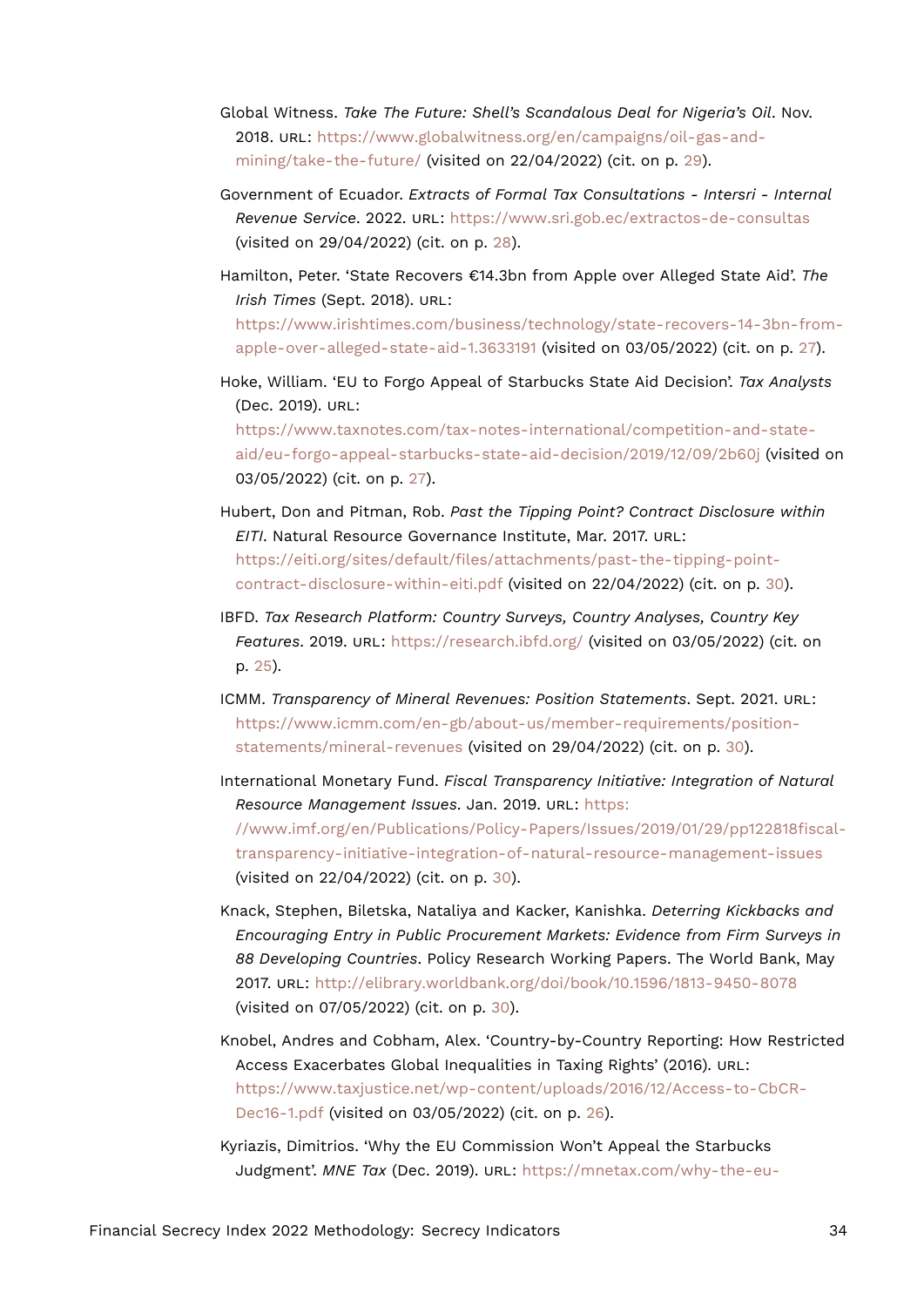[commission-wont-appeal-the-starbucks-judgment-37043](https://mnetax.com/why-the-eu-commission-wont-appeal-the-starbucks-judgment-37043) (visited on 06/05/2022) (cit. on p. [27](#page-26-12)).

- Mansour, Mark Bou. *GRI Invites Feedback on Its First Global Tax Transparency Standard*. Dec. 2018. URL: [https://taxjustice.net/2018/12/13/gri-invites](https://taxjustice.net/2018/12/13/gri-invites-feedback-on-its-first-global-tax-transparency-standard/)[feedback-on-its-first-global-tax-transparency-standard/](https://taxjustice.net/2018/12/13/gri-invites-feedback-on-its-first-global-tax-transparency-standard/) (visited on 06/05/2022) (cit. on p. [26\)](#page-25-17).
- Meinzer, Markus. *Steueroase Deutschland: Warum Bei Uns Viele Reiche Keine Steuern Zahlen*. Munich: C.H.Beck, 2015 (cit. on p. [31](#page-30-16)).
- 'Apple: Aufstand gegen das Steuerdiktat der USA'. *Die Zeit* (Sept. 2016). URL: [https://www.zeit.de/wirtschaft/unternehmen/2016-09/apple-steuern-eu](https://www.zeit.de/wirtschaft/unternehmen/2016-09/apple-steuern-eu-kommission-transparenz)[kommission-transparenz](https://www.zeit.de/wirtschaft/unternehmen/2016-09/apple-steuern-eu-kommission-transparenz) (visited on 06/05/2022) (cit. on p. [28\)](#page-27-16).
- Mongáin, Colm Ó. 'Ireland Appeals ECJ State Aid Ruling against Luxembourg' (Feb. 2020). URL: [https://www.rte.ie/news/business/2020/0219/1116376-ireland](https://www.rte.ie/news/business/2020/0219/1116376-ireland-appeals-ecj-state-aid-ruling-against-luxembourg/)[appeals-ecj-state-aid-ruling-against-luxembourg/](https://www.rte.ie/news/business/2020/0219/1116376-ireland-appeals-ecj-state-aid-ruling-against-luxembourg/) (visited on 06/05/2022) (cit. on p. [27\)](#page-26-12).
- Moraïtou, CMS Francis Lefebvre Avocats-Eleni and Rolin, Ariane. 'Application of State Aid Law to Tax Measures: 2021 Review and 2022 Outlook'. *Lexology* (Mar. 2022). URL: [https://www.lexology.com/library/detail.aspx?g=a96ccb81-df9e-](https://www.lexology.com/library/detail.aspx?g=a96ccb81-df9e-42b8-abbb-338e3025d2e7)[42b8-abbb-338e3025d2e7](https://www.lexology.com/library/detail.aspx?g=a96ccb81-df9e-42b8-abbb-338e3025d2e7) (visited on 28/04/2022) (cit. on p. [27\)](#page-26-12).
- Munilla, Isabel and Brophy, Kathleen. *Contract Disclosure Survey 2018: A Review of the Contract Disclosure Policies of 40 Oil, Gas and Mining Companies*. Oxfam International, 2018 (cit. on pp. [29,](#page-28-14) [30\)](#page-29-12).
- OECD. *Transfer Pricing Guidelines for Multinational Enterprises and Tax Administrations*. Aug. 2010. URL: [https://www.oecd-ilibrary.org/taxation/oecd-transfer-pricing-guidelines-for](https://www.oecd-ilibrary.org/taxation/oecd-transfer-pricing-guidelines-for-multinational-enterprises-and-tax-administrations-2010_tpg-2010-en)[multinational-enterprises-and-tax-administrations-2010\\_tpg-2010-en](https://www.oecd-ilibrary.org/taxation/oecd-transfer-pricing-guidelines-for-multinational-enterprises-and-tax-administrations-2010_tpg-2010-en) (visited on 12/05/2022) (cit. on p. [31\)](#page-30-16).
- *Action 13: Guidance on the Implementation of Transfer Pricing Documentation and Country-by-Country Reporting*. 2015. URL: [https://www.oecd.org/ctp/beps](https://www.oecd.org/ctp/beps-action-13-guidance-implementation-tp-documentation-cbc-reporting.pdf)[action-13-guidance-implementation-tp-documentation-cbc-reporting.pdf](https://www.oecd.org/ctp/beps-action-13-guidance-implementation-tp-documentation-cbc-reporting.pdf) (visited on 06/05/2022) (cit. on p. [24](#page-23-10)).
- *Countering Harmful Tax Practices More Effectively, Taking into Account Transparency and Substance, Action 5 - 2015 Final Report*. OECD/G20 Base Erosion and Profit Shifting Project. OECD, Oct. 2015. URL: [https://www.oecd](https://www.oecd-ilibrary.org/docserver/9789264241190-en.pdf?expires=1614877067&id=id&accname=guest&checksum=C393A092E4E891081A3EF1E1C25A4A40)[ilibrary.org/docserver/9789264241190-en.pdf?expires=1614877067&id=id&](https://www.oecd-ilibrary.org/docserver/9789264241190-en.pdf?expires=1614877067&id=id&accname=guest&checksum=C393A092E4E891081A3EF1E1C25A4A40) [accname=guest&checksum=C393A092E4E891081A3EF1E1C25A4A40](https://www.oecd-ilibrary.org/docserver/9789264241190-en.pdf?expires=1614877067&id=id&accname=guest&checksum=C393A092E4E891081A3EF1E1C25A4A40) (visited on 03/05/2022) (cit. on p. [24](#page-23-10)).
- *Transfer Pricing Documentation and Country-by-Country Reporting, Action 13 - 2015 Final Report*. OECD/G20 Base Erosion and Profit Shifting Project. OECD Publishing, Oct. 2015. URL:

[http://www.oecd-ilibrary.org/taxation/transfer-pricing-documentation-and-](http://www.oecd-ilibrary.org/taxation/transfer-pricing-documentation-and-country-by-country-reporting-action-13-2015-final-report_9789264241480-en)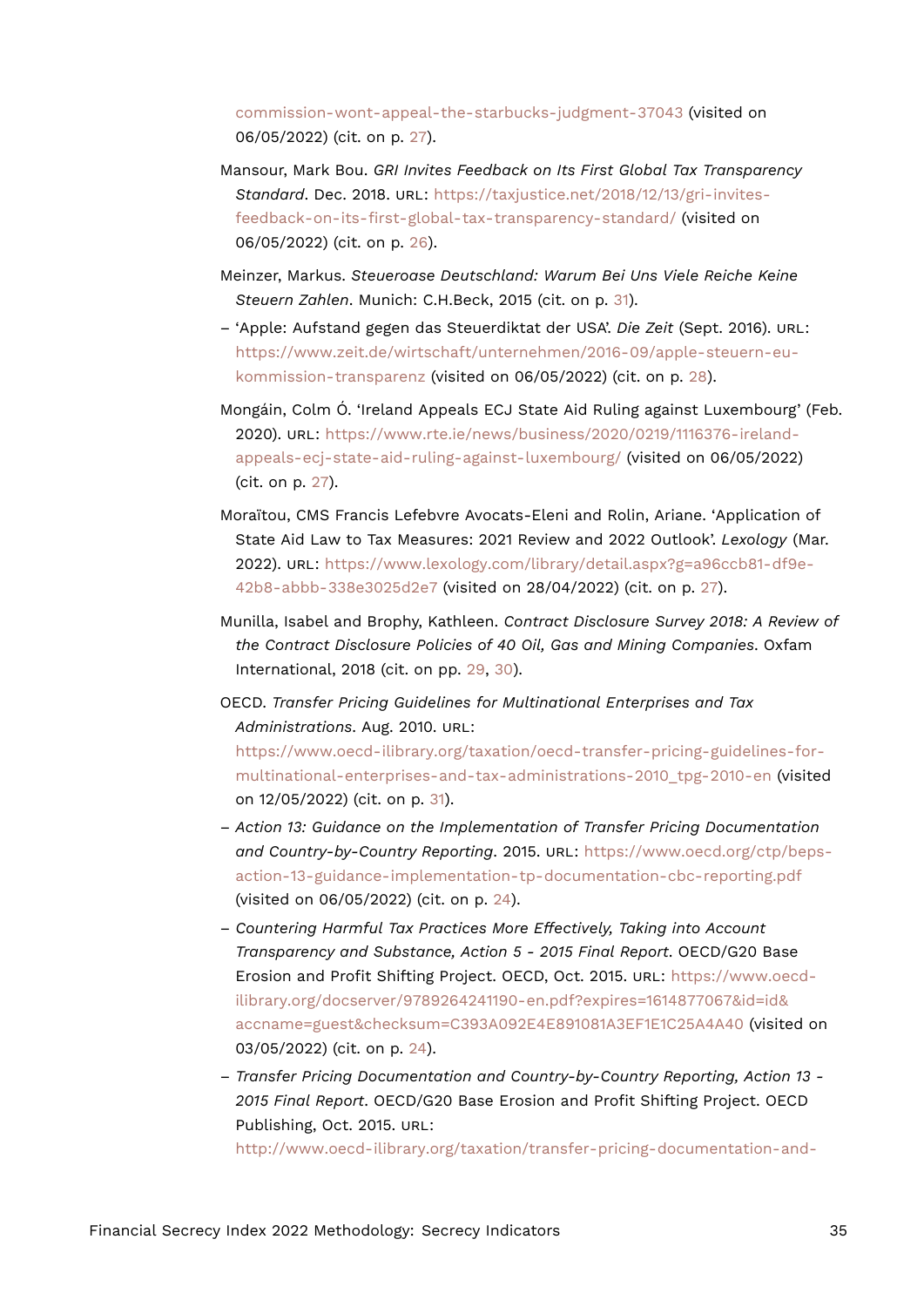[country-by-country-reporting-action-13-2015-final-report\\_9789264241480-en](http://www.oecd-ilibrary.org/taxation/transfer-pricing-documentation-and-country-by-country-reporting-action-13-2015-final-report_9789264241480-en) (visited on 06/05/2022) (cit. on p. [26\)](#page-25-17).

- OECD. *Multilateral Competent Authority Agreement on the Exchange of Country-by-country Reports*. 2016. URL: [http://www.oecd.org/tax/automatic](http://www.oecd.org/tax/automatic-exchange/about-automatic-exchange/cbc-mcaa.pdf)[exchange/about-automatic-exchange/cbc-mcaa.pdf](http://www.oecd.org/tax/automatic-exchange/about-automatic-exchange/cbc-mcaa.pdf) (visited on 20/04/2022) (cit. on p. [26\)](#page-25-17).
- *Guidance on the Appropriate Use of Information Contained in Country-by-Country Reports*. 2017. URL: [http://www.oecd.org/ctp/beps/beps-action-13-on-country-by-country](http://www.oecd.org/ctp/beps/beps-action-13-on-country-by-country-reporting-appropriate-use-of-information-in-CbC-reports.pdf)[reporting-appropriate-use-of-information-in-CbC-reports.pdf](http://www.oecd.org/ctp/beps/beps-action-13-on-country-by-country-reporting-appropriate-use-of-information-in-CbC-reports.pdf) (visited on 06/05/2022) (cit. on p. [26\)](#page-25-17).
- *Harmful Tax Practices Peer Review Reports on the Exchange of Information on Tax Rulings*. OECD/G20 Base Erosion and Profit Shifting Project. OECD Publishing, Dec. 2017. URL:

[http://www.oecd-ilibrary.org/taxation/harmful-tax-practices-peer-review](http://www.oecd-ilibrary.org/taxation/harmful-tax-practices-peer-review-reports-on-the-exchange-of-information-on-tax-rulings_9789264285675-en)[reports-on-the-exchange-of-information-on-tax-rulings\\_9789264285675-en](http://www.oecd-ilibrary.org/taxation/harmful-tax-practices-peer-review-reports-on-the-exchange-of-information-on-tax-rulings_9789264285675-en) (visited on 07/05/2022) (cit. on pp. [25](#page-24-21), [28](#page-27-16)).

- *Country-by-Country Reporting Compilation of Peer Review Reports (Phase 1)*. May 2018. URL: [http://www.oecd.org/tax/beps/country-by-country-reporting](http://www.oecd.org/tax/beps/country-by-country-reporting-compilation-of-peer-review-reports-phase-1-9789264300057-en.htm)[compilation-of-peer-review-reports-phase-1-9789264300057-en.htm](http://www.oecd.org/tax/beps/country-by-country-reporting-compilation-of-peer-review-reports-phase-1-9789264300057-en.htm) (visited on 06/05/2022) (cit. on pp. [24](#page-23-10), [26](#page-25-17)).
- *Country-by-Country Reporting Compilation of Peer Review Reports (Phase 2)*. Sept. 2019. URL:

[https://www.oecd-ilibrary.org/docserver/f9bf1157-en.pdf?expires=1612261177&](https://www.oecd-ilibrary.org/docserver/f9bf1157-en.pdf?expires=1612261177&id=id&accname=guest&checksum=52A877B9AD4C69EC8E9FDC279EF44491) [id=id&accname=guest&checksum=52A877B9AD4C69EC8E9FDC279EF44491](https://www.oecd-ilibrary.org/docserver/f9bf1157-en.pdf?expires=1612261177&id=id&accname=guest&checksum=52A877B9AD4C69EC8E9FDC279EF44491) (visited on 06/05/2022) (cit. on p. [24](#page-23-10)).

- *Country-by-Country Reporting: Update on Exchange Relationships and Implementation*. Feb. 2019. URL: [https://www.oecd.org/tax/beps/country-by](https://www.oecd.org/tax/beps/country-by-country-reporting-update-on-exchange-relationships-and-implementation.htm)[country-reporting-update-on-exchange-relationships-and-implementation.htm](https://www.oecd.org/tax/beps/country-by-country-reporting-update-on-exchange-relationships-and-implementation.htm) (visited on 06/05/2022) (cit. on p. [26\)](#page-25-17).
- *Harmful Tax Practices Peer Review Results on Preferential Regimes*. Jan. 2019. URL: [https://www.oecd-ilibrary.org/docserver/9789264311480](https://www.oecd-ilibrary.org/docserver/9789264311480-en.pdf?expires=1552638135&id=id&accname=guest&checksum=C4EEE3F55F4E6C17D62674F36049D20F) [en.pdf?expires=1552638135&id=id&accname=guest&checksum=](https://www.oecd-ilibrary.org/docserver/9789264311480-en.pdf?expires=1552638135&id=id&accname=guest&checksum=C4EEE3F55F4E6C17D62674F36049D20F) [C4EEE3F55F4E6C17D62674F36049D20F](https://www.oecd-ilibrary.org/docserver/9789264311480-en.pdf?expires=1552638135&id=id&accname=guest&checksum=C4EEE3F55F4E6C17D62674F36049D20F) (visited on 06/05/2022) (cit. on p. [25\)](#page-24-21).
- *Country-by-Country Reporting Compilation of Peer Review Reports (Phase 3)*. Oct. 2020. URL: [https://www.oecd-ilibrary.org/docserver/fa6d31d7-en.pdf?expires=1612261402&](https://www.oecd-ilibrary.org/docserver/fa6d31d7-en.pdf?expires=1612261402&id=id&accname=guest&checksum=D8EEB92B8A62617AB6944ABC1B1F48F6)

[id=id&accname=guest&checksum=D8EEB92B8A62617AB6944ABC1B1F48F6](https://www.oecd-ilibrary.org/docserver/fa6d31d7-en.pdf?expires=1612261402&id=id&accname=guest&checksum=D8EEB92B8A62617AB6944ABC1B1F48F6) (visited on 06/05/2022) (cit. on p. [24](#page-23-10)).

– *Country-by-Country Reporting – Compilation of 2021 Peer Review Reports: Inclusive Framework on BEPS: Action 13 | En | OECD*. Oct. 2021. URL: [https://www.oecd.org/tax/country-by-country-reporting-compilation-of-2021](https://www.oecd.org/tax/country-by-country-reporting-compilation-of-2021-peer-review-reports-73dc97a6-en.htm) [peer-review-reports-73dc97a6-en.htm](https://www.oecd.org/tax/country-by-country-reporting-compilation-of-2021-peer-review-reports-73dc97a6-en.htm) (visited on 27/04/2022) (cit. on p. [24\)](#page-23-10).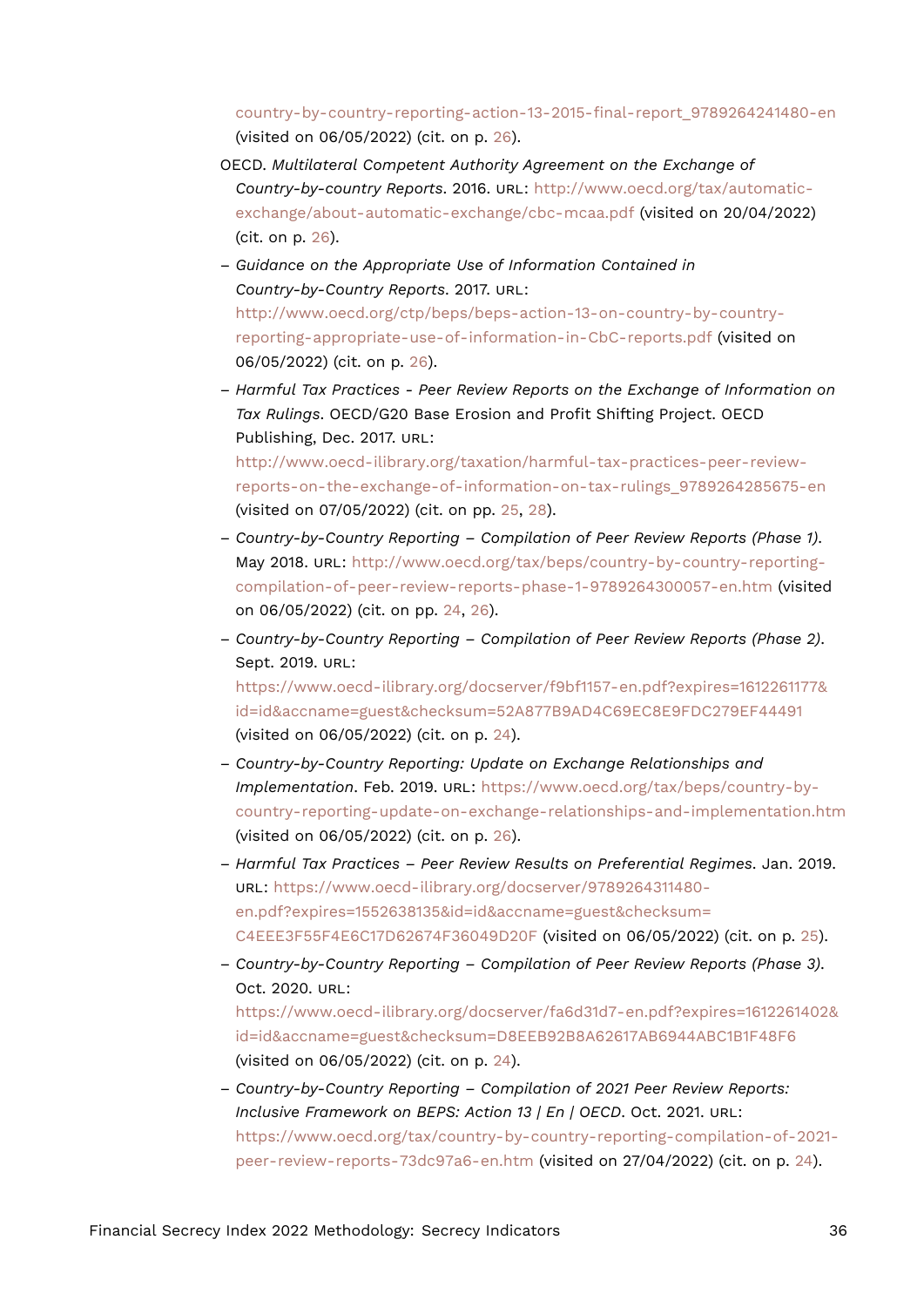- OECD. *Harmful Tax Practices 2020 Peer Review Reports on the Exchange of Information on Tax Rulings: Inclusive Framework on BEPS: Action 5*. Dec. 2021. URL: [https://www.oecd.org/tax/beps/harmful-tax-practices-2020-peer-review](https://www.oecd.org/tax/beps/harmful-tax-practices-2020-peer-review-reports-on-the-exchange-of-information-on-tax-rulings-f376127b-en.htm)[reports-on-the-exchange-of-information-on-tax-rulings-f376127b-en.htm](https://www.oecd.org/tax/beps/harmful-tax-practices-2020-peer-review-reports-on-the-exchange-of-information-on-tax-rulings-f376127b-en.htm) (visited on 27/04/2022) (cit. on p. [25](#page-24-21)).
- *Activated Exchange Relationships for Country-by-Country Reporting OECD*. Mar. 2022. URL: [https://www.oecd.org/tax/beps/country-by-country-exchange](https://www.oecd.org/tax/beps/country-by-country-exchange-relationships.htm)[relationships.htm](https://www.oecd.org/tax/beps/country-by-country-exchange-relationships.htm) (visited on 28/04/2022) (cit. on p. [26\)](#page-25-17).
- *Signatories of the Multilateral Competent Authority Agreement on the Exchange of Country-by-Country Reports (CbC MCAA) and Signing Dates*. Jan. 2022. URL: <https://www.oecd.org/tax/beps/CbC-MCAA-Signatories.pdf> (visited on 07/05/2022) (cit. on p. [26\)](#page-25-17).
- Oil, Tullow. *Equality and Transparency*. 2022. URL: <https://www.tullowoil.com/sustainability/equality-and-transparency/> (visited on 29/04/2022) (cit. on p. [30](#page-29-12)).
- Open Contracting Partnership. *Open Contracting Global Principles*. URL: <https://www.open-contracting.org/what-is-open-contracting/global-principles/> (visited on 22/04/2022) (cit. on p. [30](#page-29-12)).
- Parodi, Emilio and Jewkes, Stephen. 'Italy Prosecutors to Drop Obstruction of Justice Case for Eni, CEO - Sources'. *Reuters* (Dec. 2021). URL: [https://www.reuters.com/business/finance/italy-prosecutors-drop](https://www.reuters.com/business/finance/italy-prosecutors-drop-obstruction-justice-case-eni-ceo-sources-2021-12-10/)[obstruction-justice-case-eni-ceo-sources-2021-12-10/](https://www.reuters.com/business/finance/italy-prosecutors-drop-obstruction-justice-case-eni-ceo-sources-2021-12-10/) (visited on 29/04/2022) (cit. on p. [29\)](#page-28-14).
- Pitman, Rob and Munilla, Isabel. 'It's Time for EITI to Require Contract Transparency. Here Are Four Reasons Why.' *Natural Resource Governance Institute* (Feb. 2019). URL: [https://resourcegovernance.org/blog/its-time-eiti](https://resourcegovernance.org/blog/its-time-eiti-require-contract-transparency-here-are-four-reasons-why)[require-contract-transparency-here-are-four-reasons-why](https://resourcegovernance.org/blog/its-time-eiti-require-contract-transparency-here-are-four-reasons-why) (visited on 06/05/2022) (cit. on p. [30\)](#page-29-12).
- Pitman, Rob, Shafaie, Amir, Hayman, Gavin and Kluttz, Carey. *Open Contracting for Oil, Gas and Mineral Rights: Shining a Light on Good Practice*. Open Contracting Partnership; Natural Resource Governance Institute, June 2018. URL: [https://resourcegovernance.org/sites/default/files/documents/open](https://resourcegovernance.org/sites/default/files/documents/open-contracting-for-oil-and-gas-mineral-rights.pdf)[contracting-for-oil-and-gas-mineral-rights.pdf](https://resourcegovernance.org/sites/default/files/documents/open-contracting-for-oil-and-gas-mineral-rights.pdf) (visited on 06/05/2022) (cit. on p. [30\)](#page-29-12).
- Pitman, Robert. *Mongolia's Missing Oil, Gas and Mining Contracts*. Jan. 2019. URL: [https://resourcegovernance.org/sites/default/files/documents/mongolias](https://resourcegovernance.org/sites/default/files/documents/mongolias-missing-oil-gas-and-mining-contracts.pdf)[missing-oil-gas-and-mining-contracts.pdf](https://resourcegovernance.org/sites/default/files/documents/mongolias-missing-oil-gas-and-mining-contracts.pdf) (visited on 22/04/2022) (cit. on p. [30\)](#page-29-12).
- Reid, Thomas R. III. 'Public Access to Internal Revenue Service Rulings'. *George Washington Law Review*, 41 (1972). URL: [https:](https://heinonline.org/HOL/Page?handle=hein.journals/gwlr41&id=35&div=&collection=) [//heinonline.org/HOL/Page?handle=hein.journals/gwlr41&id=35&div=&collection=](https://heinonline.org/HOL/Page?handle=hein.journals/gwlr41&id=35&div=&collection=) (cit. on p. [31](#page-30-16)).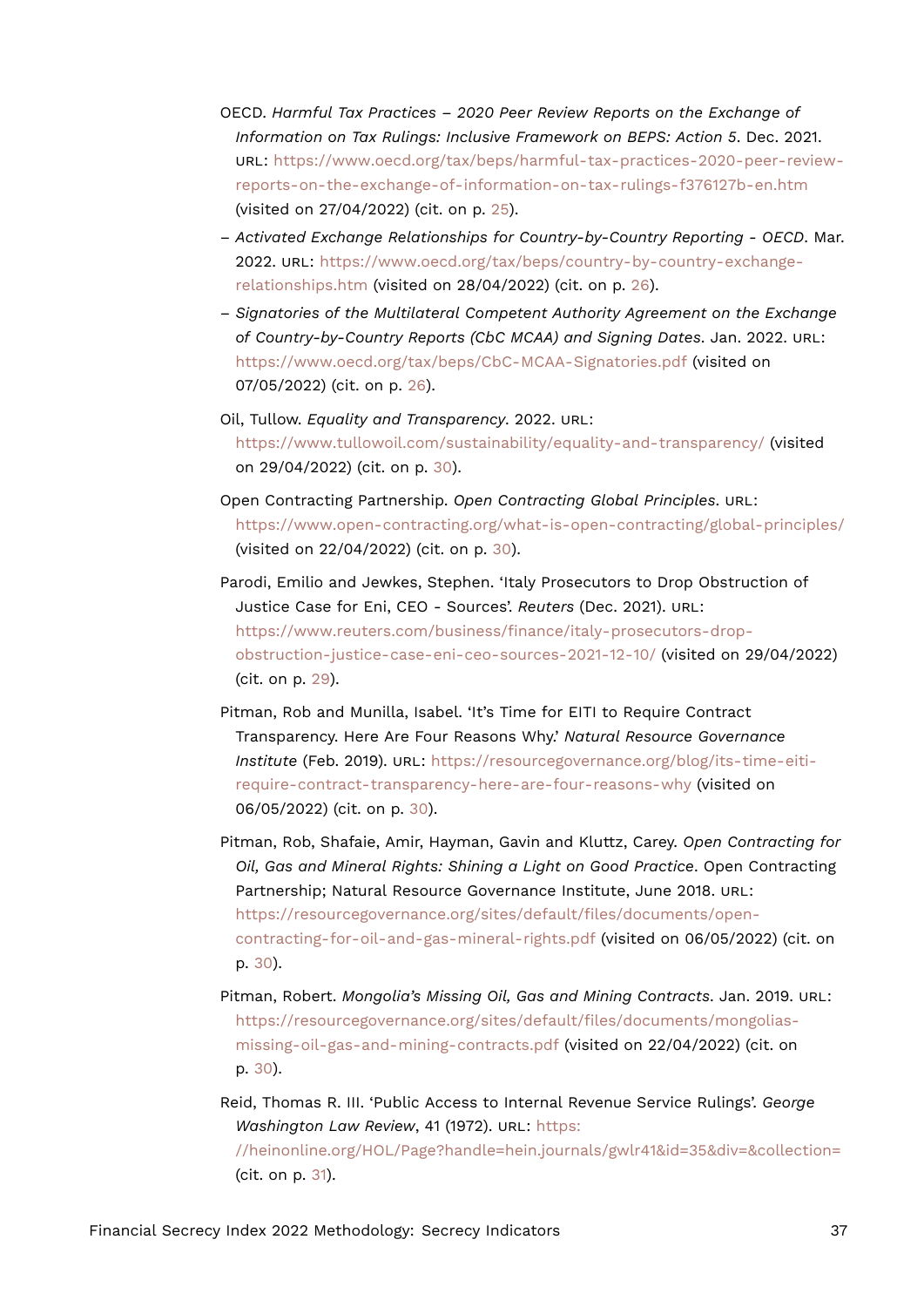- Reuters Staff. 'Italy Prosecutors Ask for JPMorgan Documents to Be Admitted in Eni, Shell Nigeria Case'. *Reuters* (Jan. 2021). URL: [https:](https://www.reuters.com/article/uk-eni-shell-nigeria-jpmorgan-idUSKBN29Q0OT) [//www.reuters.com/article/uk-eni-shell-nigeria-jpmorgan-idUSKBN29Q0OT](https://www.reuters.com/article/uk-eni-shell-nigeria-jpmorgan-idUSKBN29Q0OT) (visited on 08/05/2022) (cit. on p. [29\)](#page-28-14).
- Ring, Diane. 'On the Frontier of Procedural Innovation: Advance Pricing Agreements and the Struggle to Allocate Income for Cross Border Taxation'. *Michigan Journal of International Law*, 21(2) (Jan. 2000). URL: <https://repository.law.umich.edu/mjil/vol21/iss2/1> (visited on 14/05/2022) (cit. on p. [31](#page-30-16)).
- Rogan, Dyveke and Granado, Gisela. *Contract Transparency in EITI Countries: A Review on How Countries Report on Government's Contract Transparency Policy*. Extractive Industries Transparency International International Secretariat, Aug. 2015 (cit. on p. [30\)](#page-29-12).
- Rosenblum, Peter and Maples, Susan. *Contracts Confidential: Ending Secret Deals in the Extractive Industries*. New York, NY: Revenue Watch Institute, 2009 (cit. on pp. [25,](#page-24-21) [29,](#page-28-14) [31](#page-30-16)).
- Special Committee on Tax Rulings and Other Measures Similar in Nature or Effect. *Report on Tax Rulings and Other Measures Similar in Nature or Effect: (2015/2066(INI))*. European Parliament, Nov. 2015. URL: [https://www.europarl.europa.eu/doceo/document/A-8-2015-0317\\_EN.html](https://www.europarl.europa.eu/doceo/document/A-8-2015-0317_EN.html) (visited on 08/05/2022) (cit. on p. [29\)](#page-28-14).
- Tax Justice Network. *EU and OECD Half-Measures Fail to Detect Luxembourg's Shadow Tax Rulings*. July 2021. URL: [https://taxjustice.net/press/eu-and-oecd](https://taxjustice.net/press/eu-and-oecd-half-measures-fail-to-detect-luxembourgs-shadow-tax-rulings/)[half-measures-fail-to-detect-luxembourgs-shadow-tax-rulings/](https://taxjustice.net/press/eu-and-oecd-half-measures-fail-to-detect-luxembourgs-shadow-tax-rulings/) (visited on 29/04/2022) (cit. on p. [28\)](#page-27-16).
- *TJN Survey*. 2021. URL: <http://fsi.taxjustice.net/fsi2022/TJN-Survey-2021.pdf> (visited on 11/05/2022) (cit. on p. [25\)](#page-24-21).
- *Secrecy Indicator 8: Public Country by Country Reporting*. Tax Justice Network, 2022. URL: <https://fsi.taxjustice.net/fsi2022/KFSI-8.pdf> (cit. on pp. [26,](#page-25-17) [31](#page-30-16)).
- The Corner House, Global Witness, Human and Environmental Development Agenda and Re:Common. *Shell and Eni on Trial*. URL: <https://shellandenitrial.org/> (visited on 22/04/2022) (cit. on p. [29](#page-28-14)).

The Natural Resource Governance Institute. *Contract Disclosure Practice and Policy Tracker*. Mar. 2021. URL: [https://docs.google.com/spreadsheets/d/1FXEeD43jw6VYHV8yS-8KJ5-](https://docs.google.com/spreadsheets/d/1FXEeD43jw6VYHV8yS-8KJ5-rR5l0XtKxVQZBWzr-ohY/edit#gid=0)

[rR5l0XtKxVQZBWzr-ohY/edit#gid=0](https://docs.google.com/spreadsheets/d/1FXEeD43jw6VYHV8yS-8KJ5-rR5l0XtKxVQZBWzr-ohY/edit#gid=0) (visited on 22/04/2022) (cit. on pp. [25](#page-24-21), [31](#page-30-16)).

United Nations. *United Nations Model Double Taxation Convention between Developed and Developing Countries (2011 Update)*. New York, 2011. URL: [https:](https://www.un.org/esa/ffd/wp-content/uploads/2014/09/UN_Model_2011_Update.pdf) [//www.un.org/esa/ffd/wp-content/uploads/2014/09/UN\\_Model\\_2011\\_Update.pdf](https://www.un.org/esa/ffd/wp-content/uploads/2014/09/UN_Model_2011_Update.pdf) (visited on 12/05/2022) (cit. on p. [31\)](#page-30-16).